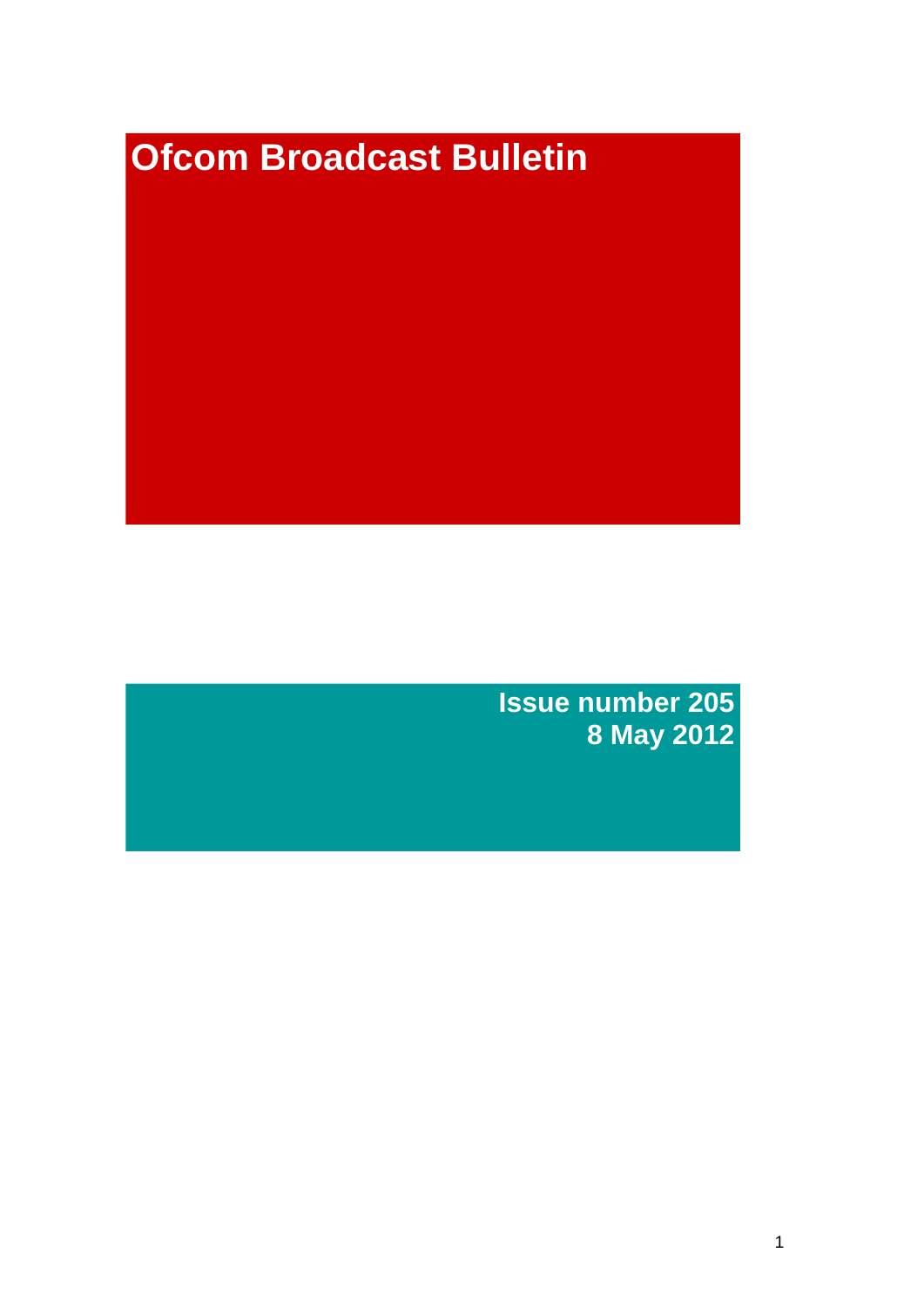# **Contents**

| Introduction                                                                                           | 3  |
|--------------------------------------------------------------------------------------------------------|----|
| <b>Standards cases</b>                                                                                 |    |
| <b>In Breach</b>                                                                                       |    |
| <b>Rehmatul Lil Alameen</b><br>DM Digital, 9 October 2011, 18:30                                       | 4  |
| <b>POAF Conference</b><br>DM Digital, 25 November 2011, 19:00 and<br>4 December 2011, 21:00            | 16 |
| <b>Nitro Circus</b><br>Extreme Sports Channel, 8 February 2012, 15:30                                  | 26 |
| <b>The Commissioner</b><br>Movies4Men, 16 February 2012, 14:30                                         | 28 |
| <b>Advertising Scheduling cases</b>                                                                    |    |
| In Breach                                                                                              |    |
| <b>Breach findings table</b><br>Code on the Scheduling of Television Advertising<br>compliance reports | 30 |
| <b>Other Programmes Not in Breach</b>                                                                  | 31 |
| <b>Complaints Assessed, Not Investigated</b>                                                           | 32 |
| <b>Investigations List</b>                                                                             | 38 |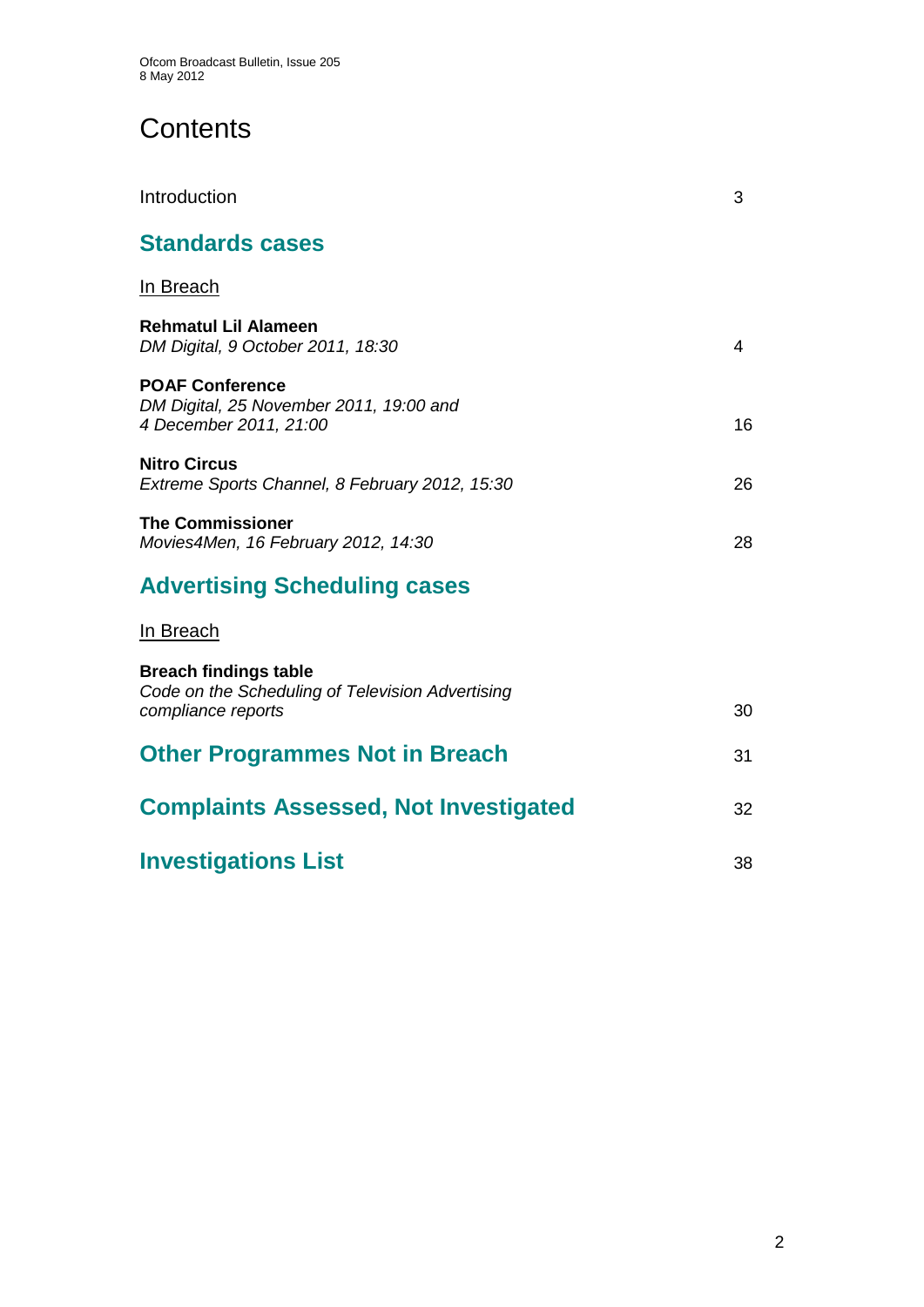# **Introduction**

Under the Communications Act 2003, Ofcom has a duty to set standards for broadcast content as appear to it best calculated to secure the standards objectives<sup>1</sup>, Ofcom must include these standards in a code or codes. These are listed below.

The Broadcast Bulletin reports on the outcome of investigations into alleged breaches of those Ofcom codes, as well as licence conditions with which broadcasters regulated by Ofcom are required to comply. These include:

- a) Ofcom"s Broadcasting Code ("the Code"), which, can be found at: [http://stakeholders.ofcom.org.uk/broadcasting/broadcast-codes/broadcast-code/.](http://stakeholders.ofcom.org.uk/broadcasting/broadcast-codes/broadcast-code/)
- b) the Code on the Scheduling of Television Advertising ("COSTA") which contains rules on how much advertising and teleshopping may be scheduled in programmes, how many breaks are allowed and when they may be taken. COSTA can be found at: [http://stakeholders.ofcom.org.uk/broadcasting/broadcast-codes/advert-code/.](http://stakeholders.ofcom.org.uk/broadcasting/broadcast-codes/advert-code/)

c) certain sections of the BCAP Code: the UK Code of Broadcast Advertising, which relate to those areas of the BCAP Code for which Ofcom retains regulatory responsibility. These include:

- the prohibition on "political" advertising;
- sponsorship and product placement on television (see Rules 9.13, 9.16 and 9.17 of the Code) and all commercial communications in radio programming (see Rules 10.6 to 10.8 of the Code);
- "participation TV" advertising. This includes long-form advertising predicated on premium rate telephone services – most notably chat (including "adult" chat), "psychic" readings and dedicated quiz TV (Call TV quiz services). Ofcom is also responsible for regulating gambling, dating and "message board' material where these are broadcast as advertising<sup>2</sup>.

The BCAP Code is at: [www.bcap.org.uk/The-Codes/BCAP-Code.aspx](http://www.bcap.org.uk/The-Codes/BCAP-Code.aspx)

d) other licence conditions which broadcasters must comply with, such as requirements to pay fees and submit information which enables Ofcom to carry out its statutory duties. Further information on television and radio licences can be found at:<http://licensing.ofcom.org.uk/tv-broadcast-licences/> and [http://licensing.ofcom.org.uk/radio-broadcast-licensing/.](http://licensing.ofcom.org.uk/radio-broadcast-licensing/)

Other codes and requirements may also apply to broadcasters, depending on their circumstances. These include the Code on Television Access Services (which sets out how much subtitling, signing and audio description relevant licensees must provide), the Code on Electronic Programme Guides, the Code on Listed Events, and the Cross Promotion Code. Links to all these codes can be found at: <http://stakeholders.ofcom.org.uk/broadcasting/broadcast-codes/>

It is Ofcom"s policy to describe fully the content in television and radio programmes that is subject to broadcast investigations. Some of the language and descriptions used in Ofcom"s Broadcast Bulletin may therefore cause offence.

1

 $1$  The relevant legislation is set out in detail in Annex 1 of the Code.

 $2$  BCAP and ASA continue to regulate conventional teleshopping content and spot advertising for these types of services where it is permitted. Ofcom remains responsible for statutory sanctions in all advertising cases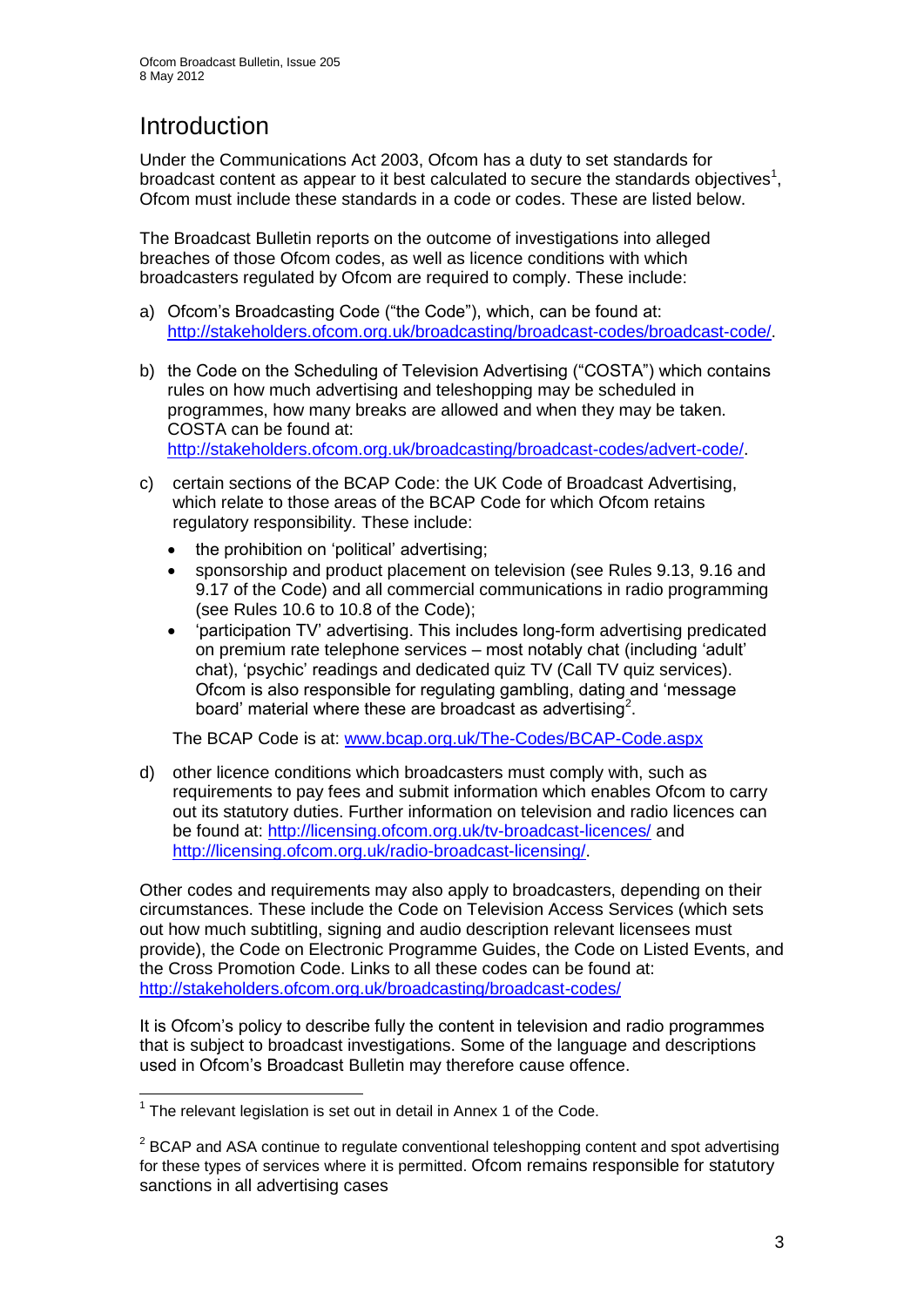## **Standards cases**

## **In Breach**

### **Rehmatul Lil Alameen**

*DM Digital, 9 October 2011, 18:30*

#### **Introduction**

DM Digital is a television channel primarily aimed at an Asian audience in the UK, which features broadcasts in a number of languages including English, Punjabi, Urdu, Sindhi, Kashmiri and Hindi. The service is also received in the Middle East and parts of Asia. The licence for this channel is held by DM Digital Television Limited ("DM Digital" or the "Licensee"). The programme above, which was in Urdu and was approximately one hour in duration, featured a presenter who introduced an Islamic Pir (a religious scholar) who delivered a live televised lecture about points of Islamic theology with reference to the shooting dead in early 2011 of the Punjab governor Salmaan Taseer by his bodyguard Malik Mumtaz Qadri. Salmaan Taseer had been a vocal critic of Pakistan's blasphemy law $1$ . This law punishes derogatory remarks against notable figures in Islam and carries a potential death sentence for anyone who insults or is judged to blaspheme against the Prophet Mohammed. At certain points the presenter of the programme made comments or asked the religious scholar for clarification.

A viewer alerted Ofcom to statements made during the programme that it was acceptable to murder any person thought to have shown disrespect to the Prophet Mohammed, and that the founder of the Ahmadiyya Muslim community was an acceptable target for murder. The Ahmadiyya religion is a comparatively small Islamic movement founded by Mirza Ghulam Ahmad Qadiyani that grew out of mainstream Islam in the nineteenth century, whose followers believe themselves to be true Muslims.

Ofcom commissioned a transcript of the programme, translated into English by an independent translator. Due to the seriousness of the issues highlighted by this complaint, Ofcom also commissioned a second transcript of the content, translated into English by a second independent translator. There were no material differences between the two translations<sup>2</sup>.

Having carefully reviewed the transcript, we noted first the following remark made by the presenter of the programme:

#### *"*...*if someone takes a step in the love of the Prophet, then this is not terrorism".*

This was followed by the Islamic scholar"s lecture, from which Ofcom noted in particular the following remarks:

<sup>1</sup> <sup>1</sup> Section 295-C of Pakistan's Criminal Code.

 $2$  Where appropriate in this decision, we have identified where the two translations differed slightly in wording and terminology.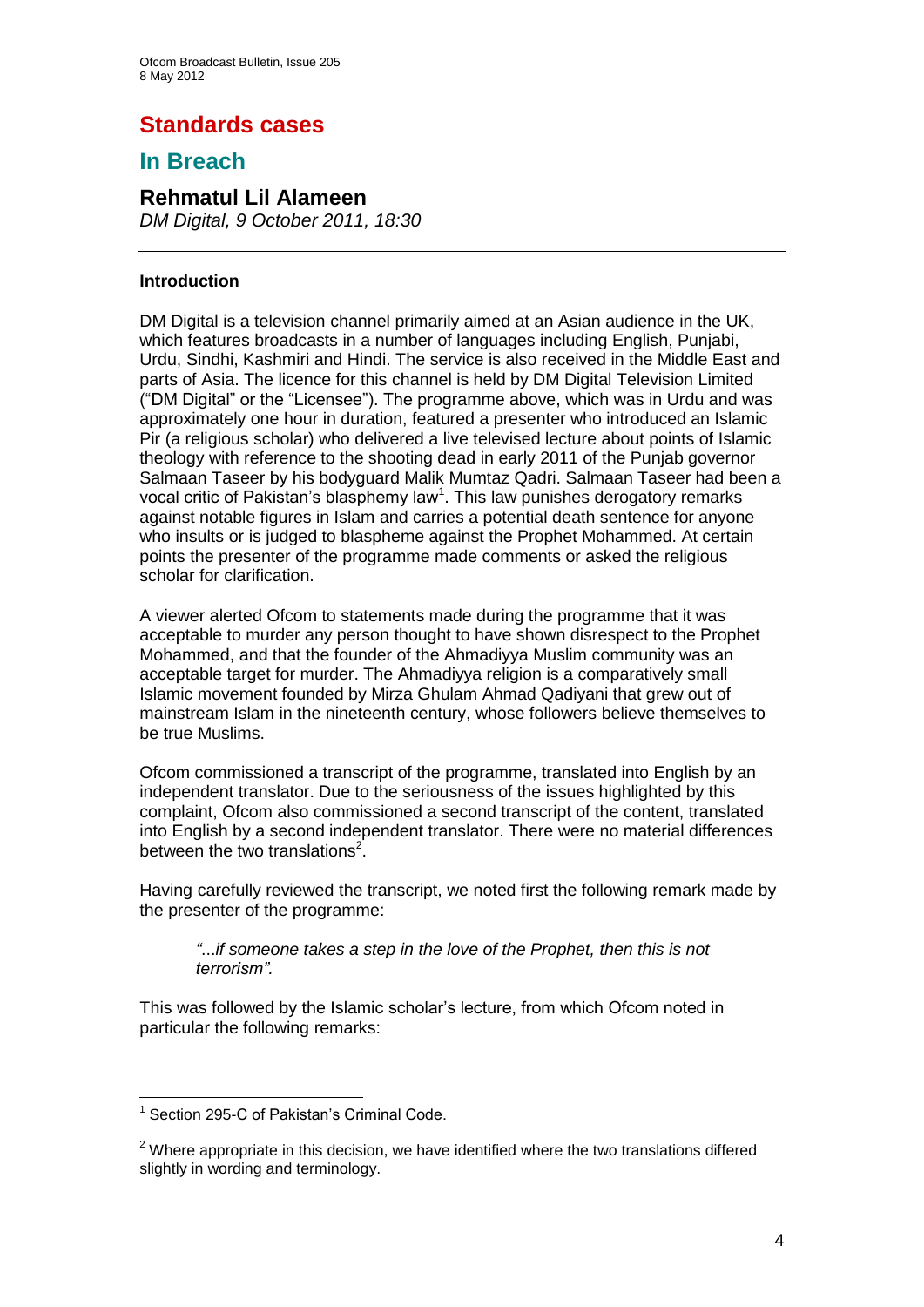*"Under the guidance from Islamic texts it is evident that if a Muslim apostatises, then it is not right to wait for the authorised courts; anyone may kill him".* 

*"An apostate deserves to be killed and any man may kill him. For this, you do not need to contact the authorised courts. Because the prophet did not question Omar"s<sup>3</sup> act* [i.e. killing someone for showing disrespect for the Prophet]*, it proves that such an act is permitted"<sup>4</sup> .* 

*"...if someone denies the existence of God, you may have a defensive war with them but if someone insults the Prophet, you should not be defensive but you should aggressively attack them. You should go to their homes and fight them there"<sup>5</sup> .*

*"The man who has killed* [Salmaan Taseer] *has done an act of great love and proved his loyalty. It was his duty to do so. Some people say that he was supposed to guard* [Salmaan Taseer] *but a man"s first duty is to protect his father and Abu Ubaydah<sup>6</sup> killed his own father because the latter denied the apostolate of Prophet Mohammed….When Abu Ubaydah killed his father, Allah praised him because he had killed in the love of the Prophet*  Muhammed. Such an act does not fall into the category of terrorism"<sup>7</sup>.

*"I hail those who made this law* [i.e. Pakistan"s blasphemy law] *which states that one who insults the Prophet deserves to be killed – such a person should be eliminated".* 

*"This is not terrorism because* [Malik Mumtaz Qadri] *killed the one who had insulted the Prophet".* 

*"The matter of insulting the Prophet does not fall in the category of terrorism. Those who cannot kill such men* [i.e. who insult Mohammed] *have no faith. It is your duty, the duty of those who recite the holy verse to kill those who insult Prophet Mohammed. Court interference is not a prerequisite for this".* 

5 The second translation stated: *"If you fight against the deniers of God, you should fight a defensive war, and if you fight a war against the deniers of the Holy Prophet, do not fight a defensive war, you are allowed to fight an offensive war, go and fight in people"s houses"*.

 $6$  Abu Ubaydah was another companion of the Prophet Mohammed.

 $\overline{a}$  $3$  Omar was a leading companion of the Prophet Mohammed.

<sup>4</sup> The second translation stated: *"He who does not accept the legal supremacy of the Holy Prophet, it is such impudence that he becomes apostate and for that reason he deserves to be killed. Anyone could kill him and there is no need to contact the competent court. And the Holy Prophet came and made it clear that if his action had been against the law, he would definitely had called him to account. The Holy Prophet"s act of not calling Hazrat Omar to account and not questioning him, is proof that he legalised his action"*.

<sup>7</sup> The second translation stated: *"The person who killed him has done something which the lovers do and has proved his sense of honour. It was his duty to do that. To think he was an employee of someone, he had a duty to protect him. A man is bound to protect his father first of all. Did Hazrat Abu Ubaydah bin Jarrah, considering his father was a denier of the Holy Prophet, kill him or not?... Hazrat Abu Ubaydah bin Jarrah, may Allah be pleased with him, had killed his father. Allah praised him for he had done that out of love for the Holy Prophet. This does not fall in the category of terrorism"*.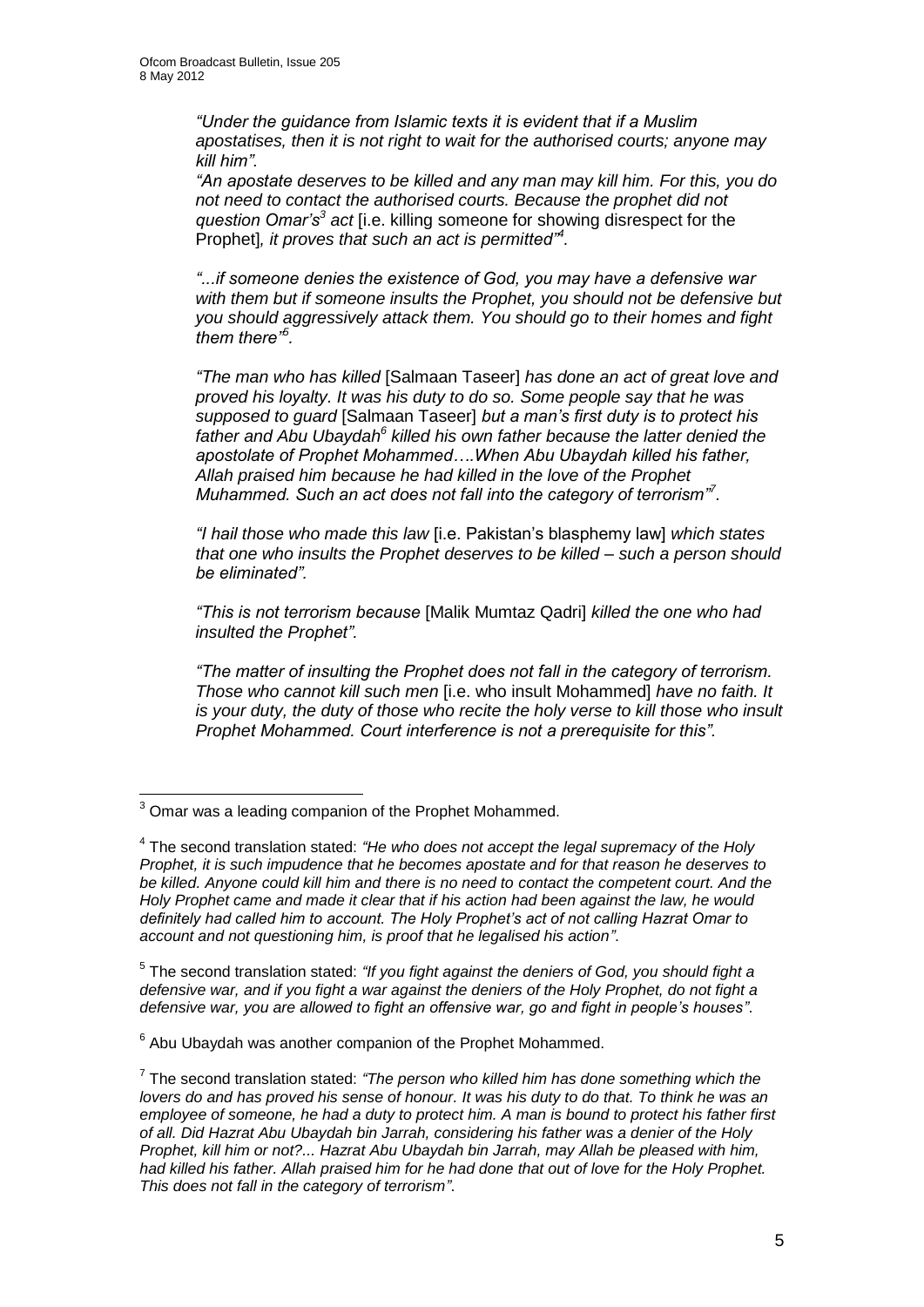1

*"To say that this law* [i.e. the Pakistan blasphemy law] *is a cruel or black law is an act of non-belief. If someone will say this, he will be regarded as apostate and his murder will be obligatory upon Muslims".* 

*"However great a man, if he insults the Prophet, he deserves to be killed and all Muslims should know this..."* 

*"One greater in status than a governor, if he insults Prophet Muhammad, deserves to be killed. Any Muslim may kill such a man and there is guidance in Islamic texts that the killer should not be questioned or reprimanded"<sup>8</sup> .* 

*"If you are in Pakistan, in an Islamic country, then any man may kill those who insult Prophet Mohammed. He will not be prosecuted".*

Ofcom considered that these comments raised issues under Rule 3.1 of the Code, which states that:

"Material likely to encourage or incite the commission of crime or to lead to disorder must not be included in television or radio services".

As stated above, the programme was a live televised lecture which to a great extent focussed on Islamic theology. As such, the programme was clearly a "religious programme" for the purposes of the rules in Section Four of the Code. Section Four explains that a "religious programme" is a programme which deals with matters of religion as the central subject, or as a significant part, of the programme.

In addition to raising issues under Rule 3.1, we considered that the programme, as a whole, also raised issues under Rule 4.1 of the Code. Rule 4.1 states that:

*"*Broadcasters must exercise the proper degree of responsibility with respect to the content of programmes which are religious programmes*".*

We also considered that specific comments included in the programme relating to Ahmadi Muslims and the Ahmadiyya community raised issues under Rule 4.2 of the Code. Rule 4.2 states that:

"The religious views and beliefs of those belonging to a particular religion or religious denomination must not be subject to abusive treatment."

In particular, we were concerned about the broadcasting of the following remarks:

Islamic scholar: *"The entire Muslim world has declared* [Mirza Ghulam Ahmad Qadiyani] *an apostate and one who deserves to be killed".* 

Presenter: *"You once issued a fatwa that we do not regard any of these as non-believers except the Mirzais* [Ahmadis]*".*

Islamic scholar: *"Because the 72 sects recite the holy verse, they are all Muslims but not the Ahmadis because these deny one of the fundamentals of Islam. They are non-believers because of this. Anyone who denies one of the fundamentals of Islam is a non-believer".* 

<sup>8</sup> The second translation stated: *"Even if someone in a higher position than the governor commits the contempt of the Holy Prophet, he is deserving to be killed. It is not right to wait for the competent court. Any Muslim can kill him. He will not be called to account"*.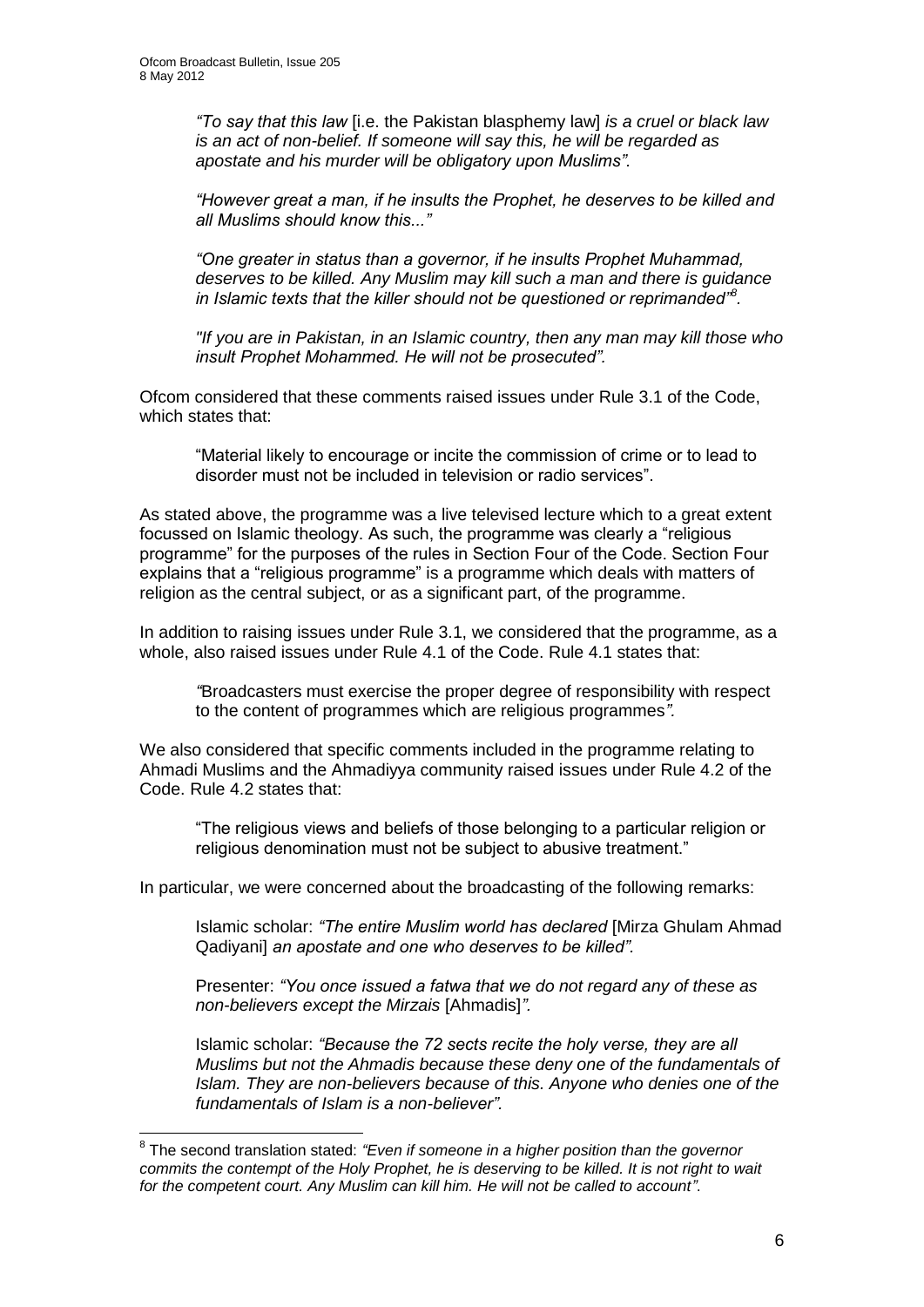Under section 319 of the Communications Act Ofcom has a duty to set such standards for the content of television and radio programmes as appear best calculated to secure the specific standards objectives listed in section 319(2). In particular, section 319(2)(b) requires Ofcom to secure "that material likely to encourage or to incite the commission of crime or to lead to disorder is not included in television and radio services" and section 319(2)(e) requires "that the proper degree of responsibility is exercised with respect to the content of programmes which are religious programmes".

Rules 3.1, 4.1 and 4.2 of the Code, as referred to above, give effect to the standards objectives set out in section 319(2) at paragraphs (b) and (e).

It is important to note in relation to Rule 3.1 that the standards objective in section 319(2)(b) requires Ofcom to consider the *likely* effect of material included in a service. This is fundamentally different from the test that would apply for bringing a criminal prosecution.

Having assessed the programme and the specific comments against the relevant Code rules, we invited the Licensee to make representations to Ofcom. In particular, we asked DM Digital for its comments as to how the inclusion in the programme of statements that it was acceptable to murder any person thought to have shown disrespect to the Prophet Mohammed complied the requirements in Rule 3.1. We also asked the Licensee for its representations as to how the programme as a whole complied with Rule 4.1 and how the inclusion of particular comments about Mirza Qadiyani and Ahmadi Muslims complied with Rule 4.2.

#### **Response**

DM Digital made clear that it did not condone the comments made within the programme in question. The Licensee however said that it did not consider that there had been "serious breaches" of Rules 3.1, 4.1 and 4.2 of the Code. The Licensee stated that the Islamic scholar featured in the programme did not work for DM Digital, but was a lawyer in Pakistan. In this programme the scholar was "commenting on his interpretation of the law in Pakistan in relation to those who are alleged to have profaned the character of the Holy Prophet of Islam [Mohammed]". In this case, the Islamic scholar was discussing the case of Malik Mumtaz Qadri "who has been sentenced to death by the Court in Pakistan for killing a governor [Salmaan Taseer] in Pakistan".

DM Digital said that the Islamic scholar belonged to a charity organisation, and was stating that that organisation "should get together and raise funds for [Malik Mumtaz Qadri"s] defence for an appeal to the High Court". The Licensee added that: "The text was taken out of context, and if read as a whole, it is clear that he was commenting on the blasphemy law in Pakistan and not personally advocating any violence". Further, DM Digital said that the Islamic scholar "did not advocate that people ought to engage in crime or disorder, he was merely stating what the law states in Pakistan. The blasphemy law in Pakistan for example states "If you are in Pakistan, in an Islamic country, then any man may kill those who insult Prophet Mohammed. He will not be prosecuted"". The Licensee therefore considered that the content did "not amount to any death threats or to be construed [as] inciting any racial tensions". In addition, the Licensee denied that "the programme was offensive because it discusses laws in Pakistan and Islamic nations".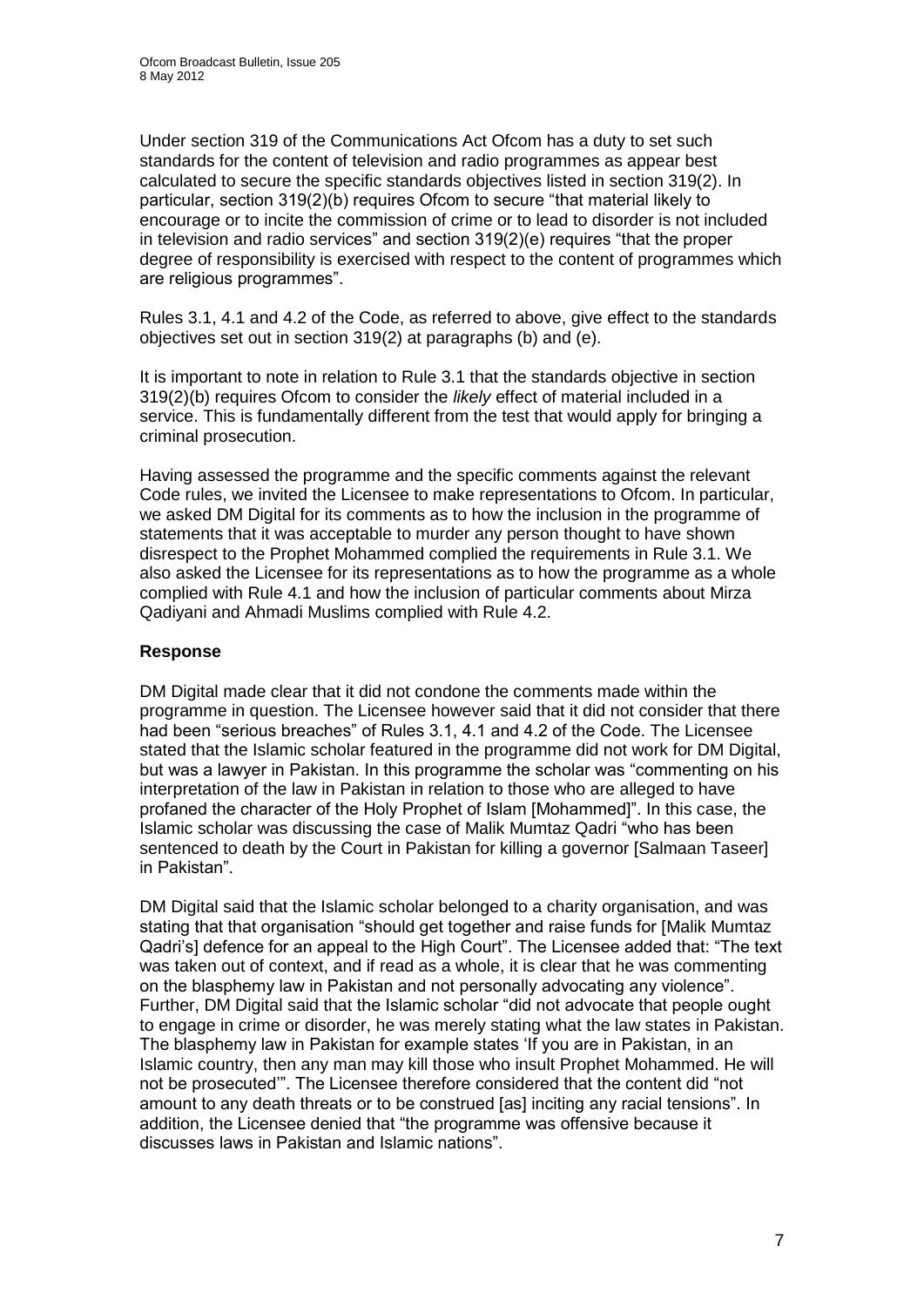With regard to Rule 3.1, and the likelihood of whether the programme would have encouraged or incited the commission of crime or disorder, the Licensee said that "the viewers were mainly Pakistani origin muslims. It is most likely that they already knew what the blasphemy law states in Pakistan. It is disputed therefore that listening to…[this] programme would encourage or incite crime or disorder". Further, DM Digital said that "[o]ne countries laws may not [be] palatable to another country" and Ofcom "ought not to judge another countries laws". The Licensee also disputed "the fact that the host praised the blasphemy law in Pakistan" was a direct call to action.

With regard to Rule 4.1, DM Digital stated that the programme was: broadcast live; in a timeslot which regularly "includes contributions from moderate and liberal scholars"; that no "DM Digital presenter" was involved in the broadcast; and that "after the live programme was broadcast, text was put across the screen clarifying that DM Digital does not assist in providing or collecting support for this individual or his comments". According to DM Digital "the speaker was not malicious" and his remarks resulted from a "lack of understanding of [the] Ofcom broadcasting code and practices" and what he said was "out of character". DM Digital said that it was taking steps not to broadcast similar programmes unless "our own Presenter is present to moderate such content". Further, an "internal compliance manager…[would] be present on all religious programme[s] broadcast" in future.

With regard to Rule 4.2, DM Digital said that members of the Ahmadi community regularly appear on DM Digital, including one individual who "regularly appears as a presenter on a number of religious programmes". Further, the Licensee said that DM Digital had been given "community awards in recognition of its un-biased and neutral approach as [an] Islamic community channel" by the Ahmadi community.

The Licensee stated that: it was in the process of "taking the precautionary measure of reporting the incident to the police so they may take any appropriate action they deem necessary" against the Islamic scholar in question; this programme would not be repeated; and that, although the presenter had broadcast for "several years" on DM Digital and had "given no cause for concern as we regularly monitor him", this scholar "has not and will not be asked to appear on the station again".

DM Digital asked Ofcom to take account of the fact that it broadcasts outside the UK and "particularly to Arab and Islamic countries" and that if Ofcom recorded breaches in this case it would "amount to DM Digital committing blasphemy and the staff based in those countries will be under serious threat of their health and safety and it will be difficult for…senior management to travel to Pakistan and other Islamic countries".

In conclusion, the Licensee stated that "if taken literally, the [Islamic scholar"s] comments could be offensive to some in the UK, however it should be made clear that he was referring to the laws, customs and practices in Pakistan" rather than in the UK. Further, DM Digital offered its apologies "to any groups which have found the content of the programme offensive or in breach of their religious values".

#### **Decision**

Ofcom has a statutory duty under the Communications Act 2003 to require the application, in the case of all television and radio services, of standards that provide adequate protection to members of the public from the inclusion of offensive and harmful material. As outlined above, Ofcom is required to set such standards for the content of programmes as appear to it best calculated to secure the standards objectives, including that: "material likely to encourage or incite the commission of crime or lead to disorder is not included in television or radio services"; and that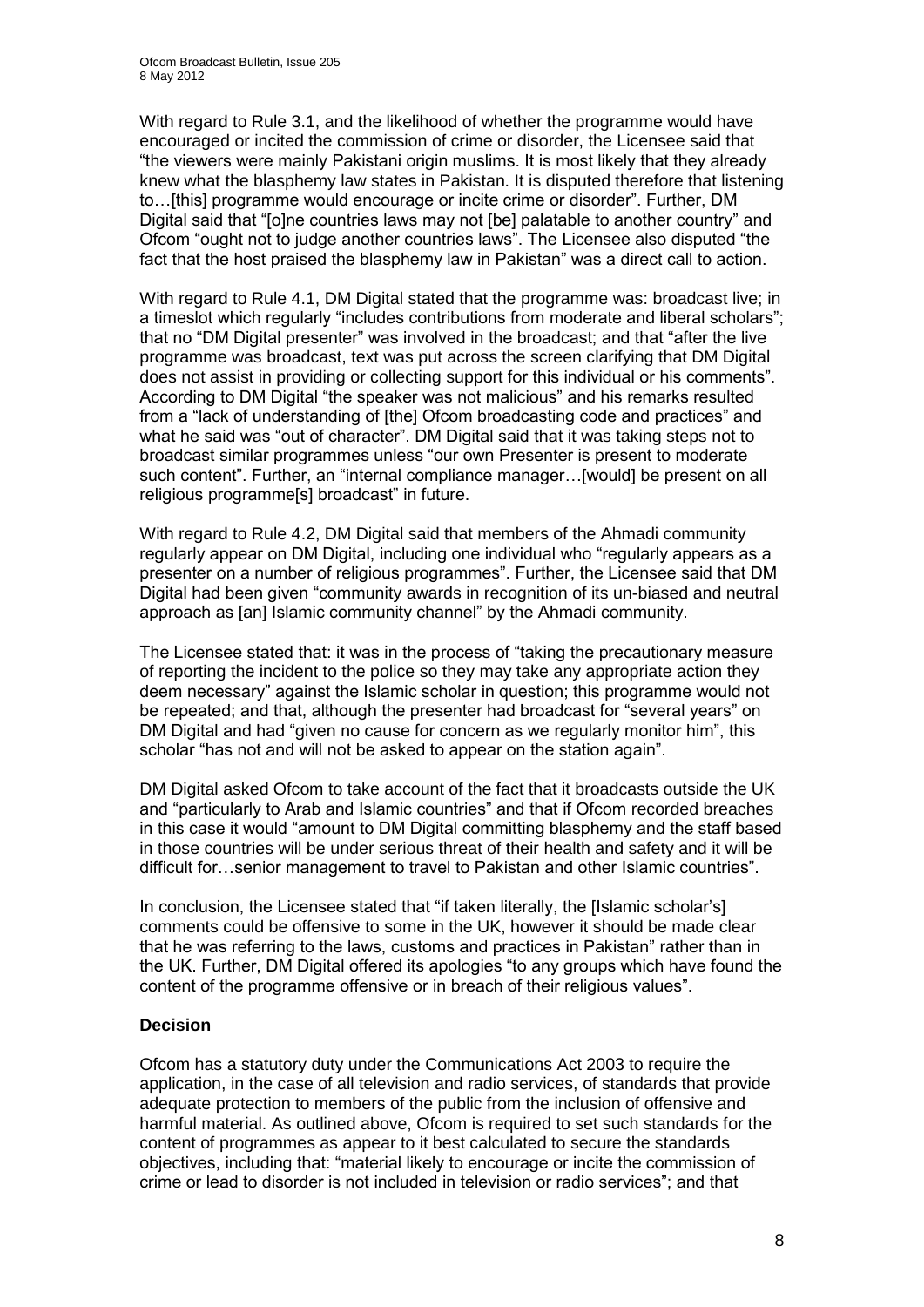"broadcasters exercise the proper degree of responsibility with respect to the content of programmes which are religious programmes". These duties are reflected in Section Three and Four of the Code.

In considering the issues relating to this decision Ofcom has taken careful account of the broadcaster"s and audience"s right to freedom of expression. This is set out in Article 10 of the European Convention on Human Rights ("ECHR"). Article 10 provides for the right of freedom of expression, and as the Legislative Background to the Code states "encompasses the audience"s right to receive creative material, information and ideas without interference" by public authority.

Ofcom has also had regard to Articles 9 and 14 of the ECHR. Article 9 states that everyone "has the right to freedom of thought, conscience and religion". This Article goes on to make clear that freedom to "manifest one"s religion or beliefs shall be subject only to such limitations as are prescribed by law and are necessary in a democratic society in the interests of public safety, for the protection of … health … or for the protection of the rights and freedoms of others". Article 14 concerns the right to enjoyment of human rights without discrimination on grounds such as religion.

We considered the material against Rules 3.1, 4.1 and 4.2; namely, whether the inclusion in the service of statements made by the Islamic scholar were likely to encourage or incite the commission of crime or to lead to disorder; whether the Licensee had exercised the proper degree of responsibility with respect to the content of this religious programme; and whether the religious views and beliefs of Ahmadi Muslims and the Ahmadiyya community were subject to abusive treatment.

Considering the comments made within their editorial context, we noted that the programme consisted of an Islamic Pir (a religious scholar) giving a lecture to a studio audience on issues relating to Salmaan Taseer"s assassination, Pakistan"s blasphemy law, and the theological debate surrounding these issues. We noted that this was a religious programme broadcast on a channel which is aimed at a Muslim audience and broadcasts both within the UK and to the Middle East and Asia.

#### Rule 3.1: Material likely to encourage or incite the commission of crime or to lead to disorder must not be included in television and radio services

Ofcom is mindful of the heated debate that has taken place in relation to Pakistan"s blasphemy law. In particular, we are aware of the controversy surrounding the case of Malik Mumtaz Qadri, who assassinated the Governor of Punjab, Salmaan Taseer, while acting as his bodyguard. It is reported that Malik Mumtaz Qadri killed Salmaan Taseer because the Governor had voiced support for Asia Bibi, a Pakistani Christian, who has been sentenced to death for breaching Pakistan's blasphemy law.

In considering the material under Rule 3.1 we are required to assess the *likelihood* of it encouraging or inciting the commission of crime or of leading to some form of disorder.

Accordingly, we considered whether the inclusion in the broadcast of statements that it was acceptable to murder any person thought to have shown disrespect to the Prophet Mohammed was likely to encourage or incite criminal action against individuals who might be deemed to have criticised or insulted the Prophet Mohammed; or to lead to disorder – either inside or outside Pakistan. As part of this assessment, we considered whether the scholar"s statements in the programme included any direct or indirect calls to action.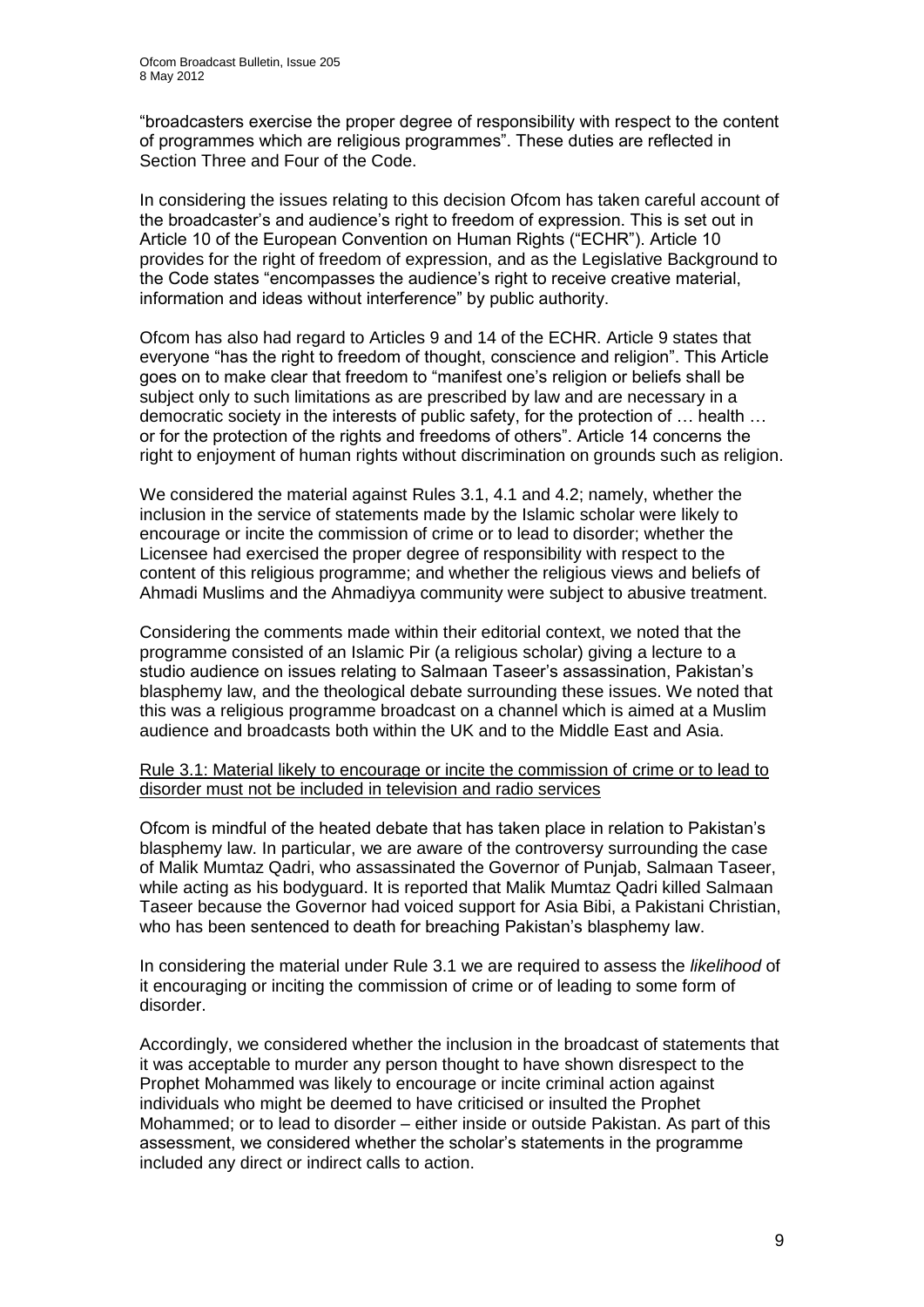In this broadcast the Islamic scholar made clear his belief that anybody who deviated in any way from the teachings of the Prophet Mohammed, or showed disrespect for him in any way, was *"an apostate"*. He went on to make a number of statements, such as:

*"Under the guidance from Islamic texts it is evident that if a Muslim apostatises, then it is not right to wait for the authorised courts; anyone may kill him".* 

*"An apostate deserves to be killed and any man may kill him".<sup>9</sup>*

*"...if someone denies the existence of God, you may have a defensive war with them but if someone insults the Prophet, you should not be defensive but you should aggressively attack them. You should go to their homes and fight them there"<sup>10</sup> .*

"…*When Abu Ubaydah killed his father, Allah praised him because he had killed in the love of the Prophet Muhammed. Such an act does not fall into the category of terrorism"<sup>11</sup> .*

*"I hail those who made this law which states that one who insults the Prophet deserves to be killed – such a person should be eliminated".* 

*"This is not terrorism because* [Malik Mumtaz Qadri] *killed the one who had insulted the Prophet".* 

*"It is your duty, the duty of those who recite the holy verse to kill those who insult Prophet Mohammed. Court interference is not a prerequisite for this".* 

*"To say that this law* [i.e. the Pakistan blasphemy law] *is a cruel or black law is an act of non-belief. If someone will say this, he will be regarded as apostate and his murder will be obligatory upon Muslims".* 

*"However great a man, if he insults the Prophet, he deserves to be killed and all Muslims should know this..."* 

*"Any Muslim may kill such a man and there is guidance in Islamic texts that the killer should not be questioned or reprimanded"<sup>12</sup> .* 

We believed that on a reasonable interpretation of the scholar's remarks, he was personally advocating that all Muslims had a duty to attack or kill apostates or those perceived to have insulted the Prophet. We considered that the broadcast of the various statements made by the Islamic scholar outlined above was likely to encourage or incite the commission of crime. Our reasons for this are set out in the following paragraphs.

 9 See footnote 4.

<sup>&</sup>lt;sup>10</sup> See footnote 5.

<sup>&</sup>lt;sup>11</sup> See footnote 7

<sup>&</sup>lt;sup>12</sup> See footnote 8.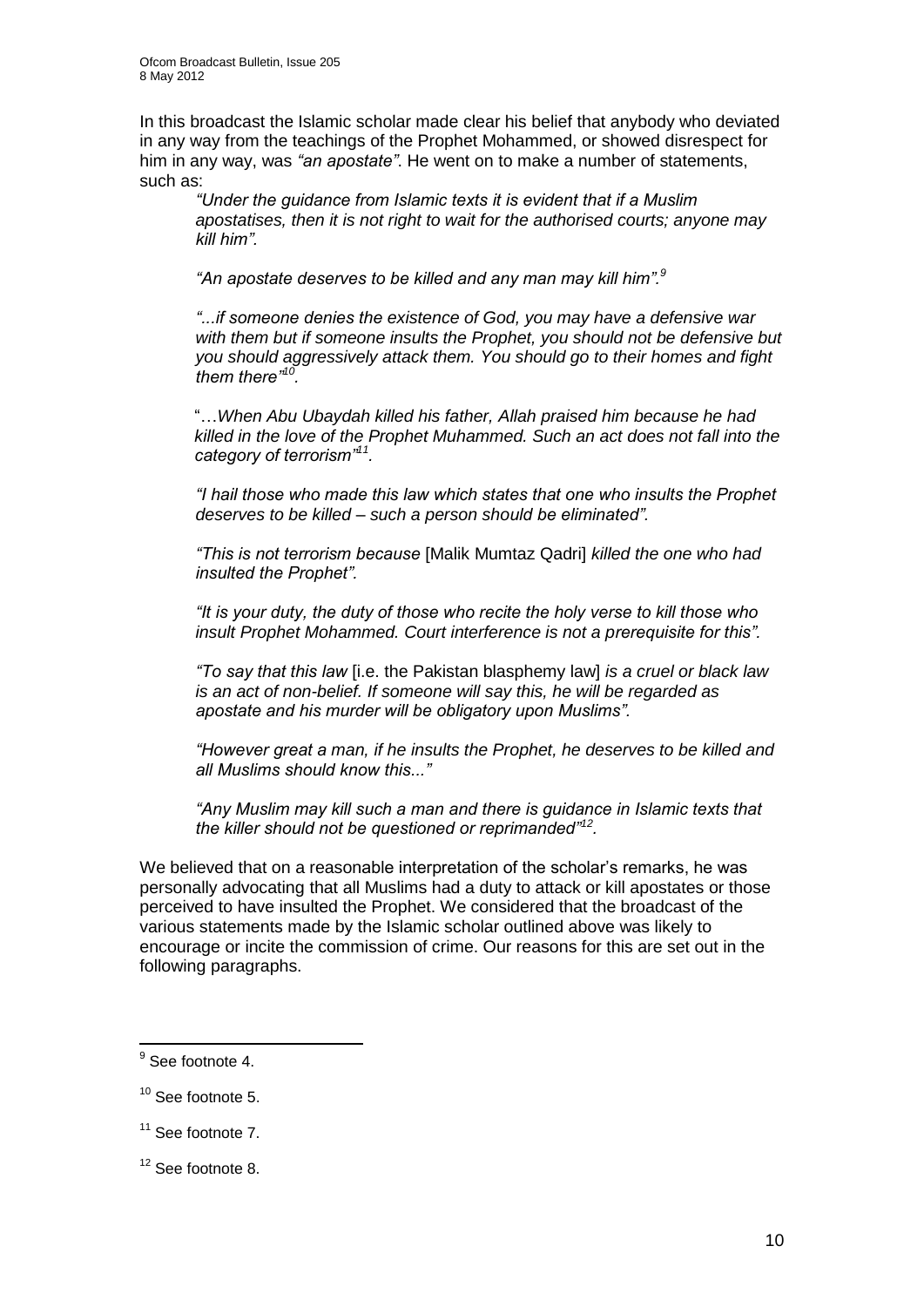A number of the remarks in Ofcom"s opinion amounted to direct calls to action. In particular, we interpreted some of the Islamic scholar"s comments to be a generic call to all Muslims (and not just members of the Muslim community within Pakistan) encouraging or inciting them to criminal action or disorder, by unambiguously stating that they had a duty to kill anyone who criticises or insults the Prophet Mohammed and apostates, and by praising Pakistan"s blasphemy law and the killing of Salmaan Taseer by Malik Mumtaz Qadri. We also noted that such actions were couched as being justified, and even required as a duty on all Muslims, according to the tenets of Islamic law and theology. We refer in particular to the remarks quoted immediately above as examples of such statements.

In considering the likelihood of the inclusion of these statements in the service encouraging or inciting the commission of crime or leading to disorder, we also considered the context within which the Islamic scholar"s lecture was broadcast. DM Digital is a service aimed at the Asian community both within the UK and in the Middle East and Asia and as noted already, the programme consisted of a live televised lecture being delivered to an Islamic audience without interruption or any challenge to his views. At no point in the programme, for example, was there any condemnation of any killing or violent action that had been or might in the future be committed by individuals in response to a perceived insult to, or perceived blasphemy against, the Prophet Mohammed. In Ofcom"s view, the fact that these views were being expounded by an Islamic religious scholar, a person who holds a position of authority and respect within the Muslim community, would have given the comments extra weight. Indeed, the overall message of encouraging or inciting such acts would have been reinforced by the following statement by a presenter at the beginning of the programme:

*"Terrorism is a different thing and passionate love for the Prophet is different. Terrorism is condemnable in every way whether done by individuals or states – it is a crime – but if someone takes a step in the love of the Prophet, then this is not terrorism".*

We are conscious of various examples of violence against, and killings of, members of the Ahmadiyya community in Pakistan in recent years<sup>13</sup>. The following statement relating to members of the Ahmadiyya community therefore raised particular concerns in relation to Rule 3.1:

*"The entire Muslim world has declared* [Mirza Ghulam Ahmad Qadiyani] *an apostate and one who deserves to be killed".* 

We are also aware of various and very serious threats and attacks made in Western countries in recent years against individuals or entities perceived as insulting or making pejorative remarks about the Prophet Mohammed<sup>14</sup>. The possibility of

 the murder of the Dutch film director Theo Van Gogh in 2004 [\(http://en.wikipedia.org/wiki/Theo\\_van\\_Gogh\\_\(film\\_director\)\)](http://en.wikipedia.org/wiki/Theo_van_Gogh_(film_director));

<sup>1</sup>  $13$  See for example reports of various very serious incidents in April and May 2010:

<sup>•</sup> http://en.wikipedia.org/wiki/Persecution of Ahmadis#2011;

[http://www.foreignpolicyjournal.com/2010/05/28/80-killed-in-pakistan-ahmadi-carnage/;](http://www.foreignpolicyjournal.com/2010/05/28/80-killed-in-pakistan-ahmadi-carnage/)

[http://ahmadiyyatimes.blogspot.com/2011/06/murders-in-pakistan-should-concern.html.](http://ahmadiyyatimes.blogspot.com/2011/06/murders-in-pakistan-should-concern.html)

 $14$  See for example:

the case of cartoons published in Denmark in 2005 featuring the Prophet [\(http://en.wikipedia.org/wiki/Jyllands-Posten\\_Muhammad\\_cartoons\\_controversy](http://en.wikipedia.org/wiki/Jyllands-Posten_Muhammad_cartoons_controversy) ); and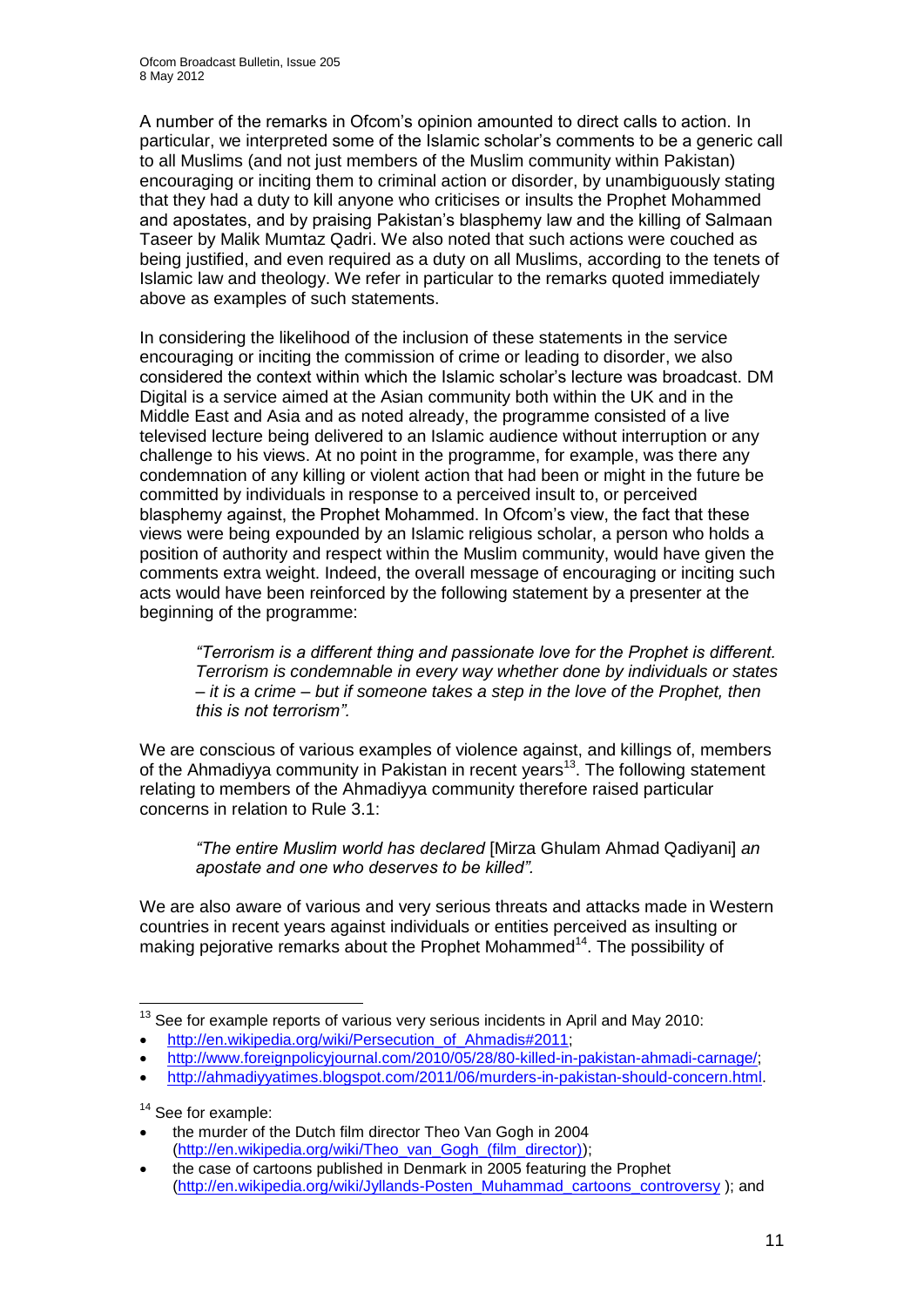1

remarks like those of the Islamic scholar in this case encouraging crime or disorder is therefore in Ofcom"s opinion likely.

As noted earlier, DM Digital argued that the Islamic scholar"s lecture was taken out of context and that he was commenting on the blasphemy law, customs and practices in Pakistan rather than the UK and that he was not personally advocating any violence.

Having studied carefully the transcript of the whole programme we do not believe in reaching our decision that we have taken the remarks of the scholar quoted above out of context. In reaching our decision, we took into account all DM Digital"s various representations in relation to this point and Rule 3.1.

The Licensee argued firstly that the Islamic scholar was not advocating that people ought to engage in crime or disorder, he was merely stating what the law states in Pakistan. The Licensee considered that the content did "not amount to any death threats or to be construed [as] inciting any racial tensions". DM Digital also disputed "the fact that the host praised the blasphemy law in Pakistan" as being a direct call to action. The fact that, according to DM Digital, the viewers to the programme were mainly of Pakistani Muslim origin meant that "[i]t is most likely that they already knew what the blasphemy law states in Pakistan" and therefore the Licensee "disputed therefore that listening to…[this] programme would encourage or incite crime or disorder".

For the reasons stated previously, Ofcom concluded that the statements quoted above when assessed in context did amount to direct calls to action and were likely to incite or encourage crime or to lead to disorder. It is clear from the statements above that the scholar went beyond merely stating what the blasphemy law of Pakistan was. He did not issue any direct death threats, but he commented on and praised the law in such a way that, in Ofcom"s view, his comments were likely to encourage crime or disorder against those perceived to insult or make pejorative remarks about leading Islamic figures and the Prophet Mohammed in particular, and against apostates. In Ofcom"s opinion this result was likely whether the remarks were seen by Muslim viewers of Pakistani origin who were already aware of Pakistan"s blasphemy law or not.

Further, the Licensee said that "[o]ne countries laws may not [be] palatable to another country" and Ofcom "ought not to judge another countries laws". In fulfilling our duties and reaching a decision in this case, Ofcom makes no comment on, or assessment of, any law of Pakistan or any other jurisdiction. Our duty in this case is to ascertain whether the content as broadcast complied with the Code. While certain comments explicitly linked the action the speaker was advocating to Pakistan"s blasphemy law (for example the statement: *"If you are in Pakistan, in an Islamic country, then any man may kill those who insult Prophet Mohammed. He will not be prosecuted"*) we noted that his remarks were not confined to the subject of Pakistan"s blasphemy law, or applicable only to people living in Pakistan or to actions taken in that country.

We also noted DM Digital"s request for us to take account of the fact that it broadcasts outside the UK and "particularly to Arab and Islamic countries" and that if Ofcom recorded breaches in this case they would "amount to DM Digital committing

the fire bomb attack on a magazine in Paris in November 2011 for publishing a satirical cartoon of the Prophet [\(http://globetribune.info/2011/11/02/satirical-magazine](http://globetribune.info/2011/11/02/satirical-magazine-firebombed-in-paris-by-radical-muslims-video/)[firebombed-in-paris-by-radical-muslims-video/\)](http://globetribune.info/2011/11/02/satirical-magazine-firebombed-in-paris-by-radical-muslims-video/).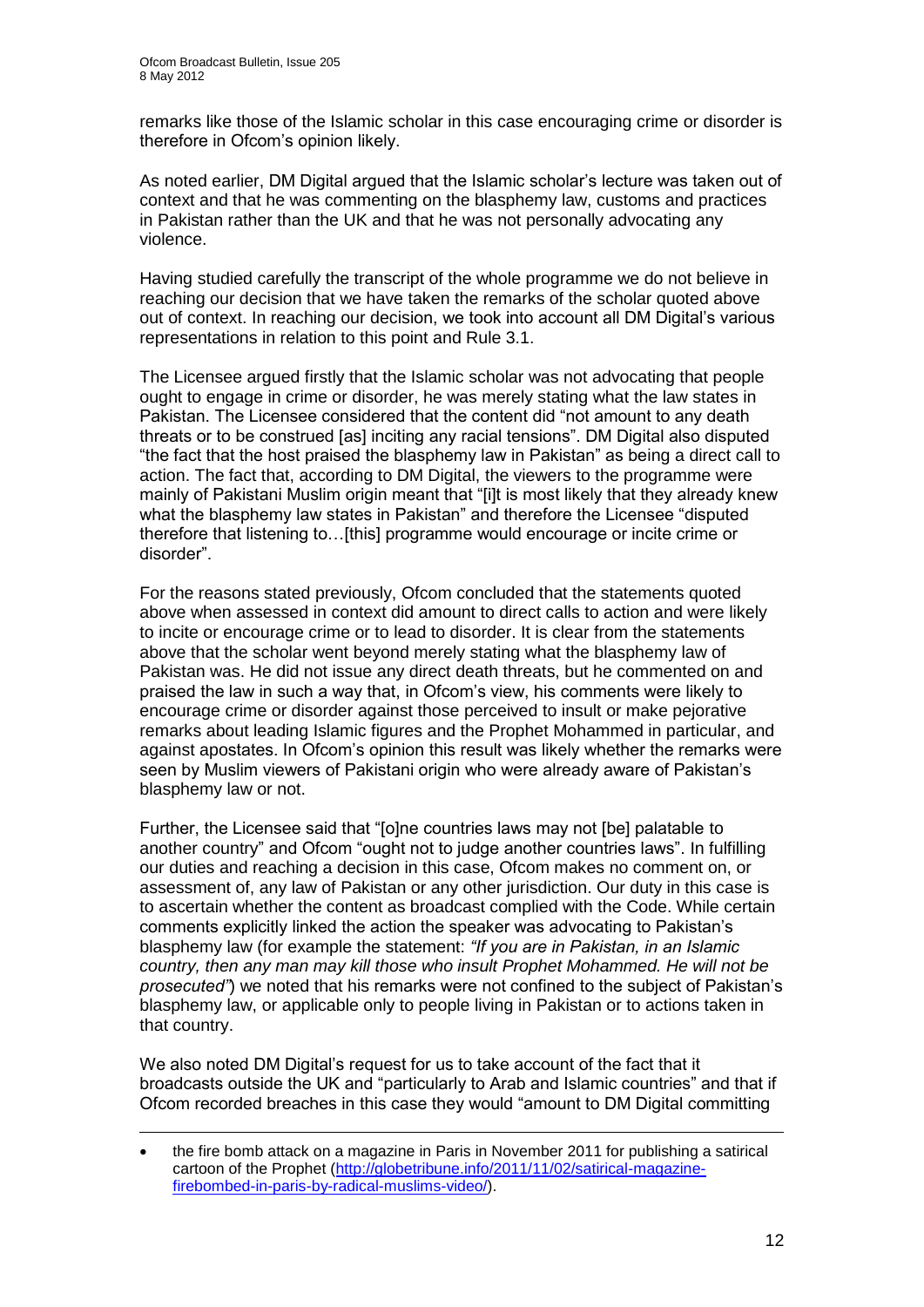blasphemy and the staff based in those countries will be under serious threat of their health and safety and it will be difficult for…senior management to travel to Pakistan and other Islamic countries". In response, Ofcom underlines that in making this decision we make no comment on, or assessment of, any law of Pakistan or any other jurisdiction. We do not see how by recording a breach of Rule 3.1 in this case, it could be implied that DM Digital has breached any blasphemy law that might exist in other countries.

Ofcom noted DM Digital"s apology, and the fact that the Licensee said it did not condone the comments made in the live broadcast and that no DM Digital presenter was involved in the broadcast. Ofcom also noted the Licensee's submission that the lecture was transmitted in a timeslot which regularly "includes contributions from moderate and liberal scholars" and that text was put across the screen after the programme clarifying that DM Digital does not assist in providing or collecting support for this individual or his comments. However, the Licensee had allowed the material to be broadcast uninterrupted and had provided no evidence to Ofcom to show that it had any proper procedures or systems in place for monitoring live content to ensure compliance with the Code or to take appropriate action when required.

In light of all of the above considerations, Ofcom reached the view that the DM Digital service had included material likely to encourage or to incite the commission of crime or to lead to disorder. Accordingly, Ofcom has found the Licensee in breach of Rule 3.1 of the Code.

#### Rule 4.1: Broadcasters must exercise the proper degree of responsibility with respect to the content of programmes which are religious programmes

Section Four of the Code sets out that a "religious programme" is one "which deals with matters of religion as the central subject, or as a significant part, of the programme". In Ofcom"s opinion this programme was clearly a religious programme because it consisted of a televised lecture which to a great extent focussed on Islamic theology.

Broadcasters can transmit programmes taking a critical view of a particular religion, provided they do so with a proper degree of responsibility. The comments made in this programme and described above were made in the context of a religious programme made for a predominantly Muslim audience. The Code does not seek to prevent followers of one religion from being able to express views rejecting or criticising other religions or denominations. However, Rule 4.1 does require licensees to exercise the proper degree of responsibility when, for example, hyperbole or more extreme views are broadcast which could be deemed offensive to people in the audience who hold different views and beliefs.

As above, we noted DM Digital"s submissions that the programme was: broadcast live; in a timeslot which regularly "includes contributions from moderate and liberal scholars"; "no DM Digital presenter" was involved in the broadcast;"and "after the live programme was broadcast, text was put across the screen clarifying that DM Digital does not assist in providing or collecting support for this individual or his comments". However, merely because, for example, a programme is broadcast live, this does not remove the obligation on a broadcaster to ensure a particular programme complies with the Code.

As stated in relation to our consideration of the programme under Rule 3.1, the Licensee did not provide any evidence of relevant steps to ensure compliance with the Code. More specifically in relation to Rule 4.1, there was no evidence that it had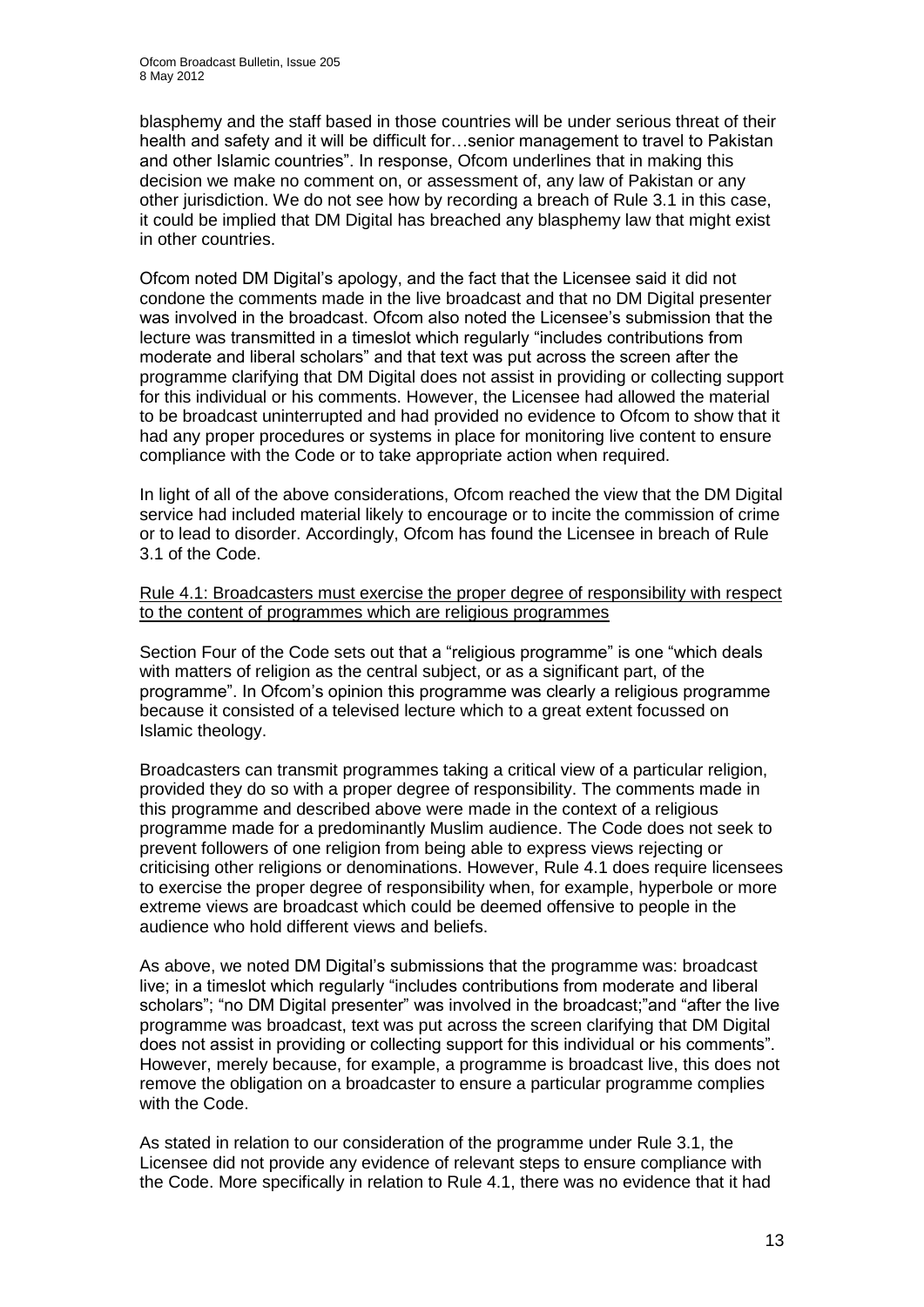exercised the proper degree of responsibility with respect to the content of this programme as a religious programme. For example, we noted that the Licensee"s representation that seemed to indicate that it based its compliance in relation to the appearance of the Islamic scholar in this programme on the fact that the scholar had broadcast for "several years" on DM Digital and had previously "given no cause for concern as we regularly monitor him". Therefore, the Licensee did not appear to have any systems in place to ensure the live output was being monitored or to take swift action if - as here - material was broadcast that was likely to have encouraged or incited serious crime or led to disorder. Ofcom expects all broadcasters to monitor, as appropriate, all output as broadcast. This did not appear to have happened in this case.

As further evidence of its lack of adequate compliance procedures, we noted DM Digital"s representation that the Islamic scholar in this case was not being "malicious", but his comments were "out of character" due to "the lack of understanding of the [Code]". In our view, this demonstrated that the scholar had not been adequately briefed about the provisions of the Code, which was a particular cause for concern given the admission by the Licensee that he had appeared on DM Digital for "several years".

In reaching our decision regarding Rule 4.1, we took into account: the Licensee"s apology; the fact that it would not repeat this programme; and, the steps that DM Digital said it had taken to improve compliance in this area, such as ensuring a DM Digital presenter as well as an internal compliance manager are present in future, when all similar religious programmes are broadcast. However, given the above, we considered that the broadcaster did not exercise the proper degree of responsibility with respect to the content of this religious programme. The programme was in breach, therefore, of Rule 4.1 of the Code.

#### Rule 4.2 of the Code: The religious views and beliefs of those belonging to a particular religion or religious denomination must not be subject to abusive treatment

As stated above, the Code does not seek to prevent followers of one religion from being able to express views rejecting or criticising other religions but broadcasters must ensure religious programme comply with the specific requirements for religious programmes set out in Section Four. The Code has been drafted in the light of the Human Rights Act 1998 and the European Convention on Human Rights. In particular, the right to freedom of expression encompasses the audience"s right to receive material, information and ideas without interference as well as the right to freedom of thought, conscience and religion and the right to enjoyment of human rights without discrimination on grounds such as religion. The Ahmadiyya movement and Ahmadi Muslims were clearly a legitimate topic for theological discussion in a religious programme aimed at members of the Muslim community. However, Rule 4.2 is clear that the religious views and beliefs of those belonging to a particular religion or religious denomination, such as this, must not be subject to abusive treatment.

Ofcom considers "abusive treatment" in religious programmes under Rule 4.2 to include statements which revile, attack or vehemently express condemnation towards another religion without sufficient justification by the context. The Code does not prohibit criticism of religious views and beliefs provided such criticism is not abusive. We considered that during the programme, there were statements made by the Islamic scholar that were abusive of the religious view and beliefs of Ahmadi Muslims and members of the Ahmadiyya community. For example: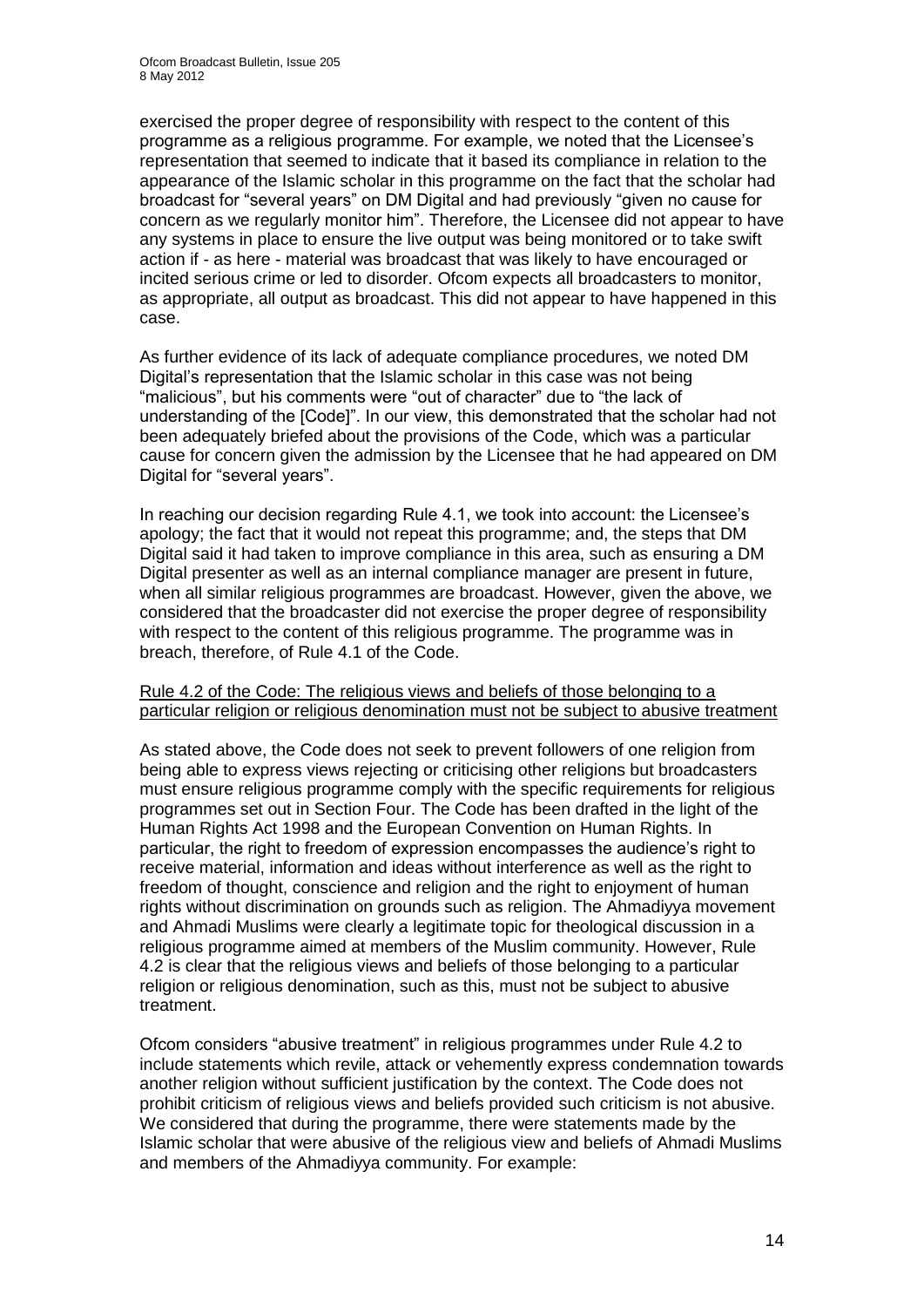*"The entire Muslim world has declared* [Mirza Ghulam Ahmad Qadiyani] *an apostate and one who deserves to be killed".* 

Presenter: *"You once issued a fatwa that we do not regard any of these as non-believers except the Mirzais* [Ahmadis]*".* 

Pir: *"Because the 72 sects recite the holy verse, they are all Muslims but not the Ahmadis because these deny one of the fundamentals of Islam. They are non-believers because of this. Anyone who denies one of the fundamentals of Islam is a non-believer".* 

We noted that the Islamic scholar labelled Ahmadi Muslims as "non-believers" and Mirza Qadiyani "an apostate and one who deserved to be killed". These statements were vehement and unqualified and it was Ofcom's view that when taken together they amounted to "abusive treatment" of the religious views and beliefs of Ahmadi Muslims and of members of the Ahmadiyya community.

In reaching our decision, we took into account: the Licensee's apology; and its representations that members of the Ahmadi community regularly appear on DM Digital, and that DM Digital claims that it had been given "community awards in recognition of its un-biased and neutral approach as [an] Islamic community channel" by the Ahmadi community. However, just because DM Digital might have had such links with the Ahmadi community did not, in our view, materially lessen the abusiveness of the comments made by the presenter in this case about the Ahmadi community.

Given the above, we considered that the broadcast was therefore in breach of Rule 4.2 of the Code.

The breach of Rule 3.1 in this case is regarded by Ofcom as a serious breach of the Code. This is because Ofcom views any incident where a licensee has allowed content to be broadcast that is likely to encourage or incite the commission of crime or to lead to disorder as a significant contravention of the Code. In this Broadcast Bulletin, Ofcom has also recorded serious breaches of the Code against DM Digital, which Ofcom is also considering for the imposition of a statutory sanction<sup>15</sup>. In view of the seriousness of the breach of Rule 3.1 in the present case, **DM Digital is put on notice that the contravention of Rule 3.1 of the Code is being considered by Ofcom for the imposition of a statutory sanction.**

**Breaches of Rules 3.1, 4.1 and 4.2**

<sup>1</sup>  $15$  See pages 16 to 25.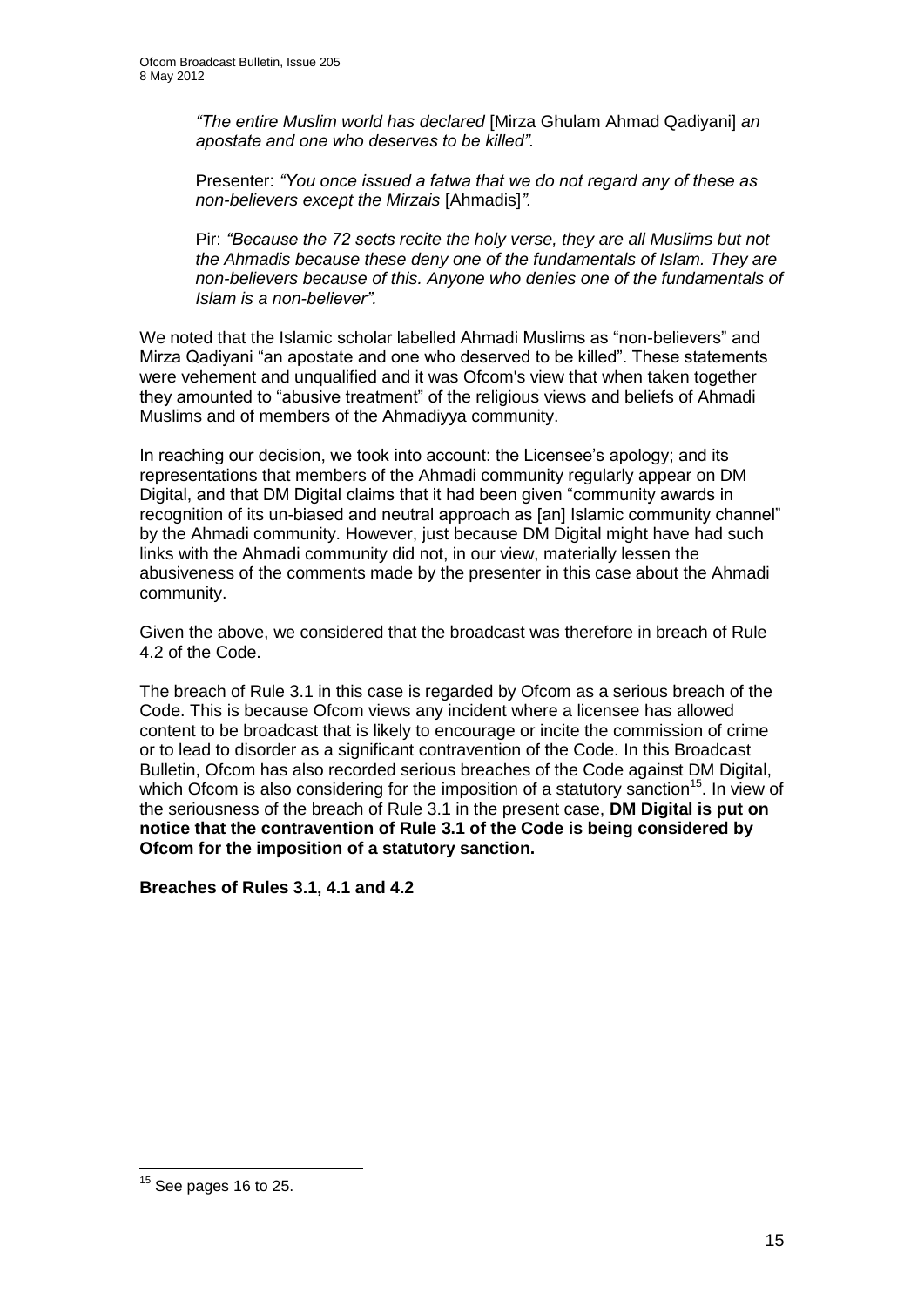# **In Breach**

## **POAF Conference**

*DM Digital, 25 November 2011, 19:00 and 4 December 2011, 21:00*

#### **Introduction**

1

DM Digital is a television channel primarily aimed at an Asian audience in the UK, which features broadcasts in a number of languages including English, Punjabi, Urdu, Sindhi, Kashmiri and Hindi. The service is also received in the Middle East and parts of Asia. The licence for this channel is held by DM Digital Television Limited ("DM Digital" or the "Licensee").

The two programmes above included coverage of a conference, held in the UK, of the Pakistan Overseas Alliance Forum ("POAF")<sup>1</sup>, with speakers talking in Urdu. Both programmes lasted approximately three hours. The first 45 minutes approximately of each programme featured attendees arriving at the conference and being interviewed, as they entered the conference room, about the forthcoming proceedings at the conference. The subsequent two and a quarter hours in each programme showed the conference proceedings, featured contributions from various panel members and members of the audience. There were various statements within both programmes which made clear that the POAF conference had been organised by DM Digital.

The conference proceedings featured in the programme broadcast on 25 November 2011 focussed on an appearance by the Pakistani politician Dr. Zulifiqar Mirza<sup>2</sup>, from the Pakistan People"s Party ("the PPP"). Other speakers, however, were also featured, including Dr. Liaqat Malik, who is Chief Executive and Chairman of DM Digital.

The conference proceedings featured in the programme broadcast on 4 December 2011 focussed in particular on the reported killings as a result of NATO airstrikes on 26 November 2011 of up to 24 Pakistani soldiers serving on the Pakistani border with Afghanistan. Various speakers were featured, including Dr. Liaqat Malik.

Three viewers alerted Ofcom to the programmes, stating that they were unbalanced and were not duly impartial. Two viewers considered that the programme broadcast on 25 November 2011 did not reflect the viewpoint of the Muttahida Qaumi Movement ("MQM"), currently the governing party in the Pakistani province of Sindh<sup>3</sup>. One viewer considered that the programme broadcast on 4 December 2011 was "anti-American and anti-European".

 $1$  POAF describes itself as a "non political and non religious welfare organisation for overseas Pakistanis and dedicated to welfare of all overseas Pakistanis". See [http://poafglobaltrust.com/.](http://poafglobaltrust.com/) The POAF website contains various references to and appears to have close links to DM Digital and its Chairman, Dr. Liaqat Malik: see e.g. [http://www.poafglobaltrust.com/DrLiaqatMalikChairmanProfile.htm;](http://www.poafglobaltrust.com/DrLiaqatMalikChairmanProfile.htm) and [http://www.poafglobaltrust.com/DMDigitalNetworkProfile.htm.](http://www.poafglobaltrust.com/DMDigitalNetworkProfile.htm)

 $2$  Dr. Zulfigar Mirza was the Home Minister of the Sindh province of Pakistan for a period until June 2011.

 $3$  The PPP is the majority party in Pakistan's coalition government at national level, and the MQM is a junior partner in that government.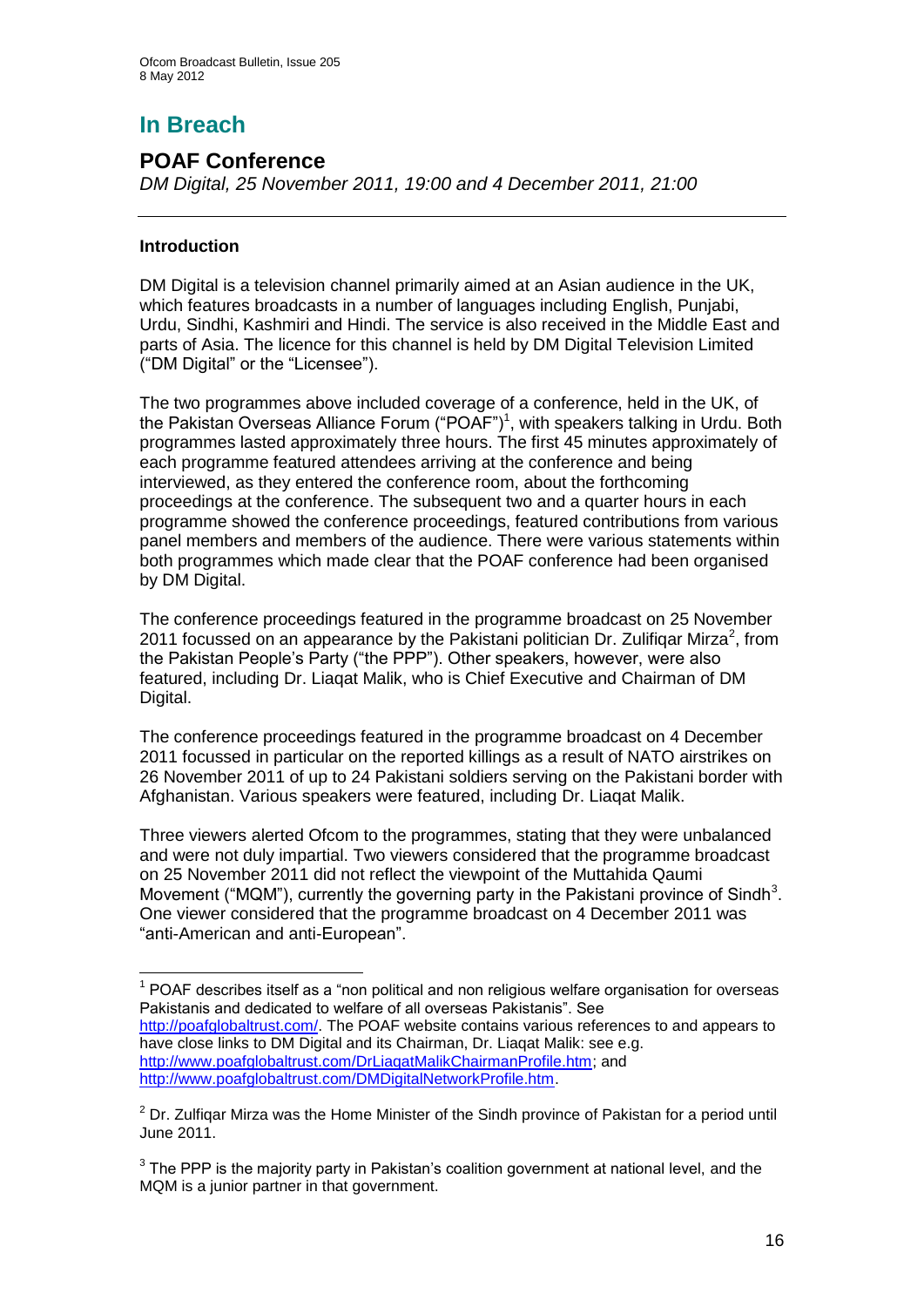Ofcom commissioned transcripts of the relevant parts of the programmes, translated from the original Urdu into English by an independent translator. Having carefully reviewed the transcripts, we noted the following with regard to each programme:

#### 25 November 2011 programme

The programme included a range of statements from various speakers at the conference which were highly critical of the MQM. By way of background it should be noted that on August 28 2011 Dr. Mirza of the PPP (see footnotes 2 and 3 above) had accused the MQM of causing mass violence and killings in Karachi, the capital of Sindh province, during 2011.

#### For example:

*"Those who commit acts of terrorism<sup>4</sup> must be punished. If Dr. Mirza is presenting evidence to get them arrested and punished then it is a very good thing"*.

*"They* [the ministers of the Pakistani government] *say that Dr. Mirza has no evidence. If that was true they wouldn"t be putting pressure on Lord Nazir<sup>5</sup> and wasting so much time and resources on trying to stop him. We are talking about the killers of Karachi – the MQM. We say, all Urdu-speaking people are our brothers. Our parents taught us to respect our teachers, elders, and humanity in general. The Qur"an states, "do not kill unjustly". But for the last 30 years, murders have happened in Karachi...You* [the MQM] *killed the Urdu speaking people. Between 15 to 16 thousand people...have been murdered. You killed Pukhtoons, Baluchis, Sindhis, Punjabis. If you did not do it, then was it angels from the heavens? …Tell them* [the MQM] *that you will challenge them in the streets of London. We have Lord Nazir and Liaqat Malik with us*".

Dr. Zulfiqar Mirza: *"I thank DM Digital from the deepest core of my heart for giving this opportunity to a weak Pakistani to spread his voice, on behalf of weak Pakistanis, to all over the world – I thank them for helping us in spreading the voice of truth… Those who sacrificed for Pakistan and migrated from India, their own Urdu-speaking brothers, if they dare to disagree with them they* [the MQM] *kill them. Then after killing them, the relatives of the victim are not allowed to bury him in accordance with their own will. The funerals are snatched and the corpse is buried after wrapping it in MQM flag so that they could show to the world, to attract human rights activists, and to make records contrary to their own atrocities*".

#### 4 December 2011 programme

We considered that this programme included various viewpoints from members of the conference panel and the audience that were highly critical of the policies of NATO and the US Government relating to Pakistan. For example:

<sup>1</sup>  $4$  Ofcom interprets this as a reference to the allegations against the MQM made by Dr. Zulifiqar Mirza that the MQM party had caused violence in Karachi during 2011.

 $<sup>5</sup>$  Nazir Ahmed. Baron Ahmed, was made the [United Kingdom's](http://en.wikipedia.org/wiki/United_Kingdom) first [Muslim](http://en.wikipedia.org/wiki/Muslim) [life peer](http://en.wikipedia.org/wiki/Life_peer) in 1998.</sup> Many of his political activities relate to the [Islamic](http://en.wikipedia.org/wiki/Islamic) community both in the UK and abroad and he is a member of the [Labour](http://en.wikipedia.org/wiki/Labour_Party_(UK)) Party.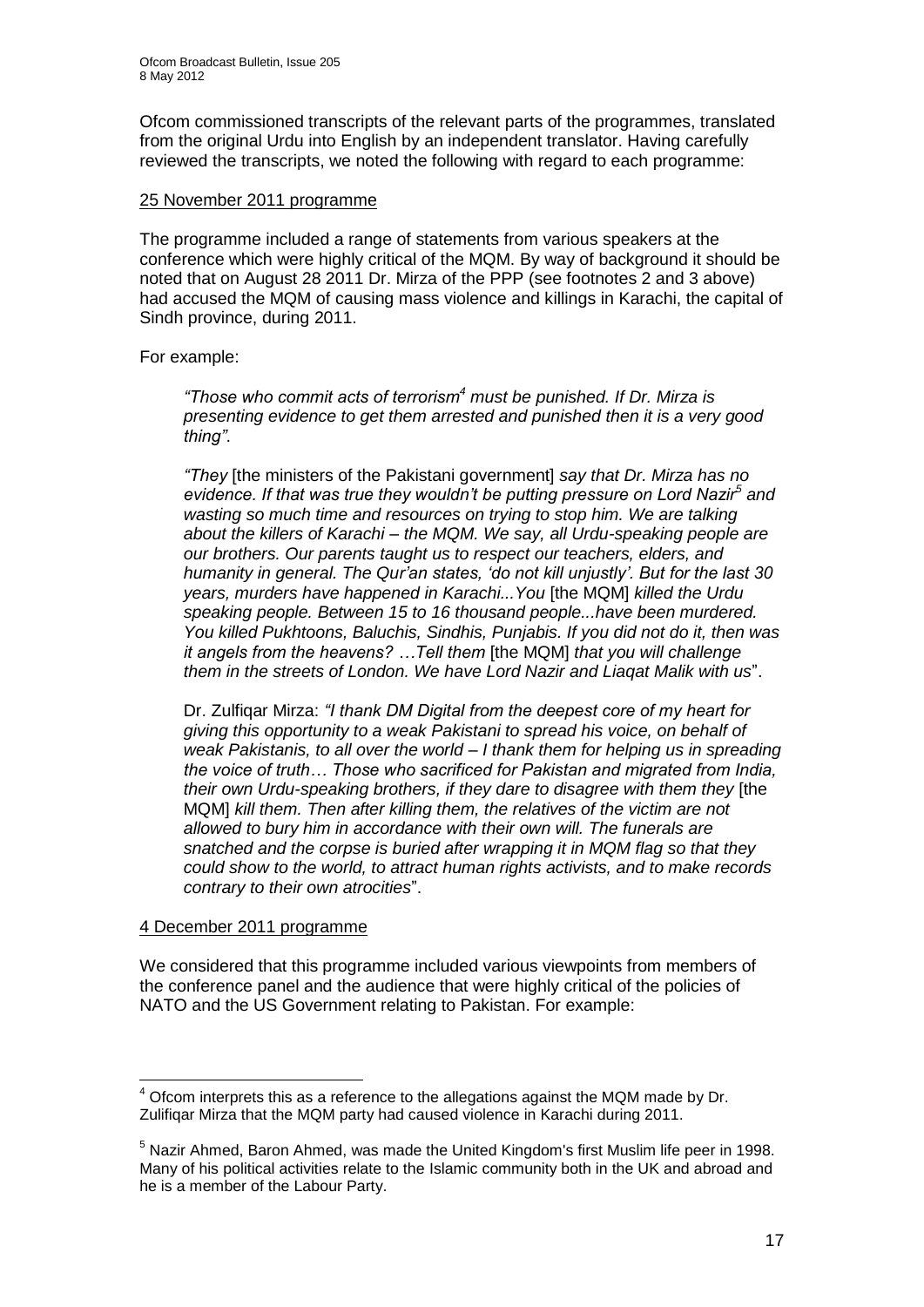*"We strongly condemn* [NATO"s] *aggression and injustice. Along with Muslims, our armed forces are also being targeted".*

*"We condemn the aggressive, brutal and unprovoked attack by NATO and we protest so that in future no such attack happens that would lead to loss of innocent lives"*.

*"Those whom we consider our friends, want to take our lives…we intend to file a petition in the Parliament here to take steps to compensate for the cruelty inflicted on our Pakistani soldiers"*.

"*I thank Lord Nazir and Liaqat Malik for gathering us here. There have been atrocities committed against us. Our mosques and madrassas have been bombed and now our army has been targeted. We strongly condemn it. All overseas Pakistanis and Muslims should unite on this issue"*.

*"We condemn NATO"s cowardly attack and murder of our innocent soldiers"*.

*"If we unite, then no western power can hurt us"*.

*"The recent American-NATO attack on Pakistan army which led to the deaths of 24 brave Pakistani soldiers, we are deeply grieved about it... we pray Allah to keep America from its filthy intentions and we congratulate DM* [Digital] *TV for arranging this meeting. We need to put pressure on NATO not to conduct such raids in future"*.

*"The Americans give us \$10 million in aid every year but they have destroyed many of our cities; many civilians have died. Pakistan has sacrificed a lot for America. Our nation must decide that we do not need US aid"*.

*"We should stop supporting the US and then we will not be hurt. We have been damaged because of our support for the US. There is no point going to the UN because the UN and US are the same"*.

*""Condemn" is a soft word. I shall use the word "curse". I curse those* [NATO] *people who crossed our borders and committed aggression against our soldiers"*.

*"We speak about NATO but we should single out America. If America had not wanted it, NATO would not have done such a thing. It is actually American action because NATO includes Turkey, Saudi Arabia and UAE as well. We should single out America rather than speak about NATO. It is an American action. I strongly condemn and just curses will not do. We need to show some resistance; such as getting the Shamsi Airbase and boycotting the Bonn Conference along with stopping NATO supplies. But this is not enough and unless we do more, it won"t help"*.

*"We need to know how decisions are made in the Pentagon, the State Department, and CIA HQ. The first thing they take account of is to destroy practising Muslims and second, those countries which are following the Qur"an and the examples of Prophet Muhammad, notably Iran and Pakistan, to damage these countries economically, strategically, and from a defence point of view"*.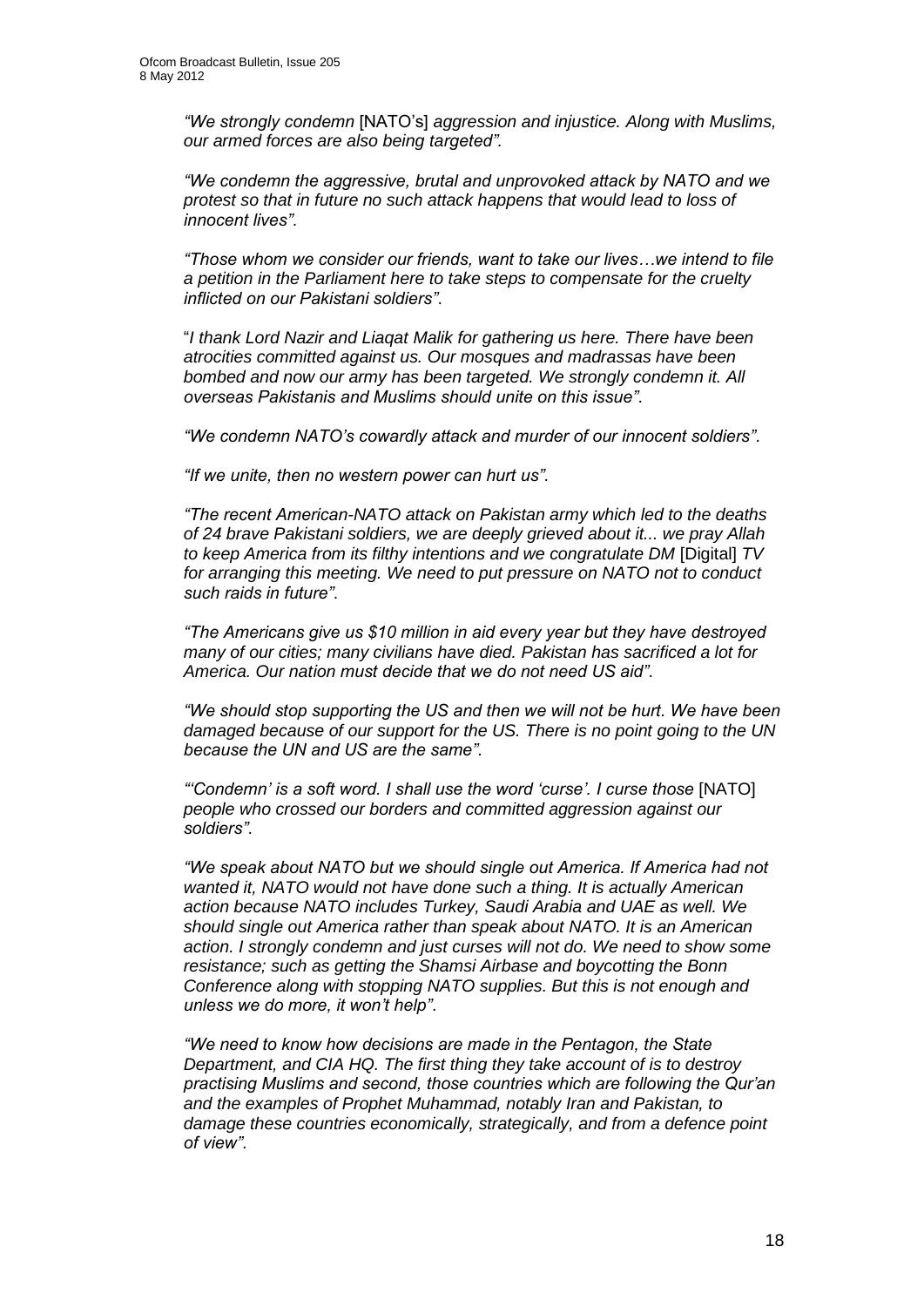1

*"Do we need NATO when there is no Warsaw Pact alliance? It is time to start working in media, political forums etc to demand that USA be tried for war crimes"*.

*"America and NATO, you must learn some morality from Prophet Muhammad. You are absolutely morally bankrupt. You have no respect for mankind. You have nothing"*.

*"Since Pakistan was formed, NATO has been interfering with the country... We are not afraid of America because we have faith in God. Death to America. They are not just responsible for martyring our 24 soldiers, they have been conducting terrorism all over the world for a long time. Their mission is to kill Muslims"*.

*"When the US was losing war in Vietnam, they blamed Cambodia and bombed it. When they were losing war in Iraq, they blamed and bombed Syria. Now that they are losing in Afghanistan, they want to blame and bomb Pakistan"*.

Ofcom considered that the programmes raised issues warranting investigation under Rule 5.5 of the Code, which states that:

"Due impartiality on matters of political or industrial controversy and matters relating to current public policy must be preserved on the part of any person providing a service…. This may be achieved within a programme or over a series of programmes taken as a whole."

This is because both programmes in Ofcom"s view dealt with matters of political controversy and matters relating to current public policy: with regard to the 25 November programme, these matters were specific actions and policies of the MQM, the governing party of the Sindh province, in 2011; and concerning the 4 December programme, these matters were the foreign and military policies and actions of NATO and the USA), especially as regards Afghanistan and Pakistan.

We therefore sought DM Digital's comments on how this material complied with this rule.

We also noted that in each of the two programmes, there were statements by Dr. Liaqat Malik, Chief Executive and Chairman of DM Digital. Some of these statements could be interpreted as critical in particular of the PPP $\overline{6}$ , and also the MQM, and these parties" policies and actions. For example, in the programme broadcast on 25 November 2011, we noted the following statements by Dr. Malik:

"*I have been receiving calls – pressurizing me not to show Dr. Mirza on our TV but I said this is a battle for truth and I am happy to take the risk in order to participate in this battle because we want to rid Pakistan of the wolves…They are liars and we want to rid Pakistan of their rule. I joined Imran Khan in his public addresses because I like people who stand for justice. We* [British Pakistanis] *invest billions of pounds in Pakistan but we have no voting rights there. We cannot stand for elections there. My property in Pakistan has been confiscated. Shame! They are sitting in public offices and that is how they behave*".

 $6$  The PPP is the majority party in Pakistan's coalition government at national level, and the MQM is a junior partner in that government.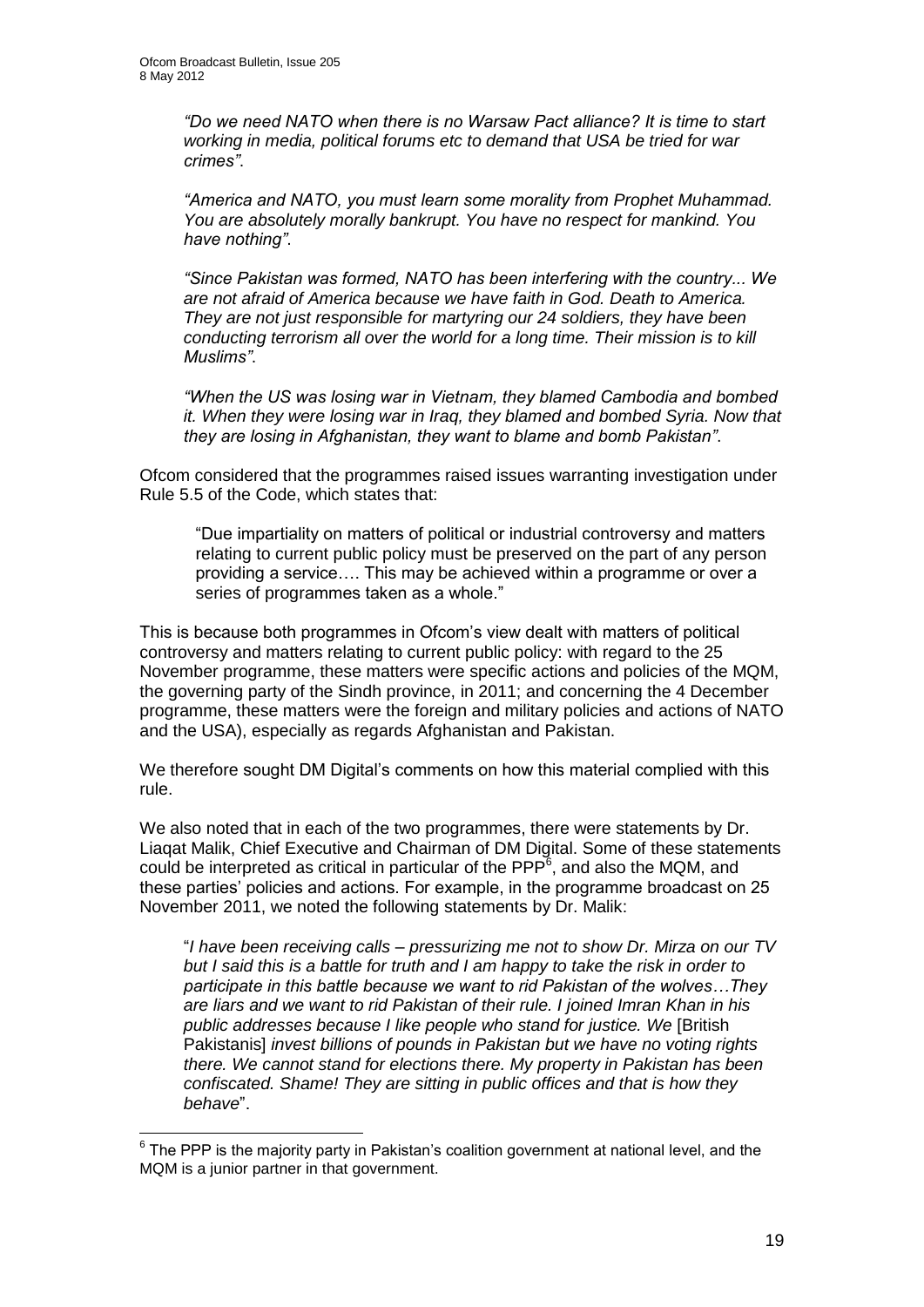In the programme broadcast on 4 December 2011, Dr. Malik said:

*"If you have honour, break the coalition government and kick Zardari<sup>7</sup> out of his office. His advisor is a man who is a foreigner, has no interest in Pakistan ... we need to get rid of this government. We were against General Mushsharaf and from now on, our battle is with this government...Go Zardari go…For the sake of dollars, they are killing their own people – allowing drone attacks*".

We considered that these statements raised issues warranting investigation under Rule 5.4 of the Code, which states that:

"Programmes...must exclude all expressions of the views and opinions of the person providing the service on matters of political and industrial controversy and matters relating to current public policy (unless that person is speaking in a legislative forum or in a court of law). Views and opinions relating to the provision of programme services are also excluded from this requirement."

This is because in Ofcom"s opinion these statements made by Dr. Liaqat Malik clearly expressed his personal views on a matter of political controversy and matter relating to current public policy i.e. the policies and actions of the current coalition government of Pakistan led by the PPP. We therefore also sought DM Digital"s comments on how this material complied with this rule.

#### **Response**

1

DM Digital"s response was by provided by its Chairman, Dr Liaqat Malik.

The Licensee disputed the accuracy of the translations of the content that Ofcom had obtained. It said that we had taken statements out of context, and stated its belief that "this complaint should be dismissed because it is without merit". The Licensee said that the POAF conference was organised by Dr. Zulifiqar Mirza and Lord Nazir Ahmed and was "a meeting of members of the community to discuss issues in the community" and that "DM Digital was televising the event as it does a lot of other community events".

DM Digital also asked Ofcom to provide it with the identity of the complainants in this case because "there were several troublemakers in attendance at the conference who rather than wanting to engage in a friendly open debate, instead became violent". According to the Licensee "Dr. Mirza, Lord Nazir, Dr. Malik and a member of staff from DM Digital were all assaulted by men with affiliations to the MQM. These men after a police investigation were charged by the police and were found guilty and sentenced in March 2012". DM Digital added that as "police were investigating we were in the opinion that this matter should not be taken up by…Ofcom until the complainant (troublemakers) were convicted by [a] court of law".

Concerning compliance with Rule 5.5 and the programme broadcast on 25 November 2012, and whether this programme sufficiently reflected the viewpoint of the MQM, DM Digital indicated that "Dr.Mirza, one of the organisers of the event, is a PPP minister…[and] that in Pakistan, the PPP is in coalition government with the MQM". The Licensee added that "MQM members were invited to attend the conference. They were in the audience. Audience members were encouraged to speak to the conference and engage in a free and open debate and so many people

 $7$  Ofcom interprets this to be a reference to Asif Ali Zardari, a member of the PPP, and the current President of Pakistan.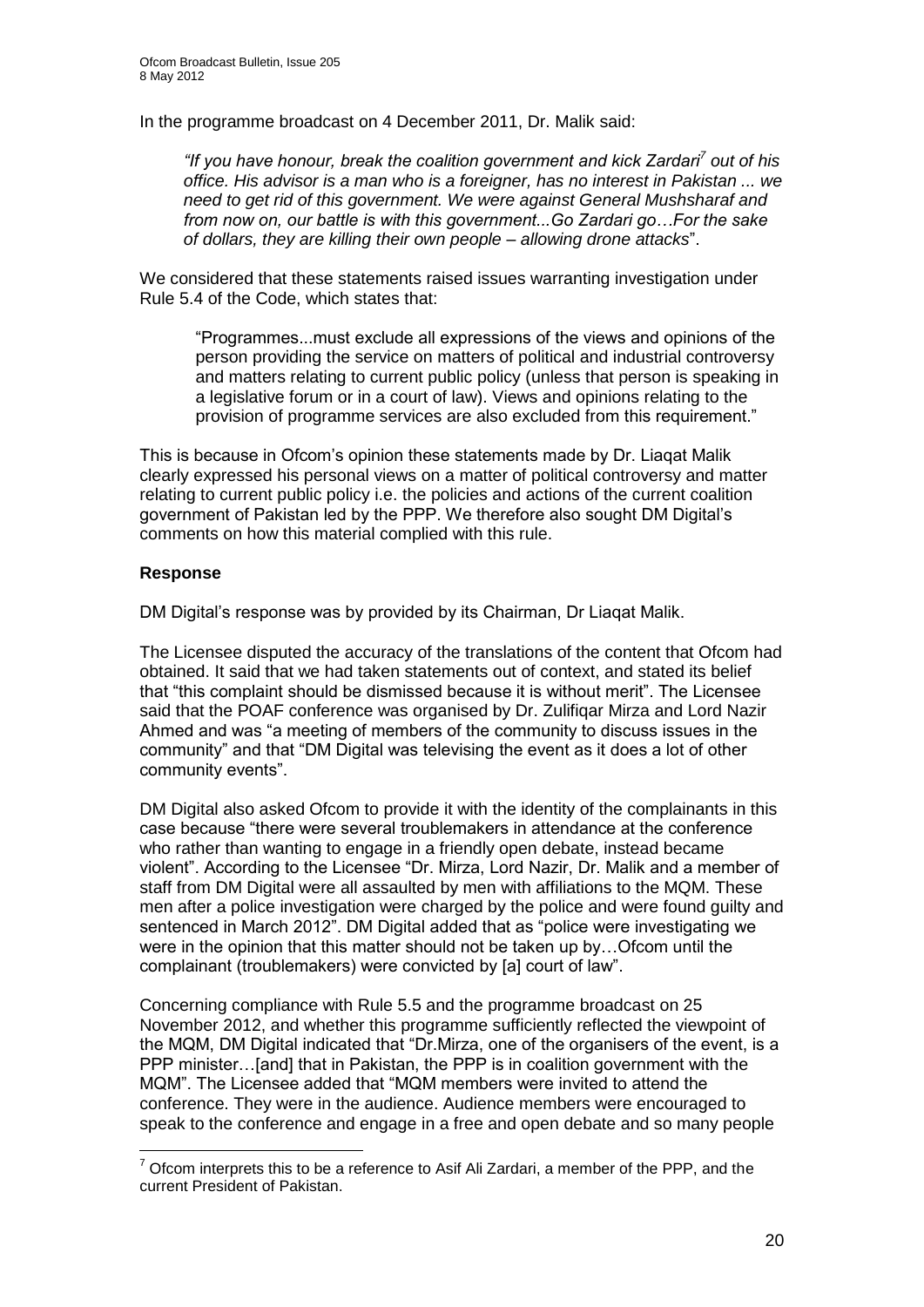took part". Therefore, according to DM Digital the programme was "not biased in any way. It was [an] open public debate held for the benefit for the community".

With regard to compliance with Rule 5.4 in both programmes, DM Digital said that its Chairman, Dr. Liaqat Malik "was in attendance in his personal capacity and any views he expressed (in accordance with his rights afforded under article 10  $ECHR<sup>8</sup>$ ) were his own and not those of DM Digital Television". The Licensee stated its belief that Dr. Liaqat Malik"s comments had been taken out of context.

#### **Decision**

Under the Communications Act 2003 ("the Act") Ofcom has a statutory duty to set standards for the content of programmes as appear to it best calculated to secure the standards objectives, including that the special impartiality requirements set out in section 320 of the Act must be complied with.

This standard is contained in Section Five of the Code. Broadcasters are required to comply with the rules in Section Five to ensure that due impartiality is preserved on matters of political or industrial controversy and matters relating to current public policy.

When applying the requirement to preserve due impartiality, Ofcom must take into account the broadcaster"s and audience"s right to freedom of expression. This is set out in Article 10 of the ECHR. Article 10 provides for the right of freedom of expression, which encompasses the right to hold opinions and to receive and impart information and ideas without interference by public authority. The broadcaster"s right to freedom of expression is not absolute. In carrying out its duties, Ofcom must balance the right to freedom of expression on one hand, with the requirement in the Code to preserve "due impartiality" on matters relating to political or industrial controversy or matters relating to current public policy.

Ofcom recognises that Section Five of the Code, which sets out how due impartiality must be preserved, acts to limit, to some extent, freedom of expression. This is because its application necessarily requires broadcasters to ensure that neither side of a debate relating to matters of political or industrial controversy and matters relating to current public policy is unduly favoured. Therefore, while any Ofcom licensee should have the freedom to discuss any controversial subject or include particular points of view in its programming, in doing so broadcasters must always comply with the Code. Further, in reaching decisions concerning due impartiality, Ofcom underlines that the broadcasting of highly critical comments concerning the policies and actions of any political party, government or state is not, in itself, a breach of due impartiality. Any broadcaster may do this provided it complies with the Code.

However, depending on the specific circumstances of any particular case, it may be necessary to reflect alternative viewpoints in an appropriate way in order to ensure that Section Five is complied with.

As a preliminary point, we took account of DM Digital's representations querying the accuracy of Ofcom"s translation of the programmes and stating that Ofcom had taken statements out of context. Ofcom has no reason to query the accuracy of the translation which we commissioned. The translator is a native speaker of Urdu, is employed by an independent and reputable translation company.

 8 The European Convention on Human Rights.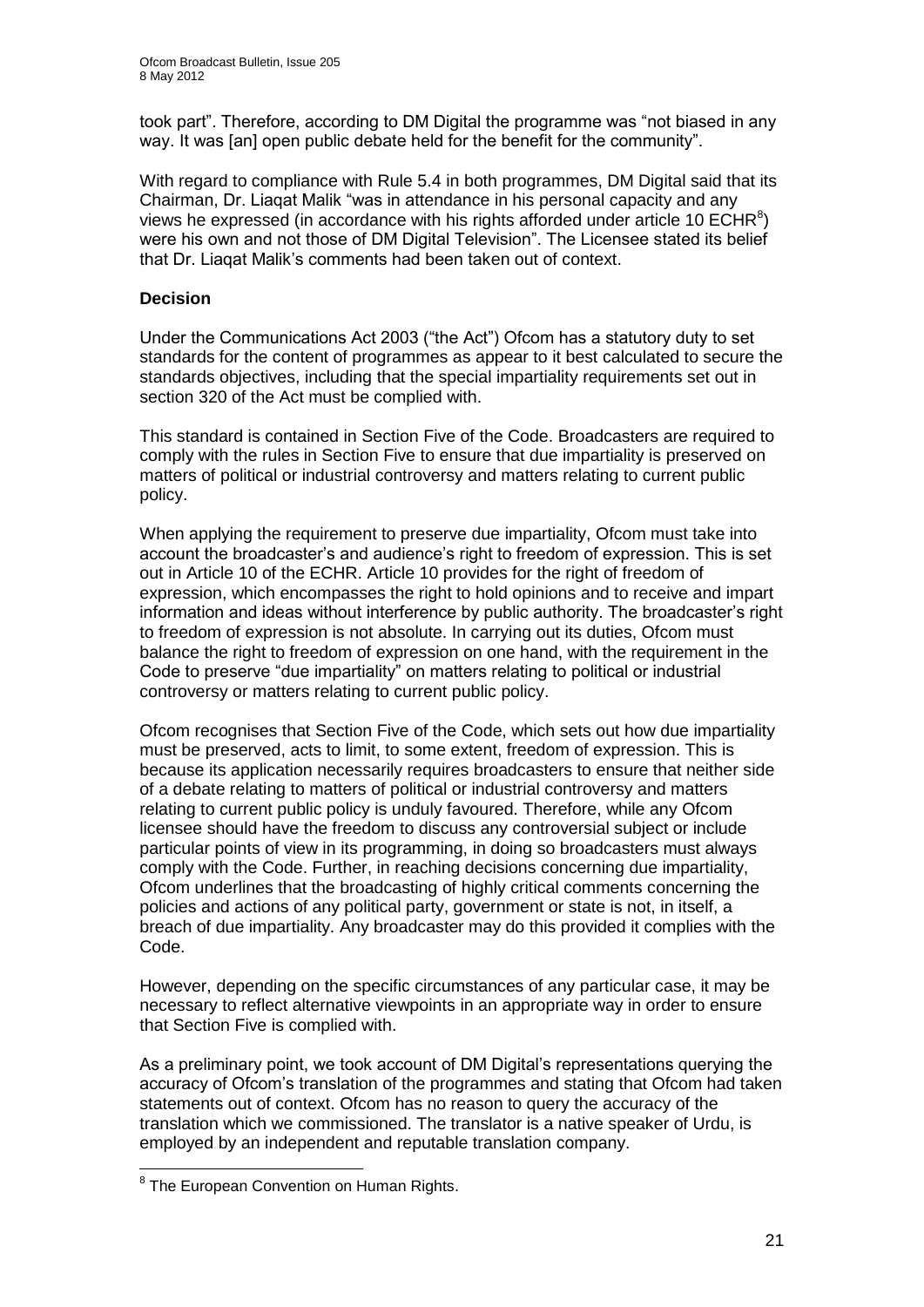#### Rule 5.5

We considered each of the programmes in turn under Rule 5.5 of the Code, which states that:

"Due impartiality on matters of political or industrial controversy and matters relating to current public policy must be preserved on the part of any person providing a service…. This may be achieved within a programme or over a series of programmes taken as a whole."

For each programme, we considered first whether the requirements of Section Five of the Code should be applied: that is, whether the programme concerned matters of political or industrial controversy or a matter relating to current public policy. We then went on to assess whether each programme preserved due impartiality, by for example containing sufficient alternative viewpoints.

#### 25 November 2011 programme

In this case, we considered that this programme included various statements relating to the MQM. For example, the MQM was alleged to have: committed *"acts of terrorism"* ; *"killed the Urdu speaking people"*; and *"killed 15 to 16 thousand people.* Furthermore, the MQM was described as "*the killers of Karachi".* In summary, the programme included a number of statements that Ofcom considered to be highly critical of some of the policies and actions of the MQM, including allegations of violence and killings sanctioned by the MQM, that had taken place in Karachi during 2011. Ofcom therefore considered that the broadcast dealt with a matter of political controversy and matter relating to relating to current public policy. Rule 5.5 was therefore applicable.

In assessing whether due impartiality has been applied in this case, the term "due" is important. Under the Code, it means adequate or appropriate to the subject and nature of the programme. "Due impartiality" does not mean an equal division of time has to be given to every view, or that every argument and every facet of every argument has to be represented. Due impartiality may be preserved in a number of ways and it is an editorial decision for the broadcaster as to how it ensures due impartiality is maintained.

In our view, taken overall this programme contained a range of statements that were highly critical of the MQM, but did not include any views that could reasonably be said to reflect the viewpoint of the MQM as regards its policies and actions as the governing political party in Sindh province, especially in relation to the allegations that it had sanctioned violence and killings in Karachi.

The programme when considered alone gave a one-sided view on this matter of political controversy. Further, given the lack of any comments from the Licensee, Ofcom is not aware of any evidence of the views of the MQM on this issue being included in a series of programmes taken as a whole (i.e. more than one programme in the same service, editorially linked, dealing with the same or related issues within an appropriate period and aimed at a like audience).

In reaching our decision, we took account of DM Digital's representations regarding this programme under Rule 5.5. Firstly, we noted the Licensee"s representation that Dr. Zulifiqar Mirza "is a PPP minister…[and] that in Pakistan, the PPP is in coalition government with the MQM". However, just because Dr. Zulifiqar Mirza is a member of a coalition that contains the MQM, did not, in our view, mean that his appearance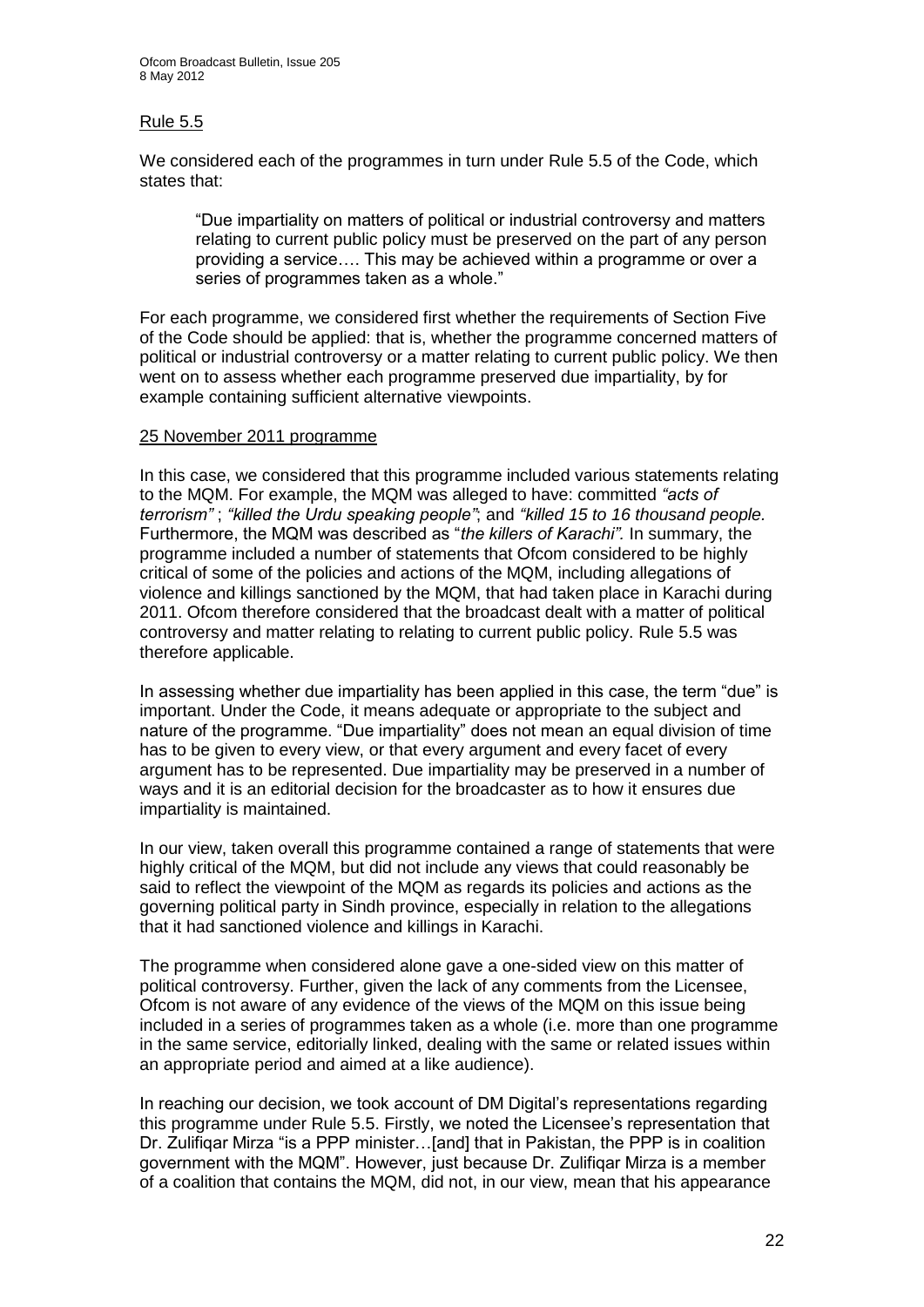in the programme ensured that the viewpoint of the MQM was reflected in the programme (as regards its policies and actions as the governing political party in Sindh province, especially in relation to the allegations that it had sanctioned violence and killings in Karachi). That this was so was underlined by the fact that Dr. Zulifiqar Mirza strongly criticised the MQM during the programme.

Second, we noted DM Digital"s representation that "MQM members were invited to attend the conference. They were in the audience. Audience members were encouraged to speak to the conference and engage in a free and open debate and so many people took part". The fact however that members of the MQM were invited to take part in the conference, and were in the audience, and audience members were "encouraged" to express their views did not ensure that due impartiality was preserved under Rule 5.5 in this case. As mentioned above, we considered that the programme did not include any views that could reasonably be said to reflect the viewpoint of the MQM as regards its policies and actions as the governing political party in Sindh province, especially in relation to the allegations that it had sanctioned violence and killings in Karachi.

The Code does not prohibit broadcasters from discussing any controversial subject nor including a particular point of view within a programme. However, where a programme such as this one handles controversial policy matters and where alternative views are not readily available, broadcasters might consider employing editorial techniques such as: a presenter summarising alternative views within the programme; or expressing alternative views in editorially linked programmes; or, if alternative viewpoints cannot be obtained directly from particular institutions, political parties or individuals, broadcasters can refer to public statements by such institutions, political parties or individuals.

Given the above, Ofcom therefore considered the programme to be in breach of Rule 5.5 of the Code.

#### 4 December 2011 programme

In this programme, we considered this programme included a large number of statements relating to the policies and actions of NATO and the US Government relating to Afghanistan and Pakistan. For example, there were various references to NATO"s "*aggression"*; *"unprovoked attack"*; *"cowardly attack and murder of our innocent soldiers"*; and *"atrocities"*. Furthermore, the US Government was variously described as: having "*filthy intentions"*; committing "*war crimes*"; being *"morally bankrupt";* and "*conducting terrorism all over the world for a long time".* 

In summary, the programme included a number of statements that Ofcom considered to be highly critical of NATO and the US Government and their policies towards Afghanistan and Pakistan. We therefore considered it dealt with a matter of political controversy and matter relating to relating to current public policy, and Rule 5.5 was applicable. However, taken overall this programme did not include any views that could reasonably be said to reflect the viewpoint of NATO or the US Government, with regard to their policies and actions relating to Pakistan.

As with the programme broadcast on 25 November 2011, this programme when considered alone gave a one-sided view on this matter of political controversy. Further, given the lack of any comments from the Licensee, Ofcom is not aware of any evidence of the views of NATO and the US Government on this issue being included in a series of programmes taken as a whole. Ofcom therefore considered the programme to be in breach of Rule 5.5 of the Code.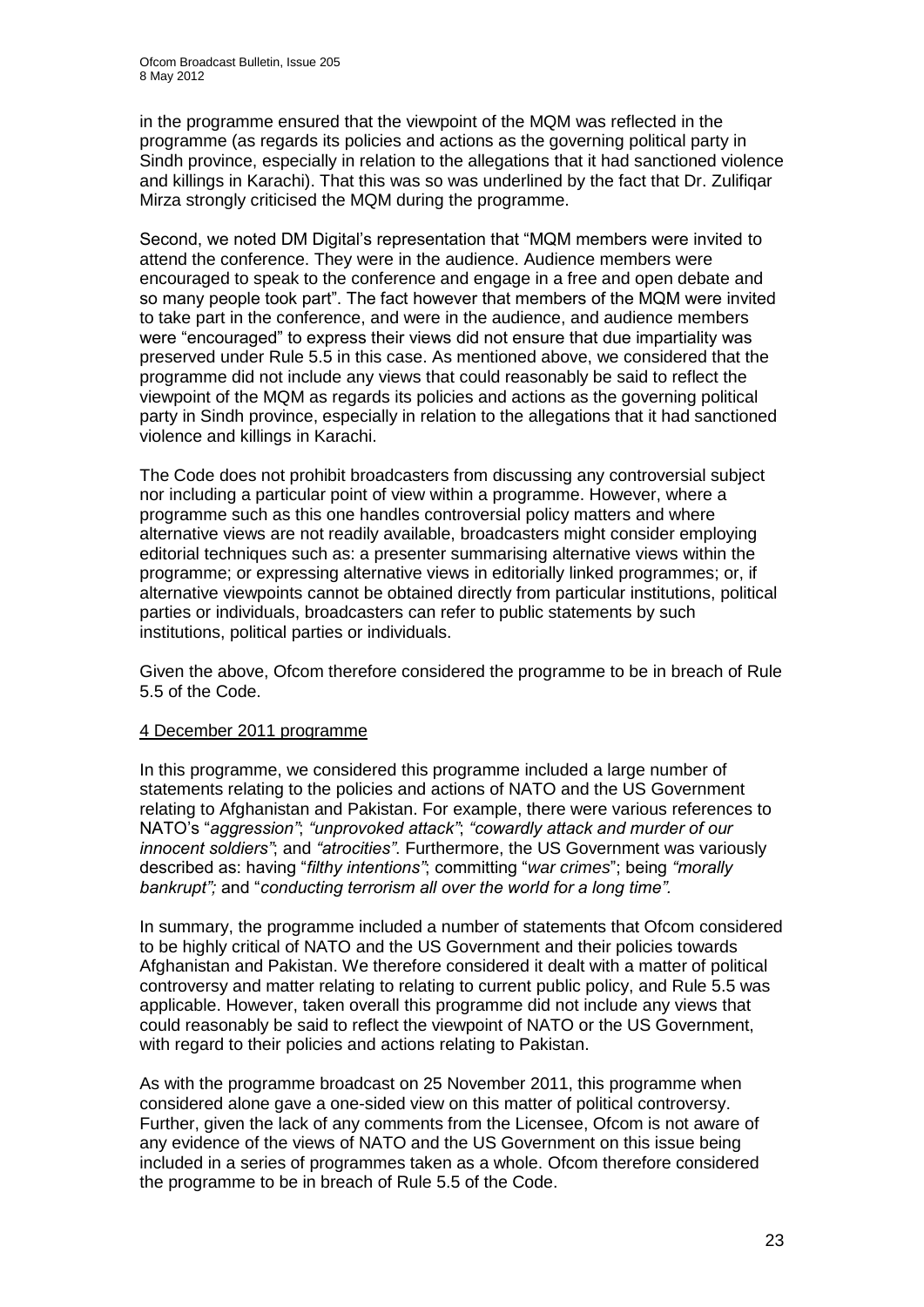As referred to above, the broadcasting of highly critical comments concerning the policies and actions of any political party, government, multinational institution or nation-state is not, in itself, a breach of due impartiality. It is essential that current affairs programmes are able to explore and examine controversial issues and contributors are able to take a robust and highly critical position. However, depending on the specific circumstances of any particular case, it may be necessary to reflect alternative viewpoints in an appropriate way in order to ensure due impartiality is preserved.

#### Rule 5.4

Rule 5.4 of the Code states:

"Programmes […] must exclude all expressions of the views and opinions of the person providing the service on matters of political and industrial controversy and matters relating to current public policy…".

Ofcom's published Guidance<sup>9</sup> to Rule 5.4 states: "The person providing the service' is a concept used in connection with the legal requirements for the licensing and compliance of broadcasting services. In this rule, it refers to the licensee, the company officers and those persons with an editorial responsibility for the service or part of the service rather than, for example, the programme presenter"*.* Ofcom noted that Dr. Liaqat Malik is the Chief Executive and Chairman of DM Digital and indeed provided Ofcom with the Licensee"s formal comments on how DM Digital complied with the Code in this case. He is therefore a "company officer" and a person that holds "editorial responsibility for the service", and so was the "person providing the service".

We noted that during both the programmes in this case, Dr. Liaqat Malik expressed his views on a number of topics. These included in particular his opinions on, dissatisfaction with, and opposition to, the current ruling government and political parties in Pakistan. For example, his remarks included comments such as: "*we want to rid Pakistan of the wolves... They are liars and we want to rid Pakistan of their rule*"; "*break the coalition government and kick Zardari<sup>10</sup> out*"; and "*Go Zardari go…For the sake of dollars, they are killing their own people – allowing drone attacks*".

As is clear from the examples quoted immediately above, Dr. Liaqat Malik"s comments included his opinions on the policies and actions of the current coalition government of Pakistan led by the PPP. This in Ofcom"s view was a matter of political and industrial controversy and matter relating to current public policy. Rule 5.4 requires that programmes must exclude all expressions of the views and opinions of the person providing the service on a matter of political and industrial controversy or a matter relating to current public policy. Therefore, we considered by making a highly prominent and critical statements about Pakistan's governing political parties (including the MQM) and present coalition government, Dr. Liaqat Malik was clearly expressing his views on a matter of political and industrial controversy and a matter relating to current public policy in contravention of Rule 5.4 of the Code.

<sup>1</sup> <sup>9</sup> Ofcom Guidance on Section Five of the Broadcasting Code: [http://stakeholders.ofcom.org.uk/binaries/broadcast/guidance/831193/section5.pdf.](http://stakeholders.ofcom.org.uk/binaries/broadcast/guidance/831193/section5.pdf)

<sup>&</sup>lt;sup>10</sup> See footnote 5.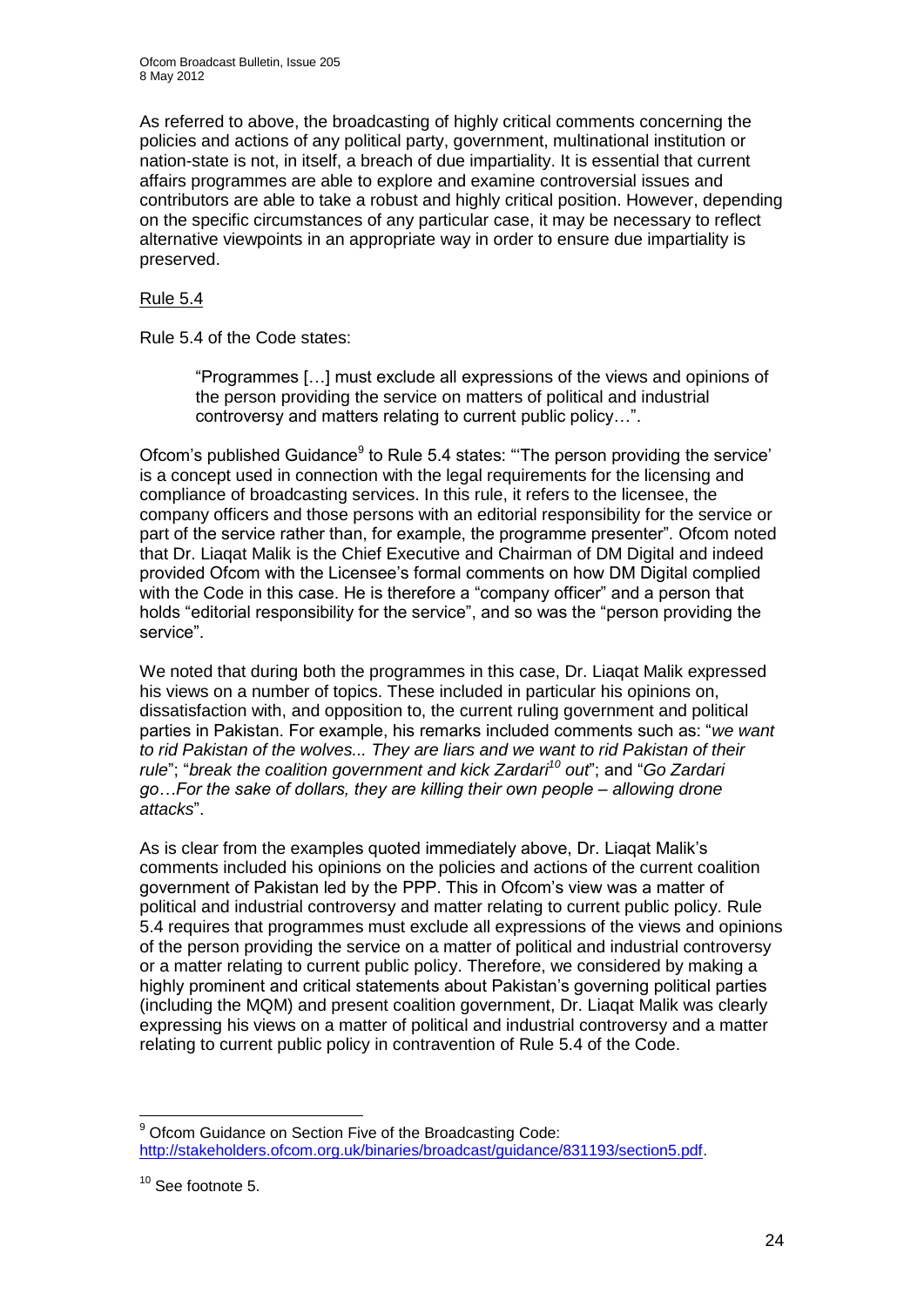In reaching our decision on Rule 5.4, we took into account DM Digital"s submission that Dr. Liaqat Malik "was in attendance in his personal capacity and any views he expressed (in accordance with his rights afforded under article 10 ECHR) were his own and not those of DM Digital Television". In response, Ofcom points out that Rule 5.4 reflects an explicit statutory requirement in the Act (section 320(1)(a)). This prohibits broadcasters from including all expression of the views of the person providing the service on matters of political controversy. The clear purpose of this provision is to ensure that the holders of a television licence do not compromise the editorial independence of their channel by being allowed to express their views on the service about controversial political and current public policy issues. If a programme contributor (including in this case someone who spoke as part of a televised conference), whom Ofcom deems to be a "provider of the service", expresses a view on a matter of political controversy in a programme on that service, there will therefore be a breach of Rule 5.4. This will be the case whether or not the programme contributor characterises their views on that matter as being a personal opinion, and as not being expressed on behalf of the licensed service.

In relation to the point made by the Licensee that Dr. Liaqat Malik was expressing his views in accordance to the right of freedom of expression in Article 10 of the ECHR, it should be noted that Rule 5.4 did not prohibit Dr. Liaqat Malik"s opinions being included on DM Digital on all matters. Rather it precluded him only from expressing his opinions on matters of political controversy and matters relating to current public policy. As pointed out above, Rule 5.4 is derived directly from statute and has a clear purpose in the public interest. The restriction on the Licensee"s right to freedom of expression represented by Ofcom"s decision to record a breach of Rule 5.4 is, in our view, therefore justified and proportionate.

The right to broadcast comes with responsibilities. It is important that broadcasters maintain due impartiality on matters of major political controversy and major matters relating to current public policy. It is also crucial that people providing a licensed service, and so who have editorial responsibility for that service, do not use it as a platform to criticise the policies and actions of political parties and governments. Ofcom therefore views the breaches of Rules 5.4 and 5.5 in this case as particularly serious. In this Broadcast Bulletin, Ofcom has also recorded serious breaches of the Code against DM Digital, which Ofcom is also considering for the imposition of a statutory sanction<sup>11</sup>. In view of the seriousness of the breaches in the present case, **DM Digital is put on notice that the contraventions of Rules 5.4 and 5.5 of the Code are being considered by Ofcom for the imposition of a statutory sanction**.

**Breaches of Rules 5.4 and 5.5**

<sup>1</sup>  $11$  See pages 4 to 15.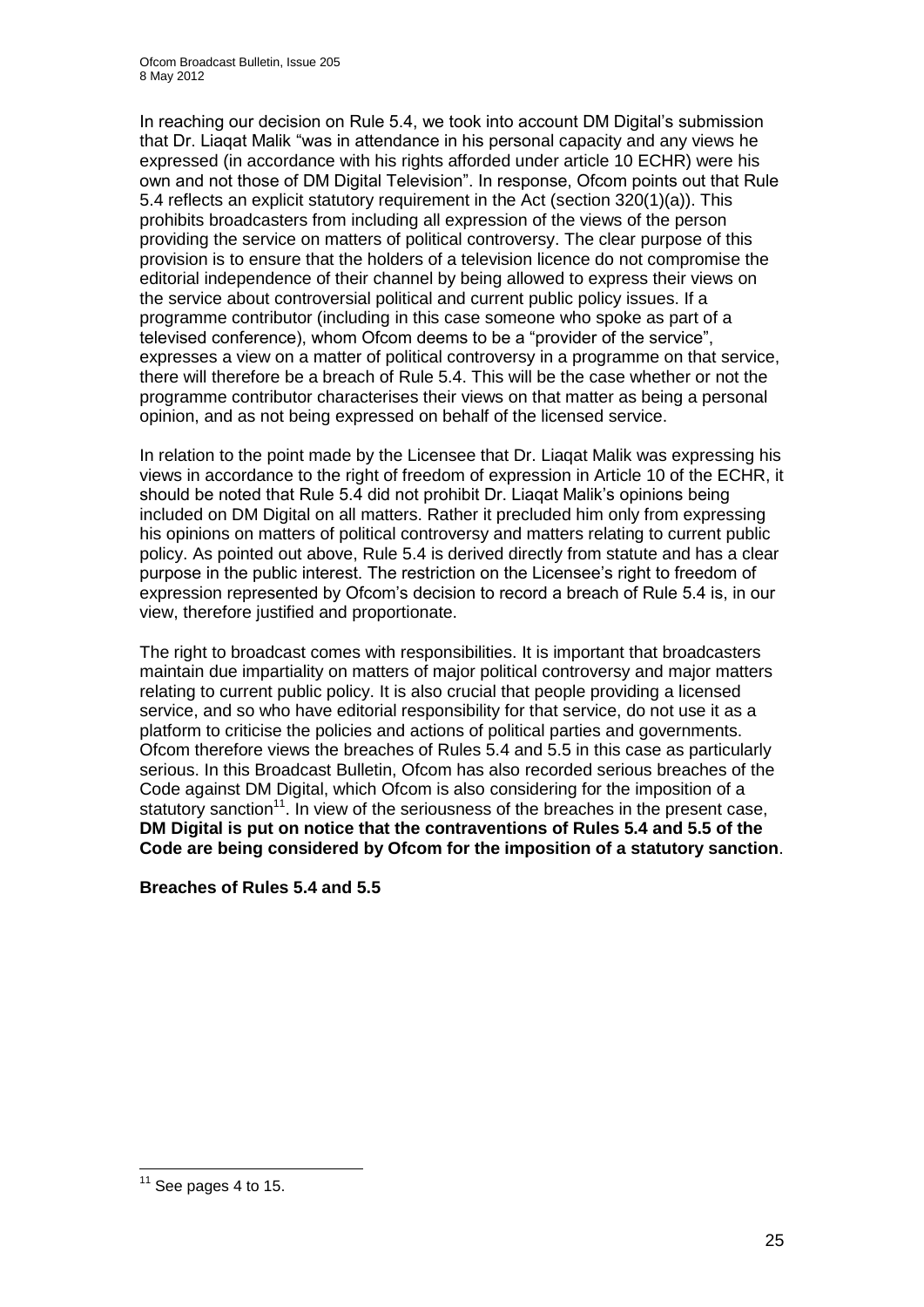# **In Breach**

## **Nitro Circus**

*Extreme Sports Channel, 8 February 2012, 15:30*

#### **Introduction**

*Nitro Circus* is an American fly-on-the-wall documentary series featuring groups of people performing original and dangerous stunts. The licence for Extreme Sports Channel is held by Zonemedia Broadcasting Limited ("the Licensee").

A complainant alerted Ofcom to the broadcast of offensive language in this programme. During this episode, a man was heard to say *"that was fucking awesome"* after taking part in a waterskiing stunt.

Ofcom considered the material raised issues warranting investigation under Rule 1.14 of the Code, which states:

"The most offensive language must not be broadcast before the watershed...".

We therefore sought comments from the Licensee as to how the material complied with this Code rule.

#### **Response**

The Licensee acknowledged that the material raised issues under Rule 1.14 of the Code. It said that during the compliance process, the phrase in question was missed by the compliance viewer, the editor, and the Content Management Assistant (who was responsible for double checking the programme prior to it being released for transmission). It added that this employee had since left the company.

Following the incident, the Licensee re-complied the programme and delivered an "Editorial Standards Training Day" to all staff and freelancers involved in compliance viewing of the Licensee's content.

#### **Decision**

1

Under the Communications Act 2003, Ofcom has a statutory duty to set standards for broadcast content as appear to it best calculated to secure the standards objectives, one of which is that "persons under the age of eighteen are protected". This objective is reflected in Section One of the Code.

Rule 1.14 of the Code states unequivocally that "the most offensive language must not be broadcast before the watershed...". Ofcom research on offensive language<sup>1</sup> notes that the word "fuck" and similar words are considered by audiences to be amongst the most offensive language. The use of the word "fucking" in this programme broadcast before the watershed was therefore a clear breach of Rule 1.14.

 $1$  Audience attitudes towards offensive language on television and radio, August 2010 [\(http://stakeholders.ofcom.org.uk/binaries/research/tv-research/offensive-lang.pdf\)](http://stakeholders.ofcom.org.uk/binaries/research/tv-research/offensive-lang.pdf)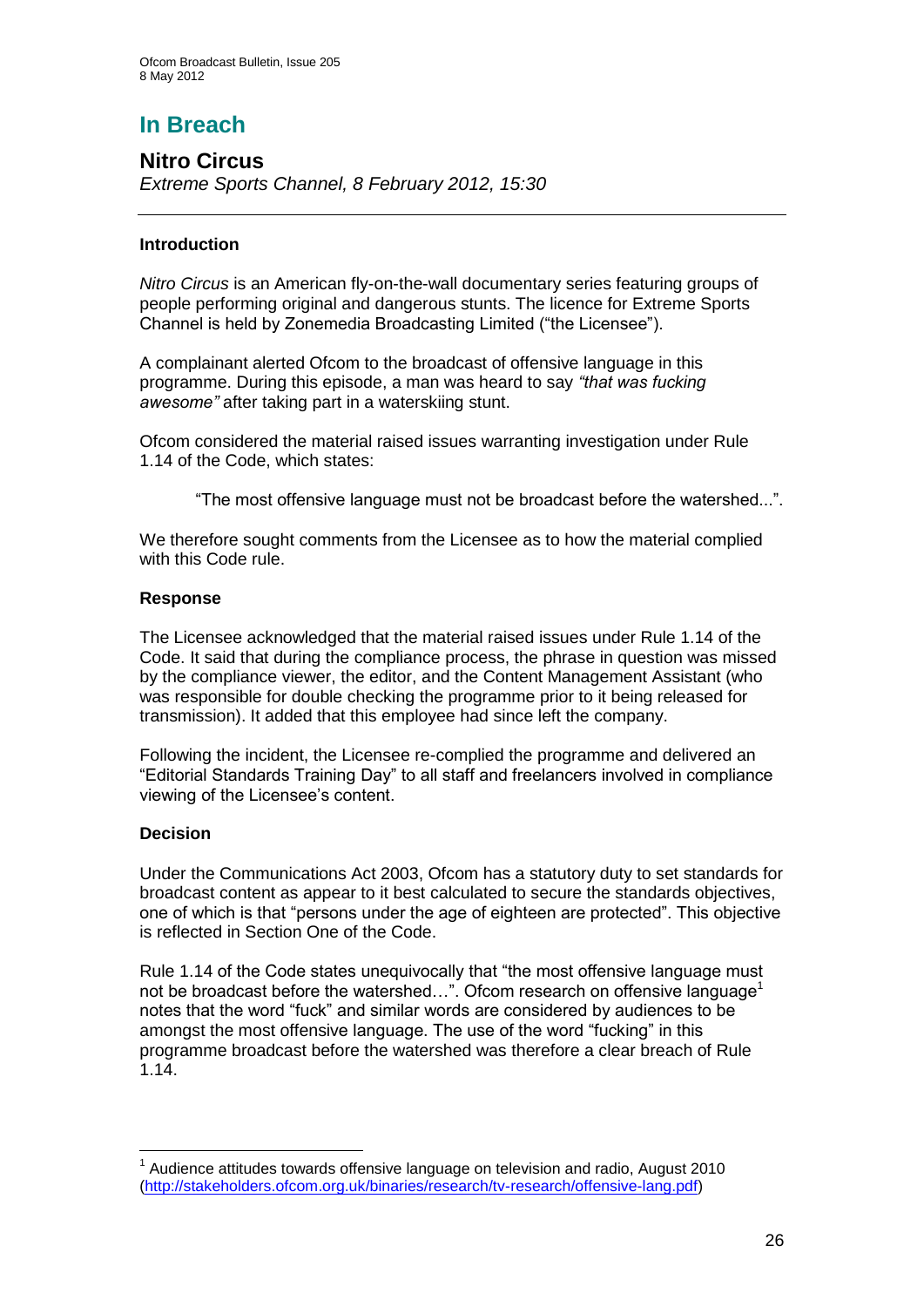This case follows a previous similar failure by the Licensee involving the broadcast of the most offensive language before the watershed<sup>2</sup>. In that case, we welcomed the measures taken by the Licensee and considered the case to be resolved. We are concerned that a further similar failure has occurred and are therefore recording a breach in this case.

#### **Breach of Rule 1.14**

 2 As published in Broadcast Bulletin 183, which is available at: <http://stakeholders.ofcom.org.uk/binaries/enforcement/broadcast-bulletins/obb183/obb183.pdf>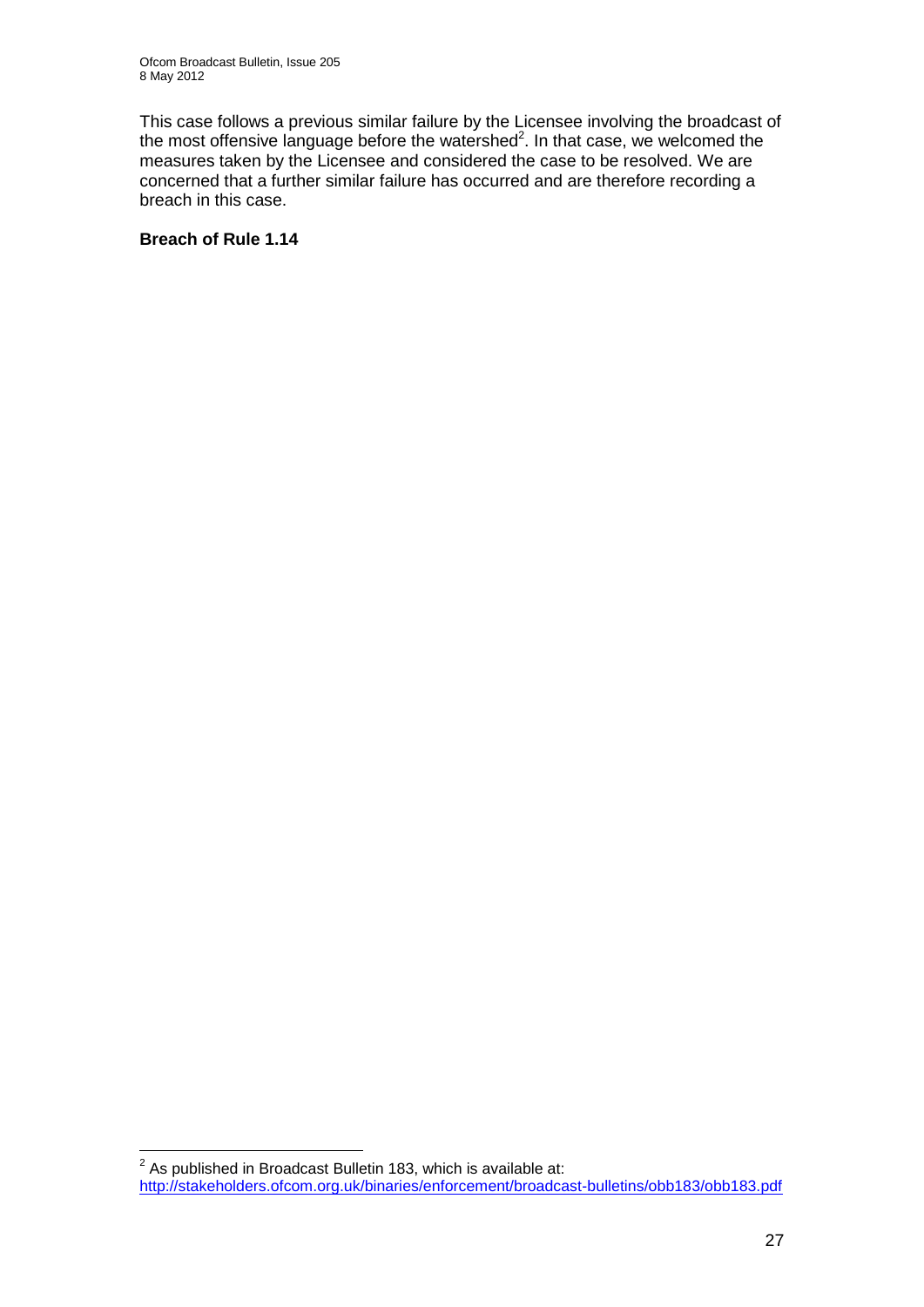# **In Breach**

## **The Commissioner**

*Movies4Men, 16 February 2012, 14:30*

#### **Introduction**

The channel Movies4Men is owned and operated by Dolphin Broadcasting Limited ("the Licensee").

*The Commissioner* is a political thriller. The British Board of Film Classification ("BBFC") gave the film a "15" certificate rating for its cinema release in 2003.

A complainant alerted Ofcom to the use of the word "fucked" in this broadcast of the film, and believed this was particularly inappropriate as before the film Movies4Men had stated on air that the film had a 'PG' rating.

Ofcom viewed a recording and noted information shown by Movies4Men before the film. The following announcement was given in audio, "*This film is rated "PG" and is suitable for viewers of all ages. However, some scenes may be unsuitable for younger children*". As this was read out, a "PG" symbol in the style of the official PG certification mark of the BBFC was shown on screen.

At around 80 minutes into the film a character says, "*You fucked up your marriage. . . and you fucked up with Koenig.*"

Ofcom considered the material raised issues warranting investigation under Rule 1.14 of the Code, which states:

"The most offensive language must not be broadcast before the watershed..."

Ofcom therefore requested comments from the Licensee about how the broadcast of this film complied with this Code rule.

#### **Response**

The Licensee said that a number of films acquired by Movies4Men contain language suitable for post-watershed transmission only, and robust compliance procedures are in place to ensure pre-watershed versions of films are produced as required. It explained that under these procedures material is viewed in its original form, edits for a pre-watershed version are identified, the film is re-edited, and that version is checked again to ensure material is suitable for broadcast for the planned time slot.

The Licensee felt the genre and storyline of *The Commissioner* was a strong fit for the daytime audience profile of Movies4Men. It said that, "through the removal of strong language [it] made a version suitable for a PG audience". It went on to explain that, unfortunately, while around eight and a half minutes of material were removed, the offending sentence was missed due to human error.

The Licensee confirmed it had deleted the incorrect version to ensure this is not transmitted in a pre-watershed slot in the future, and was reviewing its compliance procedures to provide more accuracy and an extra level of checking at all stages of the process.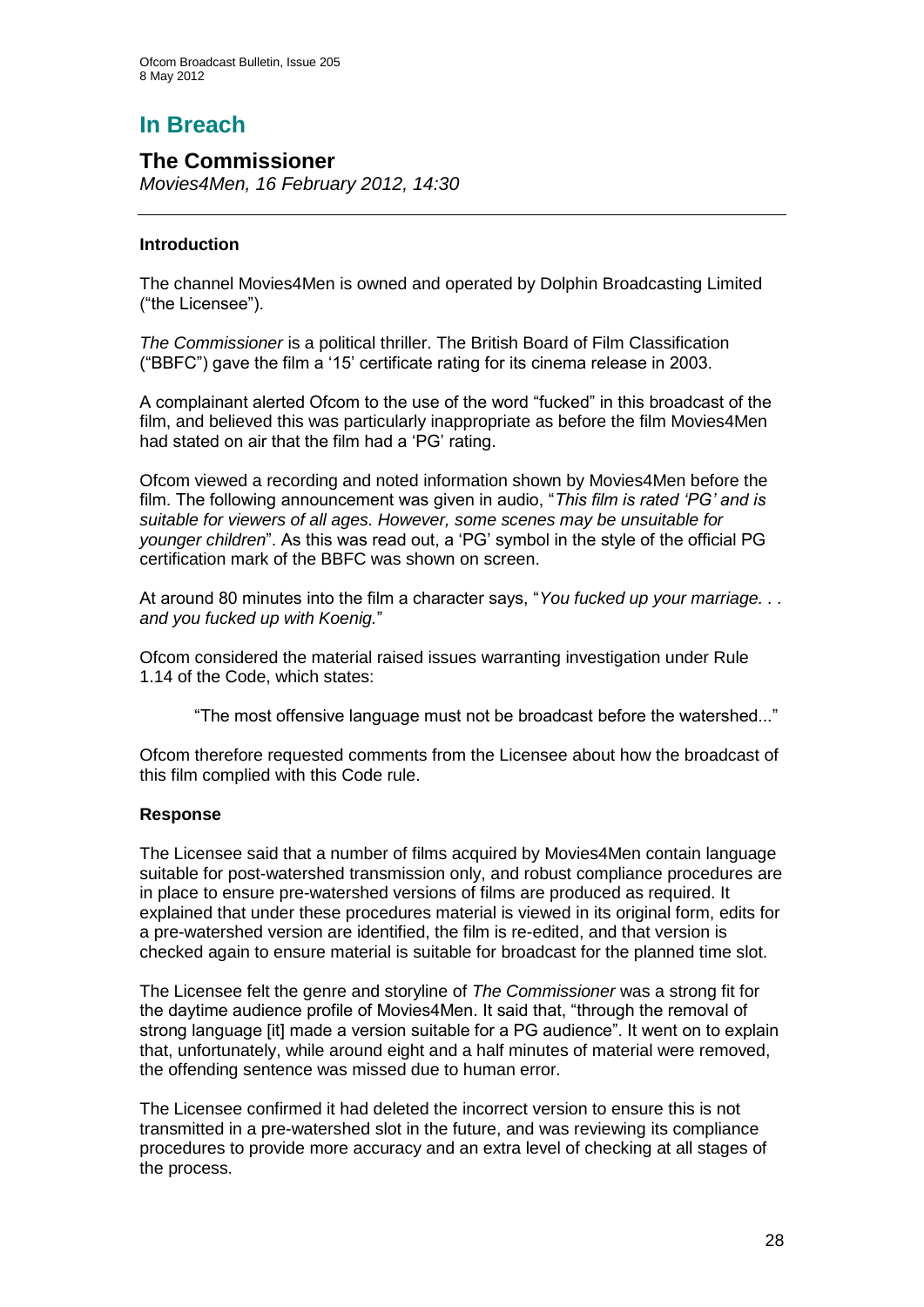#### **Decision**

Under the Communications Act 2003, Ofcom has a statutory duty to set standards for broadcast content as appear to it best calculated to secure the standards objectives, one of which is that "persons under the age of eighteen are protected". This objective is reflected in Section One of the Code.

Rule 1.14 states that the most offensive language must not be broadcast before the watershed. Ofcom research on offensive language<sup>1</sup> clearly notes that the word "fuck" and other variations of this word are considered by audiences to be among the most offensive language. Such language is unacceptable before the watershed, whatever the audience profile of the channel.

Ofcom welcomes the action taken by the Licensee since it became aware of the transmission of the most offensive language in this case. However, Rule 1.14 of the Code states unequivocally that "the most offensive language must not be broadcast before the watershed…". The broadcast of the word "fucked" twice in this programme was therefore a clear breach of Rule 1.14.

The BBFC confirmed to Ofcom that it had rated the original cinema release of this film at '15', and had not rated any edited versions of the film at 'PG'. Ofcom was therefore concerned that the Licensee had used a BBFC-style PG certification symbol on an edited version of the film that had not received official PG certification by the BBFC. While the Licensee may have considered it was suitable to apply a reduced rating to the version it had edited for pre-watershed transmission, Ofcom does not consider that it was appropriate to do so in a way which was likely to have led viewers to believe this version had been officially certified as such by the BBFC, when in fact it had not.

All broadcasters should note that the BBFC symbols are the property of the BBFC and cannot be used unless under licence. Ofcom advises broadcasters not to use BBFC symbols or similar-looking symbols without prior consultation with the BBFC.

#### **Breach of Rule 1.14**

1

 $1$  Audience attitudes towards offensive language on television and radio, August 2010 [\(http://stakeholders.ofcom.org.uk/binaries/research/tv-research/offensive-lang.pdf\)](http://stakeholders.ofcom.org.uk/binaries/research/tv-research/offensive-lang.pdf)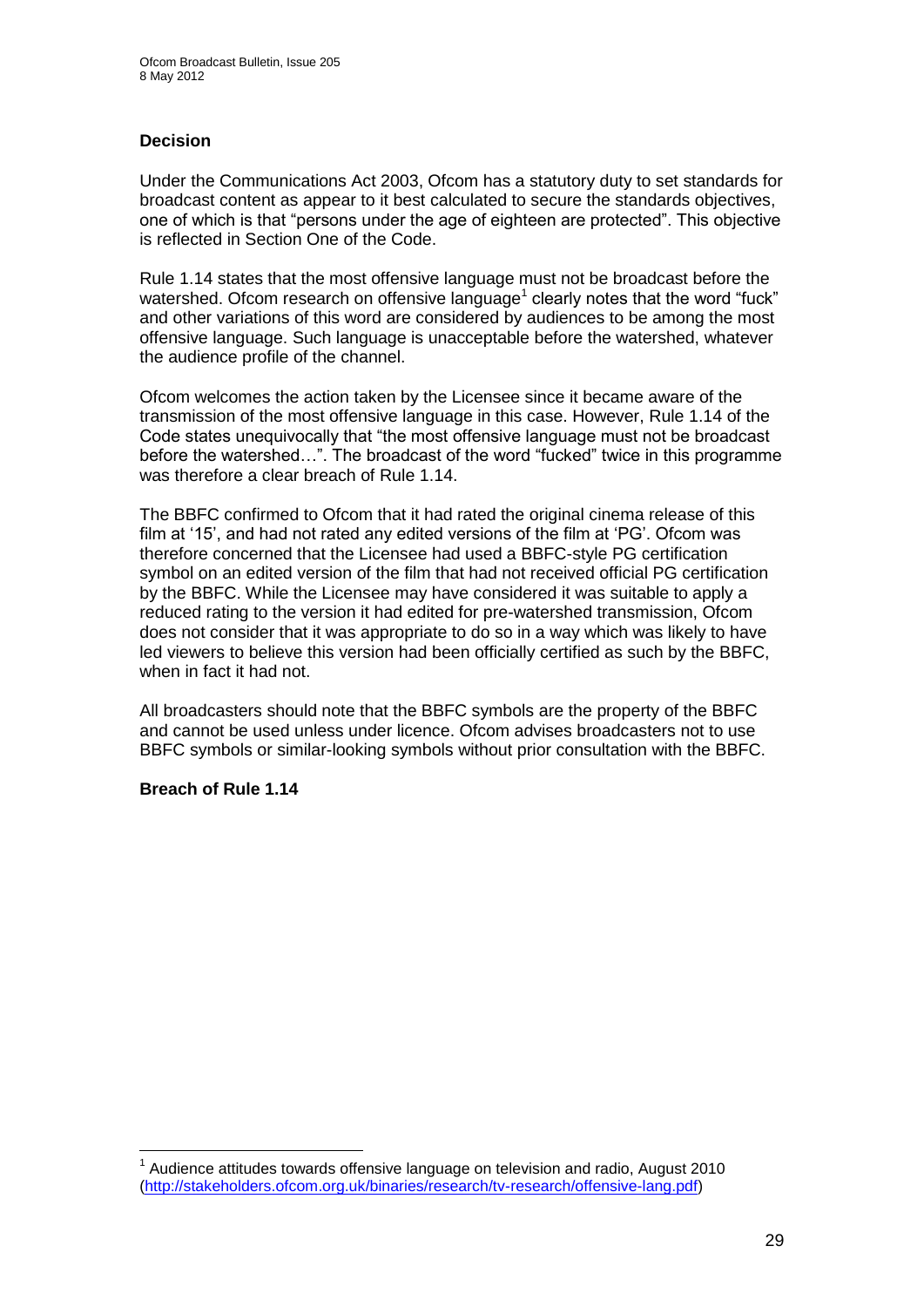# **Advertising Scheduling cases**

## **In Breach**

## **Breach findings table**

*Code on the Scheduling of Television Advertising compliance reports*

Rule 4 of the Code on the Scheduling of Television Advertising ("COSTA") states:

"... time devoted to television advertising and teleshopping spots on any channel must not exceed 12 minutes."

| <b>Channel</b> | <b>Transmission</b><br>date and time | Code and<br>rule /<br>licence<br>condition | <b>Summary finding</b>                                                                                                                                            |
|----------------|--------------------------------------|--------------------------------------------|-------------------------------------------------------------------------------------------------------------------------------------------------------------------|
| <b>NTV</b>     | 9 February 2012,<br>12:00            | <b>COSTA</b><br>Rule 4                     | Ofcom noted, during monitoring,<br>that NTV exceeded the permitted<br>advertising allowance by 6<br>minutes and 42 seconds.<br><b>Finding: Breach</b>             |
| Zing           | 11 March 2012,<br>10:00              | <b>COSTA</b><br>Rule 4                     | Asia TV Limited notified Ofcom<br>that its service Zing exceeded the<br>permitted advertising allowance<br>on this date by 157 seconds.<br><b>Finding: Breach</b> |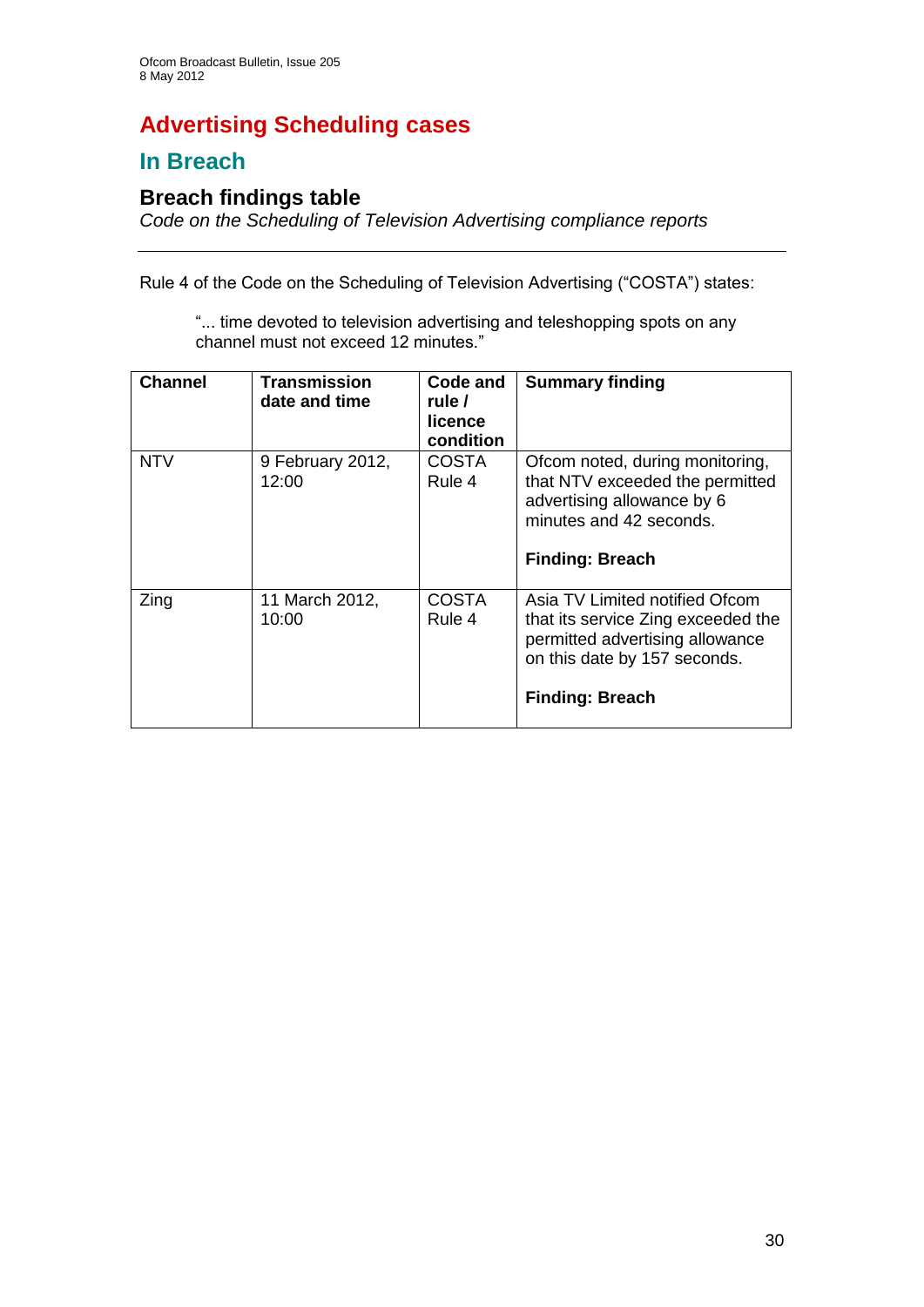# **Other Programmes Not in Breach**

## **Up to 16 April 2012**

| Programme                       | <b>Broadcaster</b> | <b>Transmission</b><br>Date | <b>Categories</b>       |
|---------------------------------|--------------------|-----------------------------|-------------------------|
| Advertisements                  | <b>Nicktoons</b>   | 20/02/2012                  | Advertising<br>minutage |
| Cherry Healey: Like a<br>Virgin | BBC <sub>3</sub>   | 12/01/2012                  | Scheduling              |
| Find My Past                    | Yesterday          | 05/01/2012                  | Product placement       |
| The House Bunny                 | Channel 5          | 26/02/2012                  | Scheduling              |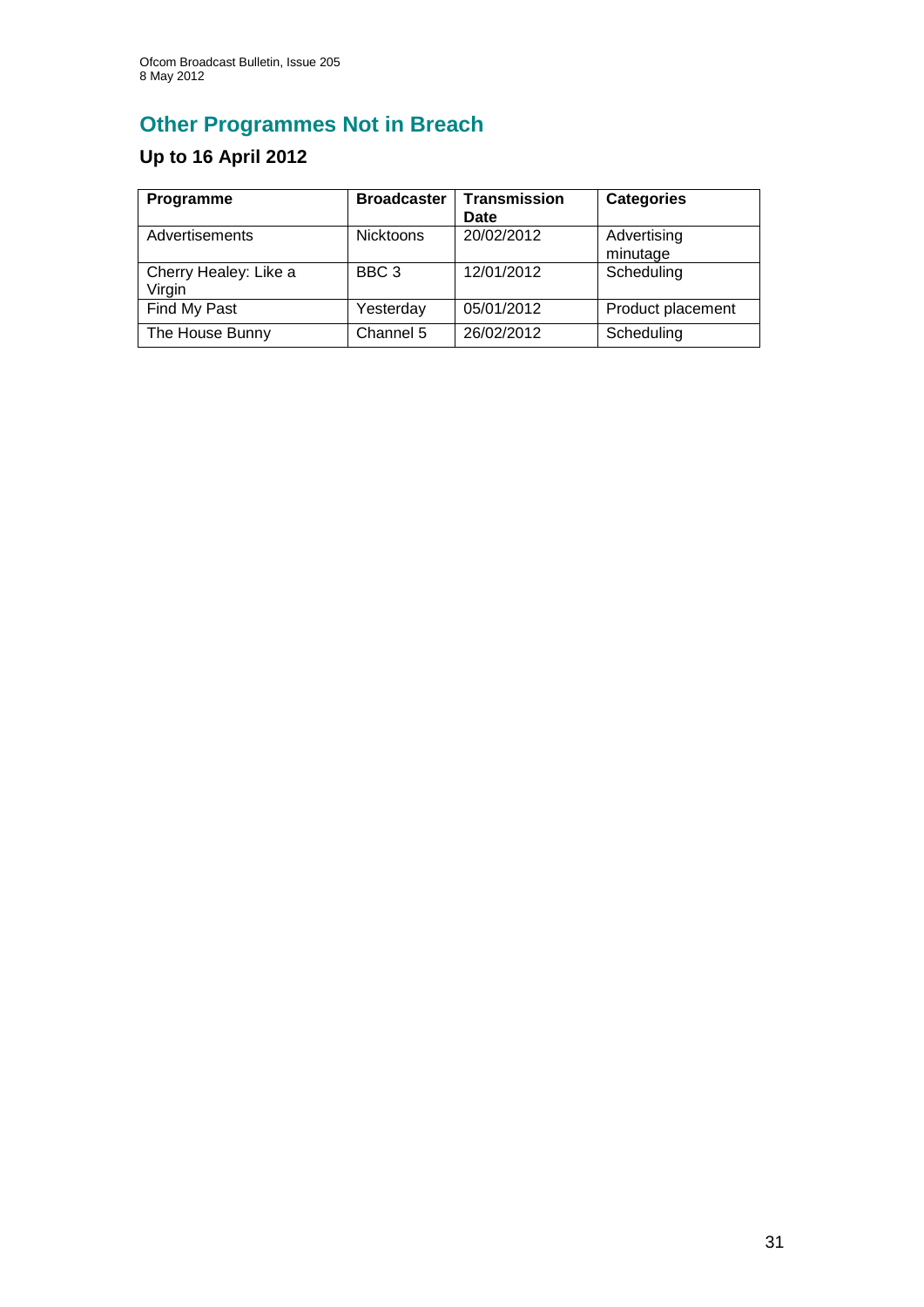## **Complaints Assessed, not Investigated**

## **Between 3 and 16 April 2012**

This is a list of complaints that, after careful assessment, Ofcom has decided not to pursue because they did not raise issues warranting investigation.

| Programme                                             | <b>Broadcaster</b>          | <b>Transmission</b><br><b>Date</b> | <b>Categories</b>                           | <b>Number of</b><br>complaints |
|-------------------------------------------------------|-----------------------------|------------------------------------|---------------------------------------------|--------------------------------|
| "More Music Variety"<br>slogan                        | <b>Heart FM</b>             | n/a                                | Materially misleading                       |                                |
| 10 O'Clock Live                                       | Channel 4                   | 11/04/2012                         | Generally accepted<br>standards             | 1                              |
| 11th Hour                                             | <b>Ary World</b>            | 12/03/2012                         | Advertising scheduling                      | 1                              |
| 8 Out of 10 Cats                                      | 4 Music                     | 08/04/2012                         | Religious/Beliefs<br>discrimination/offence | 1                              |
| Adult programming                                     | Freeview                    | n/a                                | Sexual material                             | 1                              |
| Alibi                                                 | Alibi                       | 15/04/2012                         | Advertising minutage                        | 1                              |
| Angry Boys                                            | BBC <sub>3</sub>            | 12/04/2012                         | Race<br>discrimination/offence              | 1                              |
| Arga snickaren                                        | Kanal 5                     | 04/04/2012                         | Fairness                                    | 1                              |
| <b>Ary News</b>                                       | <b>Ary News</b>             | 28/01/2012                         | Race<br>discrimination/offence              | 1                              |
| <b>Asian Network Reports</b>                          | <b>BBC</b> Asian<br>Network | 27/03/2012                         | Harm                                        | 1                              |
| <b>BBC News</b>                                       | BBC <sub>1</sub>            | 27/03/2012                         | Harm                                        | 1                              |
| <b>BBC News</b>                                       | <b>BBC Radio 2</b>          | 27/03/2012                         | Harm                                        | 1                              |
| <b>BBC News at One</b>                                | BBC <sub>1</sub>            | 13/04/2012                         | Generally accepted<br>standards             | 1                              |
| <b>BBC News at Six</b>                                | BBC <sub>1</sub>            | 22/03/2012                         | Outside of remit / other                    | $\mathbf{1}$                   |
| <b>Big Fat Gypsy Weddings</b>                         | Channel 4                   | 07/04/2012                         | Offensive language                          | 1                              |
| <b>Breakfast</b>                                      | BBC <sub>1</sub>            | 29/03/2012                         | Race<br>discrimination/offence              | 1                              |
| <b>Britain's Got More Talent</b>                      | ITV2                        | 25/03/2012                         | Offensive language                          | 1                              |
| <b>Britain's Got More Talent</b>                      | ITV2                        | 07/04/2012                         | Generally accepted<br>standards             | $\mathbf{1}$                   |
| <b>Britain's Got More Talent</b>                      | ITV2                        | 07/04/2012                         | <b>Nudity</b>                               | $\overline{7}$                 |
| <b>Britain's Got Talent</b>                           | ITV1                        | 24/03/2012                         | Race<br>discrimination/offence              | 1                              |
| <b>Britain's Got Talent</b>                           | ITV1                        | 14/04/2012                         | Race<br>discrimination/offence              | 1                              |
| <b>Britain's Got Talent</b>                           | <b>STV</b>                  | 14/04/2012                         | Race<br>discrimination/offence              | 1                              |
| Cardinal Burns (trailer)                              | Channel 4                   | 02/04/2012                         | Harm                                        | $\mathbf{1}$                   |
| Cardinal Burns (trailer)                              | Channel 4                   | 03/04/2012                         | Generally accepted<br>standards             | 1                              |
| Cardinal Burns (trailer)                              | E <sub>4</sub>              | 31/03/2012                         | <b>Nudity</b>                               | $\overline{1}$                 |
| Cardinal Burns (trailer)                              | E4                          | 02/04/2012                         | Generally accepted<br>standards             | 1                              |
| Casualty                                              | BBC <sub>1</sub>            | 14/04/2012                         | Animal welfare                              | $\mathbf{1}$                   |
| <b>Catherine Cookson's The</b><br><b>Black Candle</b> | Yesterday                   | 18/03/2012                         | Violence and<br>dangerous behaviour         | $\overline{1}$                 |
| Ceefax                                                | <b>BBC</b>                  | 30/03/2012                         | Outside of remit / other                    | $\mathbf{1}$                   |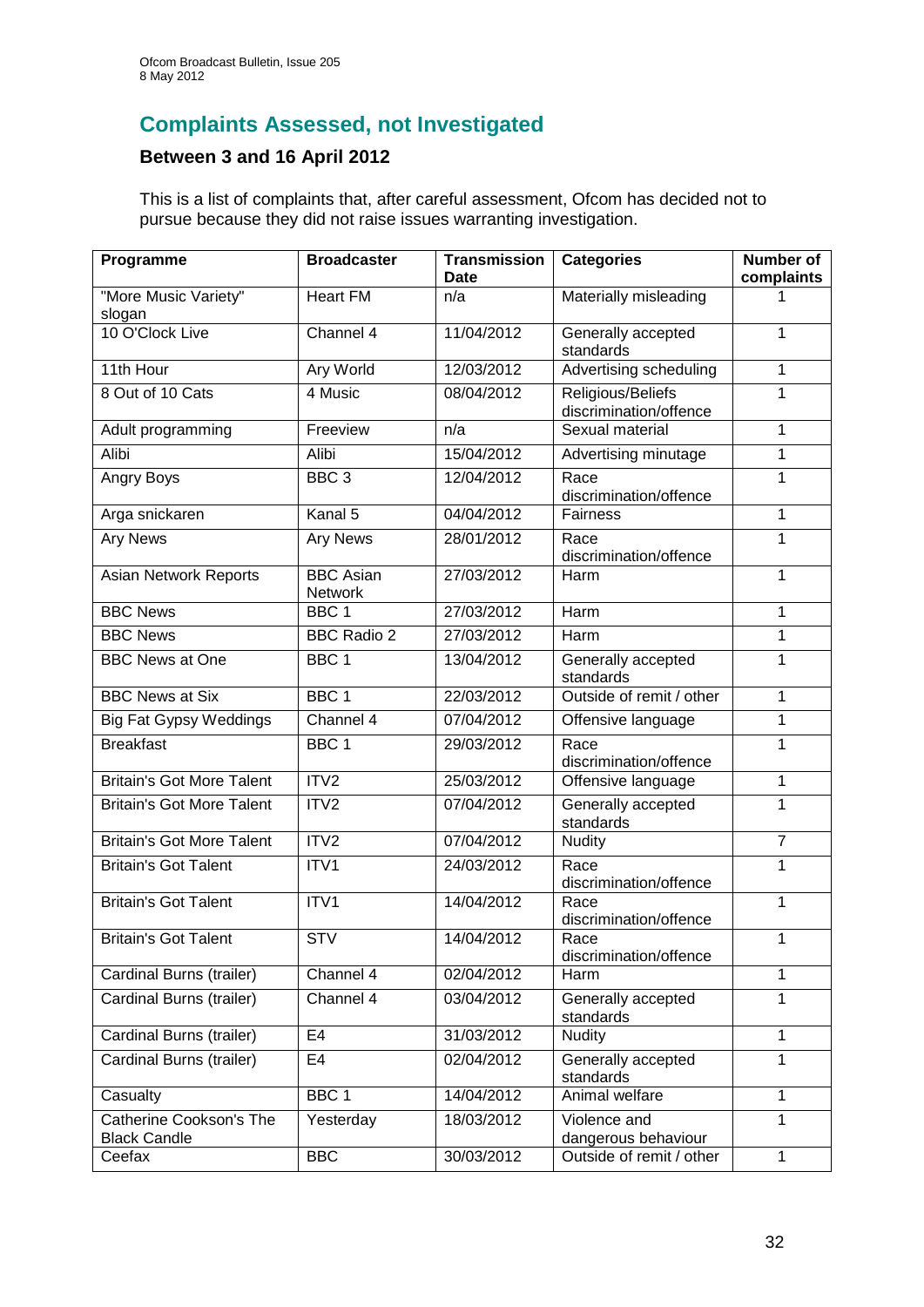| Celebrity Juice                                             | <b>ITV</b>                          | n/a        | Race<br>discrimination/offence              | 1              |
|-------------------------------------------------------------|-------------------------------------|------------|---------------------------------------------|----------------|
| Celebrity Juice                                             | ITV <sub>2</sub>                    | 29/03/2012 | Generally accepted<br>standards             | 1              |
| <b>Central Tonight</b>                                      | <b>ITV1 Central</b>                 | 02/04/2012 | Due impartiality/bias                       | 1              |
| Channel promotion                                           | Sony<br>Entertainment<br>Television | 18/03/2012 | Scheduling                                  | 1              |
| Cheekybingo.com's<br>sponsorship of The Jeremy<br>Kyle Show | ITV1                                | 12/04/2012 | Generally accepted<br>standards             | 1              |
| Cheekybingo.com's<br>sponsorship of The Jeremy<br>Kyle Show | ITV1                                | n/a        | Generally accepted<br>standards             | $\overline{2}$ |
| China: Triumph and<br>Turmoil                               | Channel 4                           | 26/03/2012 | Generally accepted<br>standards             | 1              |
| Come Dine with Me                                           | Channel 4                           | 14/04/2012 | Race<br>discrimination/offence              | 1              |
| Come Dine with Me                                           | Channel 4                           | 14/04/2012 | Race<br>discrimination/offence              | 1              |
| <b>Coronation Street</b>                                    | ITV1                                | 23/03/2012 | Drugs, smoking,<br>solvents or alcohol      | 1              |
| <b>Coronation Street</b>                                    | ITV1                                | 29/03/2012 | <b>Disability</b><br>discrimination/offence | 1              |
| <b>Coronation Street</b>                                    | ITV1                                | 29/03/2012 | Drugs, smoking,<br>solvents or alcohol      | 1              |
| <b>Coronation Street</b>                                    | ITV1                                | 30/03/2012 | <b>Disability</b><br>discrimination/offence | 1              |
| <b>Coronation Street</b>                                    | ITV1                                | 30/03/2012 | Disability<br>discrimination/offence        | 1              |
| <b>Coronation Street</b>                                    | ITV1                                | 02/04/2012 | Gambling                                    | 1              |
| <b>Coronation Street</b>                                    | ITV1                                | 02/04/2012 | Sexual material                             | 3              |
| <b>Coronation Street</b>                                    | ITV1                                | 02/04/2012 | Violence and<br>dangerous behaviour         | 1              |
| <b>Coronation Street</b>                                    | ITV1                                | 06/04/2012 | Gender<br>discrimination/offence            | 1              |
| <b>Coronation Street</b>                                    | ITV1                                | 13/04/2012 | Generally accepted<br>standards             | 1              |
| <b>Coronation Street</b>                                    | ITV1                                | 13/04/2012 | Product placement                           | 1              |
| <b>Coronation Street</b>                                    | ITV1                                | 13/04/2012 | Product placement                           | 1              |
| <b>Coronation Street</b>                                    | <b>STV</b>                          | 30/03/2012 | <b>Disability</b><br>discrimination/offence | 1              |
| <b>Cowboy Traders</b>                                       | Channel 5                           | 04/04/2012 | Generally accepted<br>standards             | 1              |
| Crucifixion                                                 | Channel 4                           | 08/04/2012 | Generally accepted<br>standards             | 1              |
| Crucifixion                                                 | Channel 4                           | 08/04/2012 | Religious/Beliefs<br>discrimination/offence | $\overline{2}$ |
| Customs                                                     | Pick TV                             | 20/03/2012 | Offensive language                          | 1              |
| Daybreak                                                    | ITV1                                | 04/04/2012 | Generally accepted<br>standards             | 5              |
| Daybreak                                                    | ITV1                                | 10/04/2012 | Competitions                                | 1              |
| Deal or No Deal                                             | Channel 4                           | 06/03/2012 | Generally accepted<br>standards             | $\mathbf 1$    |
| Deal or No Deal                                             | Channel 4                           | 18/03/2012 | Generally accepted<br>standards             | 1              |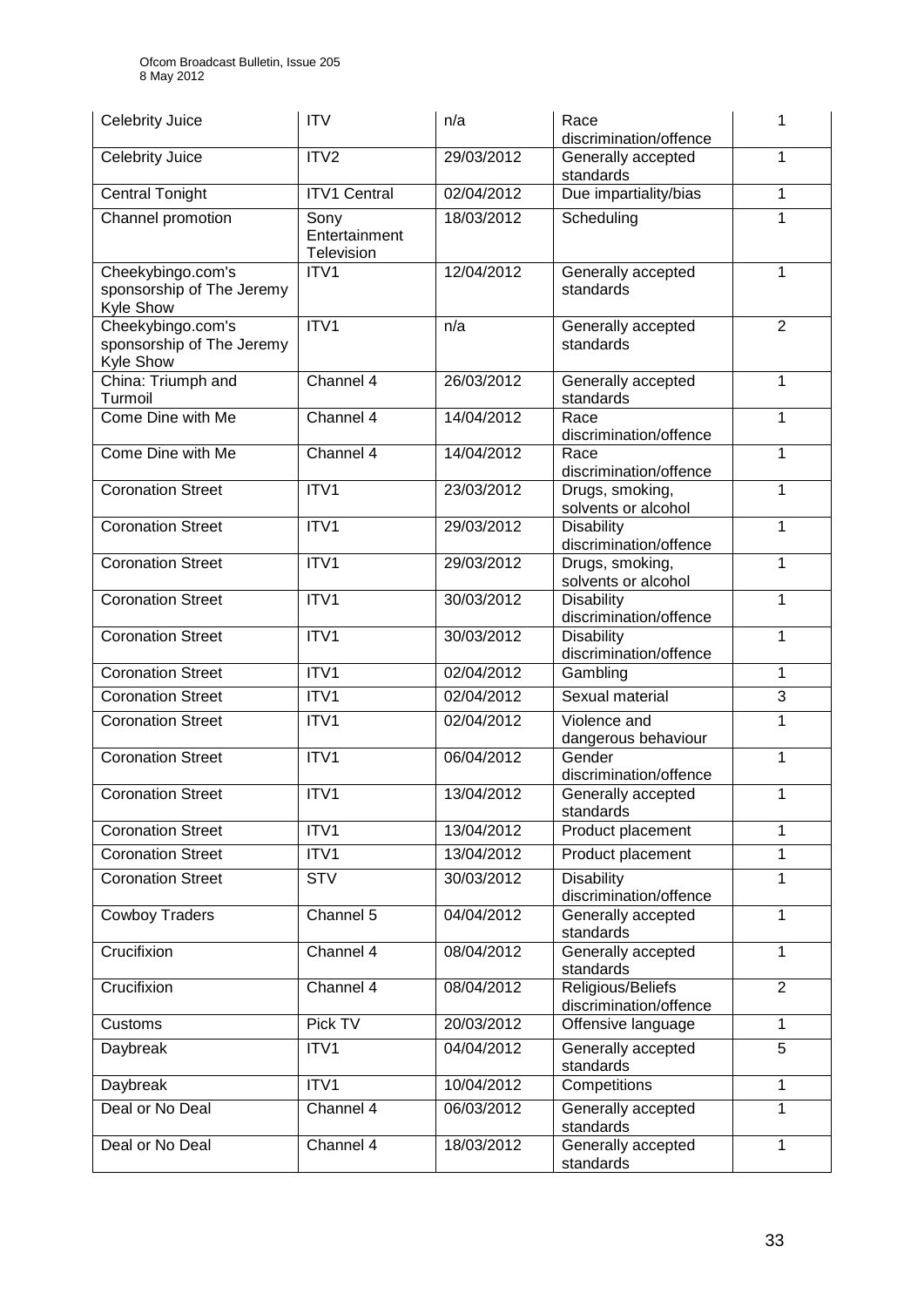| EastEnders                                          | BBC <sub>1</sub>       | 29/03/2012 | Generally accepted<br>standards             | 1              |
|-----------------------------------------------------|------------------------|------------|---------------------------------------------|----------------|
| EastEnders                                          | BBC <sub>1</sub>       | 10/04/2012 | Generally accepted<br>standards             | 1              |
| Eastenders                                          | BBC <sub>1</sub>       | n/a        | Race<br>discrimination/offence              | 1              |
| <b>Embarrassing Bodies</b>                          | Channel 4              | 09/04/2012 | Generally accepted<br>standards             | 1              |
| <b>Embarrassing Bodies</b>                          | Channel 4              | 09/04/2012 | Materially misleading                       | $\overline{2}$ |
| Emmerdale                                           | ITV1                   | 22/03/2012 | Sexual material                             | 1              |
| Emmerdale                                           | ITV1                   | 10/04/2012 | Generally accepted<br>standards             | 1              |
| Emmerdale                                           | ITV1                   | 11/04/2012 | Generally accepted<br>standards             | $\mathbf{1}$   |
| Emmerdale                                           | ITV1                   | 12/04/2012 | Generally accepted<br>standards             | 1              |
| <b>ER</b>                                           | <b>Sky Atlantic</b>    | 07/04/2012 | Offensive language                          | 1              |
| F1: Bahrain Grand Prix<br>coverage                  | n/a                    | n/a        | Outside of remit / other                    | 1              |
| <b>FA Cup Replay</b>                                | ITV1                   | 27/03/2012 | Competitions                                | 1              |
| FA Cup Semi-Final                                   | ITV1                   | 15/04/2012 | Offensive language                          | 1              |
| Facejacker                                          | Channel 4              | 03/04/2012 | <b>Disability</b><br>discrimination/offence | 1              |
| Four in a Bed                                       | Channel 4              | 10/04/2012 | Sexual material                             | 1              |
| Four Rooms                                          | Channel 4              | 04/04/2012 | Race<br>discrimination/offence              | 1              |
| <b>Gadget Geeks</b>                                 | Sky1                   | 15/04/2012 | Violence and<br>dangerous behaviour         | 1              |
| <b>Game of Thrones</b>                              | <b>Sky Atlantic</b>    | 02/04/2012 | Generally accepted<br>standards             | 3              |
| <b>Game of Thrones</b>                              | <b>Sky Atlantic</b>    | 02/04/2012 | Sexual material                             | 1              |
| Gillette Soccer Saturday                            | <b>Sky Sports News</b> | 14/04/2012 | Due impartiality/bias                       | 1              |
| <b>Great British Menu</b>                           | BBC <sub>2</sub>       | 09/04/2012 | Offensive language                          | 1              |
| Halfords' sponsorship of<br>Happy Motoring on Dave  | Dave                   | 08/04/2012 | Sexual material                             | 1              |
| Harry Hill's TV Burp                                | <b>Cartoon Network</b> | 02/04/2012 | Scheduling                                  | 1              |
| Harveys' sponsorship of<br><b>Coronation Street</b> | ITV1                   | 06/04/2012 | Gender<br>discrimination/offence            | 1              |
| Harveys' sponsorship of<br><b>Coronation Street</b> | ITV1                   | n/a        | Generally accepted<br>standards             | 1              |
| Hollyoaks                                           | Channel 4              | 05/04/2012 | Race<br>discrimination/offence              | 1              |
| Hollyoaks                                           | Channel 4              | 11/04/2012 | Sexual material                             | 1              |
| Homeland                                            | Channel 4              | 18/03/2012 | Religious/Beliefs<br>discrimination/offence | 1              |
| <b>Inside Nature's Giants</b>                       | Channel 4              | 09/04/2012 | Offensive language                          | 1              |
| ITV documentaries (trailer)                         | ITV1                   | 07/04/2012 | Generally accepted<br>standards             | $\overline{7}$ |
| Jeremy Vine                                         | <b>BBC Radio 2</b>     | 09/04/2012 | Crime                                       | 1              |
| Keith Lemon's LemonAid                              | ITV1                   | 07/04/2012 | Generally accepted<br>standards             | 1              |
| Keith Lemon's LemonAid                              | ITV1                   | 07/04/2012 | Sexual material                             | 1              |
| Keith Lemon's LemonAid                              | ITV1                   | 14/04/2012 | Sexual material                             | 1              |
| Keys & Gray                                         | Talksport              | 04/04/2012 | Materially misleading                       | $\mathbf{1}$   |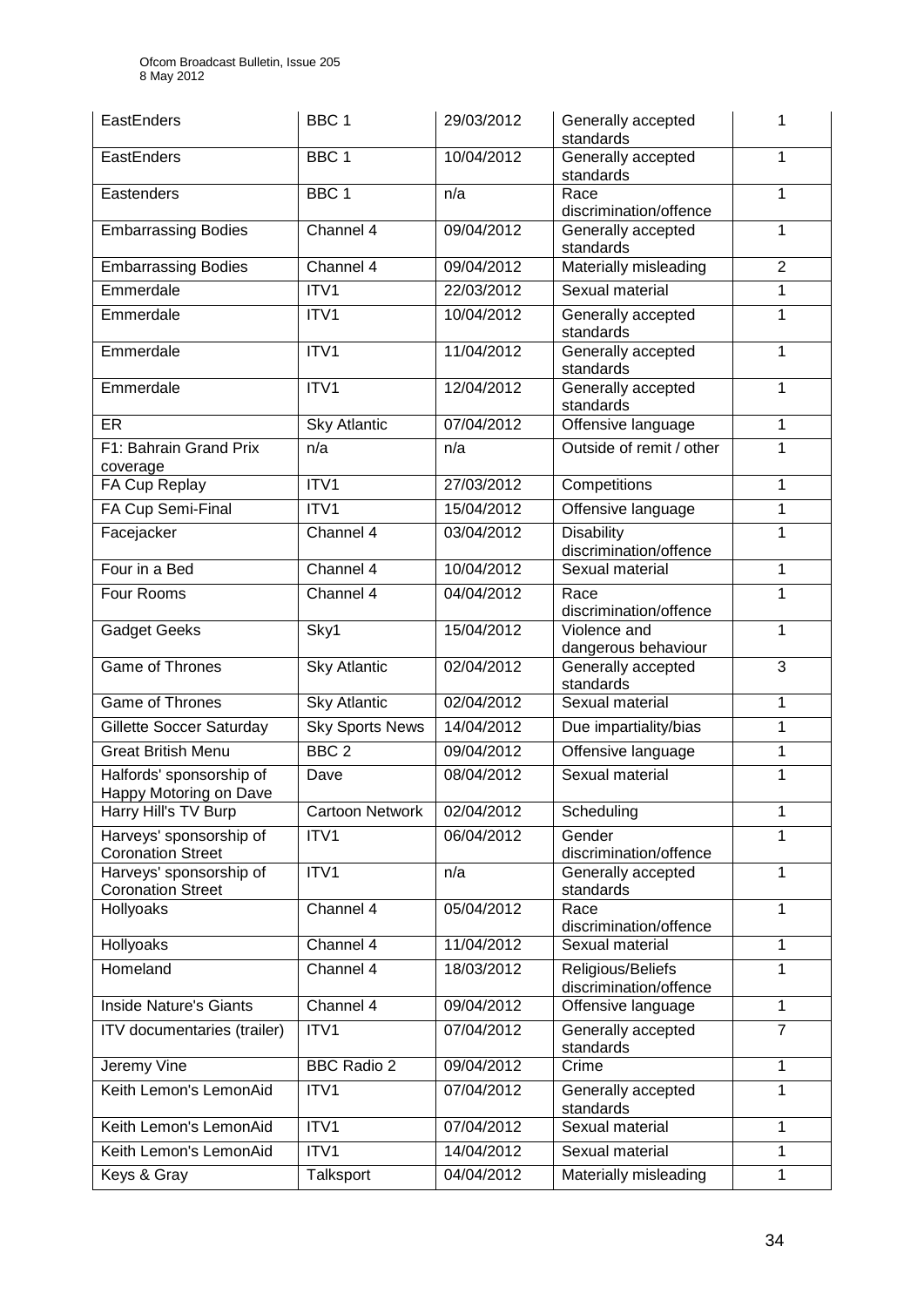| LIVE with Gabby                                                      | Channel 5                         | 02/04/2012 | Outside of remit / other                    | 1              |
|----------------------------------------------------------------------|-----------------------------------|------------|---------------------------------------------|----------------|
| Lives in a Landscape                                                 | <b>BBC Radio 4</b>                | 03/04/2012 | Race<br>discrimination/offence              | 1              |
| Lockie Leonard                                                       | BBC <sub>1</sub>                  | 12/03/2012 | Sexual material                             | 1              |
| Look North                                                           | <b>BBC 1 North</b>                | 12/04/2012 | Generally accepted<br>standards             | 1              |
| Loose Women                                                          | ITV1                              | 11/04/2012 | Gender<br>discrimination/offence            | 1              |
| <b>Lost Tribes</b>                                                   | Quest                             | 06/04/2012 | <b>Nudity</b>                               | 1              |
| Made in Chelsea                                                      | E <sub>4</sub>                    | 02/04/2012 | Animal welfare                              | 1              |
| Malaysia Grand Prix                                                  | Sky Sports F1                     | 25/03/2012 | Competitions                                | 1              |
| <b>Milly Molly</b>                                                   | <b>Tiny Pop</b>                   | 23/03/2012 | Generally accepted<br>standards             | 1              |
| Mock the Week                                                        | Dave                              | 15/04/2012 | Generally accepted<br>standards             | $\mathbf 1$    |
| <b>News</b>                                                          | Clyde1                            | 14/03/2012 | Due impartiality/bias                       | 1              |
| Newsnight                                                            | BBC <sub>2</sub>                  | 04/04/2012 | Outside of remit / other                    | 1              |
| Newsnight                                                            | BBC <sub>2</sub>                  | n/a        | Outside of remit / other                    | 1              |
| <b>Party Election Broadcast</b><br>by the Labour Party               | BBC <sub>1</sub>                  | 11/04/2012 | Outside of remit / other                    | 1              |
| <b>Party Election Broadcast</b><br>by the Scottish National<br>Party | <b>STV</b>                        | 10/04/2012 | Elections/Referendums                       | 1              |
| <b>Premier Christian Radio</b>                                       | <b>Premier Christian</b><br>Radio | 17/03/2012 | Appeals for funds                           | 1              |
| Premier League Football                                              | Sky Sports 1                      | 11/03/2012 | Race<br>discrimination/offence              | 1              |
| <b>Premier League Football</b>                                       | Sky Sports 2                      | 14/04/2012 | Due impartiality/bias                       | $\overline{2}$ |
| <b>Press Preview</b>                                                 | <b>Sky News</b>                   | 05/04/2012 | Due impartiality/bias                       | 1              |
| Programming                                                          | <b>Bute FM</b>                    | n/a        | Outside of remit / other                    | 1              |
| Programming                                                          | Various                           | n/a        | Drugs, smoking,<br>solvents or alcohol      | 1              |
| Programming                                                          | Various                           | n/a        | Offensive language                          | 1              |
| QI - Differences                                                     | Dave                              | 03/04/2012 | Generally accepted<br>standards             | 1              |
| Radio Galaxy                                                         | Radio Galaxy                      | 02/04/2012 | Outside of remit / other                    | 1              |
| <b>Red Button</b>                                                    | BBC <sub>1</sub>                  | 18/03/2012 | Sexual material                             | 1              |
| <b>Reporting Scotland</b>                                            | <b>BBC 1 Scotland</b>             | 04/04/2012 | Privacy                                     | 1              |
| Rory McGrath's Pub Dig                                               | Channel 5                         | 10/04/2012 | Offensive language                          | 1              |
| <b>Rude Tube</b>                                                     | Channel 4                         | 06/04/2012 | Generally accepted<br>standards             | 1              |
| Save Ahlulbayt TV                                                    | <b>Ahlulbayt TV</b>               | 26/02/2012 | Appeals for funds                           | 1              |
| Scott and Bailey                                                     | ITV1                              | 26/03/2012 | Sexual material                             | 1              |
| <b>Sikhs and Politics</b>                                            | The Sikh<br>Channel               | 19/03/2012 | Religious/Beliefs<br>discrimination/offence | 1              |
| <b>Silent Witness</b>                                                | BBC <sub>1</sub>                  | 01/04/2012 | Generally accepted<br>standards             | 1              |
| <b>Silent Witness</b>                                                | BBC <sub>1</sub>                  | 02/04/2012 | Violence and<br>dangerous behaviour         | 1              |
| <b>Silent Witness</b>                                                | BBC <sub>1</sub>                  | 15/04/2012 | Generally accepted<br>standards             | 1              |
| <b>Sky News</b>                                                      | <b>Sky News</b>                   | 14/04/2012 | Generally accepted<br>standards             | 1              |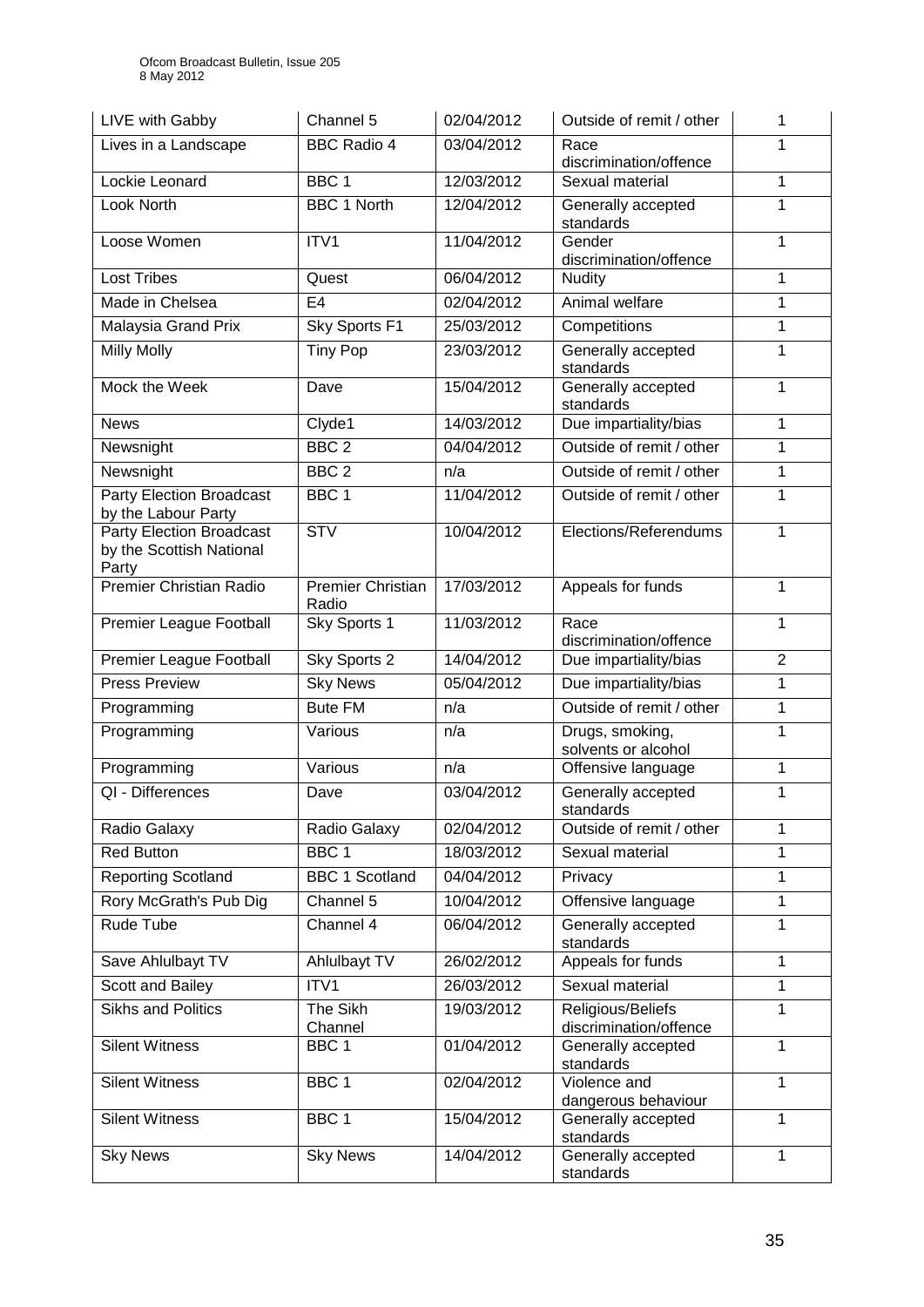| <b>Sky News</b>                                          | <b>Sky News</b>                   | n/a        | Due accuracy                                    | 1              |
|----------------------------------------------------------|-----------------------------------|------------|-------------------------------------------------|----------------|
| Sky News (trailer)                                       | <b>Sky Living</b>                 | 21/03/2012 | Generally accepted<br>standards                 | 1              |
| Sky News (trailer)                                       | <b>Sky Living</b>                 | 28/03/2012 | Generally accepted<br>standards                 | 1              |
| <b>Sky Sports News</b>                                   | <b>Sky Sports News</b>            | 15/02/2012 | Generally accepted<br>standards                 | 1              |
| Smart on Sunday Show                                     | XFM (London)                      | 11/03/2012 | Commercial<br>communications on<br>radio        | 1              |
| Snog, Marry, Avoid?                                      | BBC <sub>3</sub>                  | 18/01/2012 | Scheduling                                      | 1              |
| Sonic Underground                                        | <b>Kix</b>                        | 24/03/2012 | Offensive language                              | 1              |
| South East Today                                         | <b>BBC 1 South</b><br>East        | 06/04/2012 | Religious/Beliefs<br>discrimination/offence     | $\overline{2}$ |
| South Park                                               | <b>Comedy Central</b><br>Extra    | 31/03/2012 | Generally accepted<br>standards                 | 1              |
| Sponsorship of gambling                                  | Various                           | n/a        | Sponsorship                                     | 1              |
| Station ident                                            | Pirate FM                         | 03/04/2012 | Violence and                                    | 1              |
| Steve Wright in the                                      | <b>BBC Radio 2</b>                | n/a        | dangerous behaviour<br>Outside of remit / other | 1              |
| Afternoon                                                |                                   |            |                                                 |                |
| <b>Strictly Baby Disco</b>                               | Channel 4                         | 11/04/2012 | Under 18s in                                    | $\overline{2}$ |
|                                                          | BBC <sub>1</sub>                  |            | programmes<br>Sexual material                   | 1              |
| <b>Strictly Come Dancing</b>                             |                                   | 29/10/2011 |                                                 |                |
| <b>STV News</b>                                          | <b>STV</b>                        | 03/04/2012 | Due accuracy                                    | 1              |
| Subscription promotions                                  | <b>Television X/Red</b><br>Hot TV | n/a        | Materially misleading                           | 1              |
| Sunrise                                                  | <b>Sky News</b>                   | 06/04/2012 | Drugs, smoking,<br>solvents or alcohol          | 1              |
| Take Me Out                                              | ITV1                              | 31/03/2012 | <b>Disability</b><br>discrimination/offence     | 1              |
| Take Me Out                                              | ITV1                              | 07/04/2012 | Race<br>discrimination/offence                  | 1              |
| <b>Taylors of Harrogate's</b><br>sponsorship of Sky Arts | <b>Sky Arts</b>                   | n/a        | Generally accepted<br>standards                 | 1              |
| The Andrew Marr Show                                     | BBC <sub>2</sub>                  | 15/04/2012 | Generally accepted<br>standards                 | $\mathbf{1}$   |
| The Breakfast Show with<br>Geoff                         | Absolute Radio                    | 05/04/2012 | Religious/Beliefs<br>discrimination/offence     | 1              |
| The Dales                                                | ITV1                              | 02/04/2012 | Animal welfare                                  | 1              |
| <b>The Grand National</b>                                | BBC <sub>1</sub>                  | 14/04/2012 | Animal welfare                                  | 1              |
| The Great British Album<br>Countdown                     | Absolute Radio                    | 08/04/2012 | Religious/Beliefs<br>discrimination/offence     | 1              |
| The Million Pound Drop<br>Live                           | Channel 4                         | 13/04/2012 | Age<br>discrimination/offence                   | 1              |
| The Million Pound Drop<br>Live                           | Channel 4                         | n/a        | Age<br>discrimination/offence                   | 1              |
| The Mummy                                                | ITV1                              | 08/04/2012 | Scheduling                                      | 1              |
| The Seasons with Alan<br>Titchmarsh                      | ITV3                              | 02/04/2012 | Religious/Beliefs<br>discrimination/offence     | 1              |
| The Secret of My Succe\$s                                | ITV1                              | 07/04/2012 | Scheduling                                      | 1              |
| The Sinking of the<br>Concordia: Caught on<br>Camera     | Channel 4                         | 11/04/2012 | Outside of remit / other                        | 1              |
| The Slammer                                              | BBC <sub>2</sub>                  | 07/04/2012 | Sexual material                                 | 1              |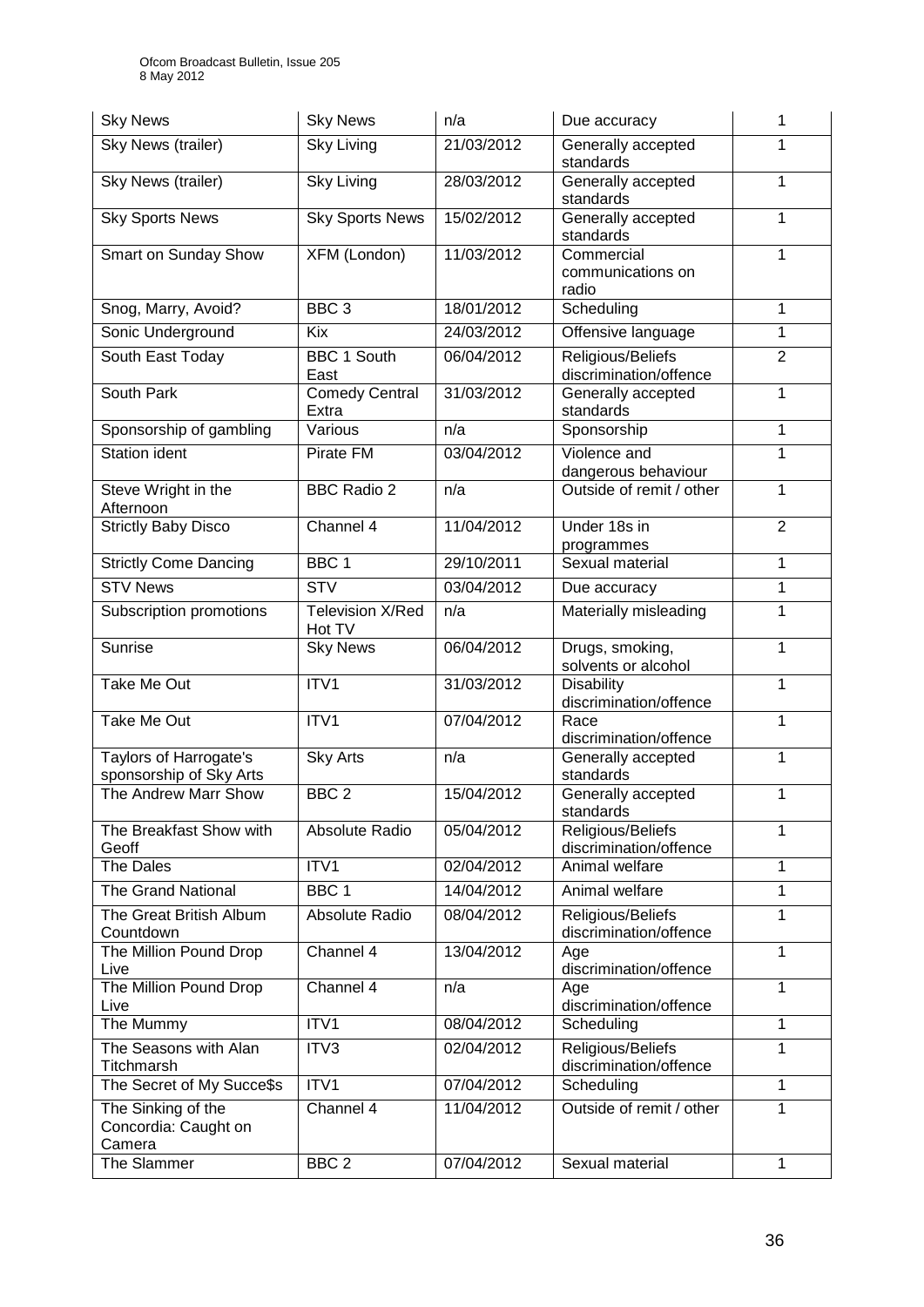| The Undateables                                        | Channel 4          | 03/04/2012 | <b>Disability</b><br>discrimination/offence | 8              |
|--------------------------------------------------------|--------------------|------------|---------------------------------------------|----------------|
| The Undateables                                        | Channel 4          | 10/04/2012 | <b>Disability</b><br>discrimination/offence | $\overline{2}$ |
| The Undateables (trailer)                              | Channel 4          | 02/04/2012 | <b>Disability</b><br>discrimination/offence | 1              |
| This Morning                                           | ITV1               | 03/04/2012 | Fairness                                    | 1              |
| This Morning                                           | ITV <sub>1</sub>   | 04/04/2012 | Competitions                                | 1              |
| This Morning                                           | ITV <sub>1</sub>   | 13/04/2012 | Religious/Beliefs<br>discrimination/offence | 1              |
| This World: The Mormon<br>Candidate                    | BBC <sub>2</sub>   | 27/03/2012 | Outside of remit / other                    | 24             |
| Titanic Pop Tracks of the<br>Week                      | 4 Music            | 07/04/2012 | Generally accepted<br>standards             | 1              |
| Tonight                                                | ITV1               | 29/03/2012 | Due impartiality/bias                       | 1              |
| Tonight: Are Your Kids<br>Contagious?                  | ITV <sub>1</sub>   | 12/04/2012 | Due impartiality/bias                       | 8              |
| <b>Top Gear</b>                                        | BBC <sub>2</sub>   | 05/02/2012 | <b>Disability</b><br>discrimination/offence | 41             |
| True Stories: Gypsy Blood                              | Channel 4          | 19/01/2012 | Animal welfare                              | 1              |
| TV Licensing promotion                                 | BBC <sub>1</sub>   | 30/03/2012 | Generally accepted<br>standards             | 1              |
| <b>Twenty Twelve</b>                                   | BBC <sub>2</sub>   | 09/04/2012 | Outside of remit / other                    | 1              |
| Who Wants to be a<br>Millionaire? Celebrity<br>Special | ITV1               | 03/04/2012 | Outside of remit / other                    | 1              |
| Win, Lose or Draw Late                                 | Challenge          | 07/04/2012 | Transgender<br>discrimination/offence       | 1              |
| Woman's Hour                                           | <b>BBC Radio 4</b> | 10/04/2012 | Scheduling                                  | $\mathbf 1$    |
| <b>World's Craziest Fools</b>                          | BBC <sub>3</sub>   | 19/03/2012 | Scheduling                                  | 1              |
| You've Been Framed!                                    | ITV1               | 07/04/2012 | Generally accepted<br>standards             | 1              |